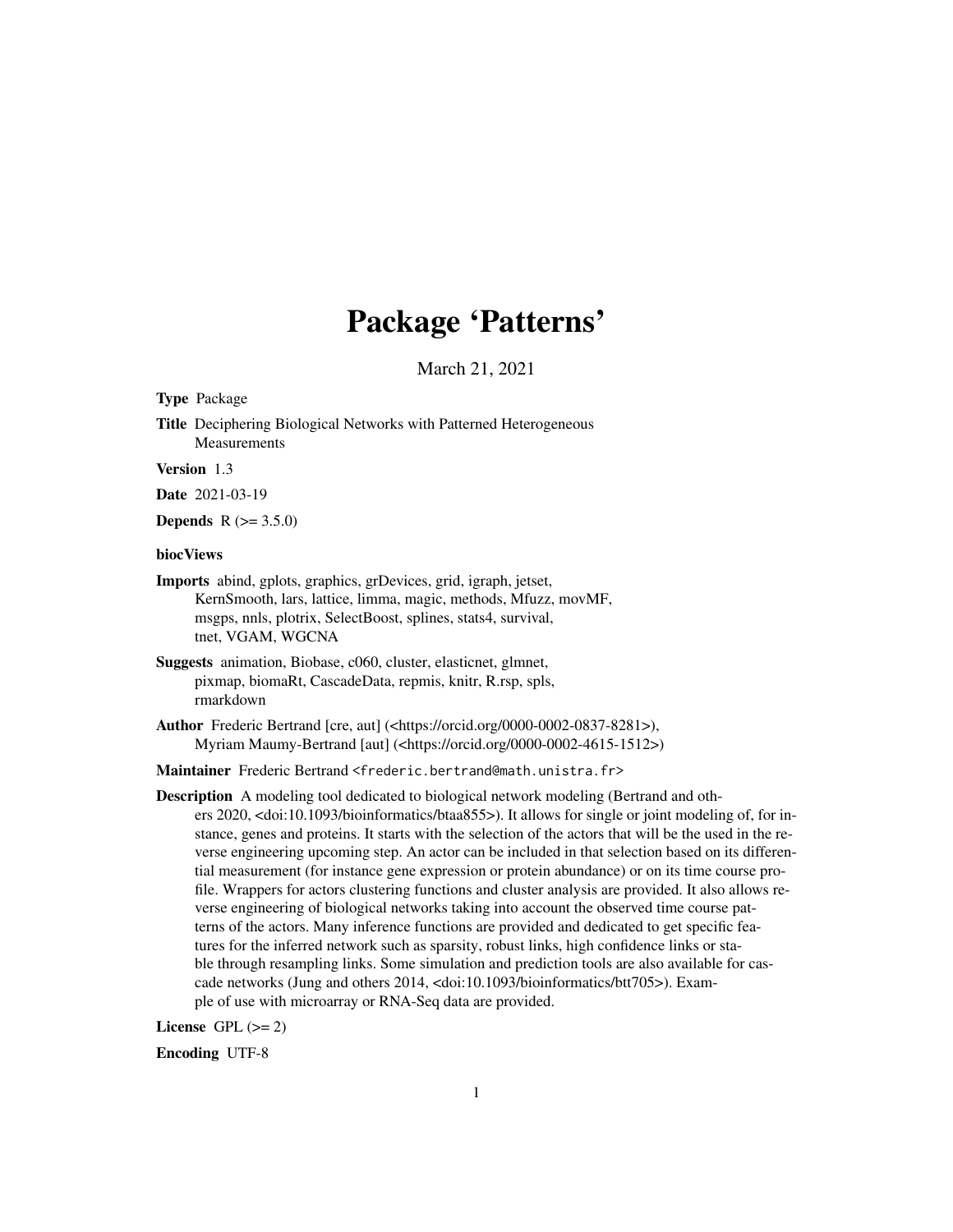Collate Patterns-package.R global.R datasets.R micro\_array.R network.R micro\_array-network.R micropredict.R

Classification/MSC 62J05, 62J07, 62J99, 92C42

VignetteBuilder knitr

RoxygenNote 7.1.1

URL <https://fbertran.github.io/Patterns/>, <https://github.com/fbertran/Patterns/>

BugReports <https://github.com/fbertran/Patterns/issues/> NeedsCompilation no Repository CRAN Date/Publication 2021-03-21 10:00:07 UTC

# R topics documented:

| 3              |
|----------------|
| $\overline{4}$ |
| $\overline{4}$ |
| 6              |
| 6              |
| $\overline{7}$ |
| 8              |
| 9              |
| 10             |
| 11             |
| 12<br>dim      |
| 12             |
| 14             |
| 16             |
| 19             |
| 20             |
| 21             |
| 22             |
| 23             |
| 26             |
| 26             |
| 27             |
| 27             |
| 28             |
| 28             |
| 29             |
| 29             |
| 30             |
| 30             |
| 31             |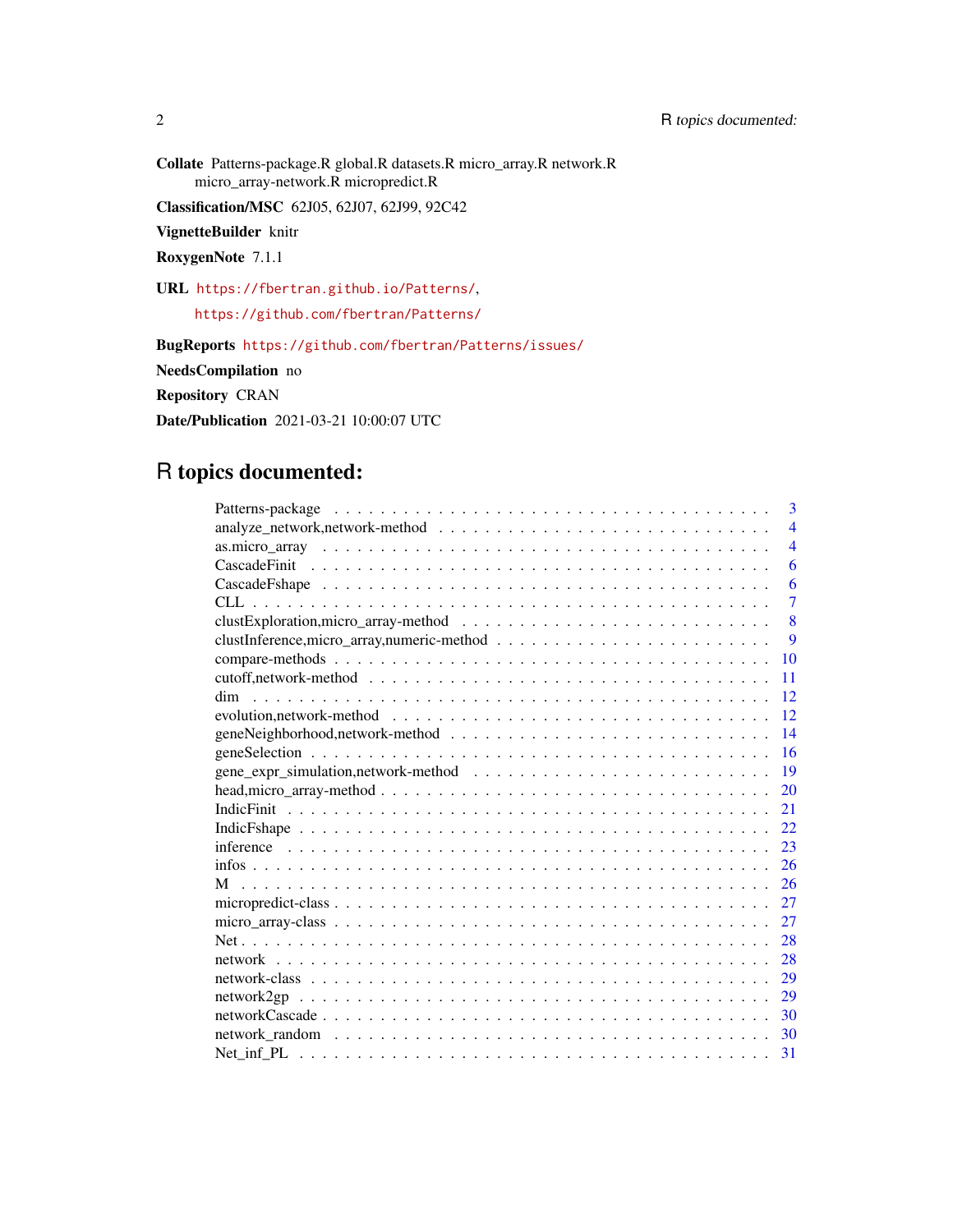# <span id="page-2-0"></span>Patterns-package 3

| Index |                                                                                                                          |  |
|-------|--------------------------------------------------------------------------------------------------------------------------|--|
|       | unsupervised clustering_auto_m_c,micro_array-method 45                                                                   |  |
|       | unsupervised_clustering,micro_array,numeric,numeric-method 44                                                            |  |
|       |                                                                                                                          |  |
|       |                                                                                                                          |  |
|       |                                                                                                                          |  |
|       |                                                                                                                          |  |
|       |                                                                                                                          |  |
|       |                                                                                                                          |  |
|       |                                                                                                                          |  |
|       |                                                                                                                          |  |
|       | predict, micro_array-method $\ldots \ldots \ldots \ldots \ldots \ldots \ldots \ldots \ldots \ldots \ldots \ldots \ldots$ |  |
|       |                                                                                                                          |  |
|       |                                                                                                                          |  |
|       |                                                                                                                          |  |

Patterns-package *The Patterns Package*

#### Description

A modeling tool dedicated to biological network modeling. It allows for single or joint modeling of, for instance, genes and proteins. It starts with the selection of the actors that will be the used in the reverse engineering upcoming step. An actor can be included in that selection based on its differential measurement (for instance gene expression or protein abundance) or on its time course profile. Wrappers for actors clustering functions and cluster analysis are provided. It also allows reverse engineering of biological networks taking into account the observed time course patterns of the actors. Many inference functions are provided and dedicated to get specific features for the inferred network such as sparsity, robust links, high confidence links or stable through resampling links. Some simulation and prediction tools are also available for cascade networks. Example of use with microarray or RNA-Seq data are provided.

#### Author(s)

This package has been written by Frederic Bertrand in collaboration with Myriam Maumy-Bertrand. Maintainer: <frederic.bertrand@math.unistra.fr>

#### References

F. Bertrand, I. Aouadi, N. Jung, R. Carapito, L. Vallat, S. Bahram, M. Maumy-Bertrand (2020). SelectBoost: a general algorithm to enhance the performance of variable selection methods, *Bioinformatics*, doi: [10.1093/bioinformatics/btaa855.](https://doi.org/10.1093/bioinformatics/btaa855)

C. Schleiss, [...], M. Maumy-Bertrand, S. Bahram, F. Bertrand, and L. Vallat. (2021). Temporal multiomic modelling reveals a B-cell receptor proliferative program in chronic lymphocytic leukemia. *Leukemia*.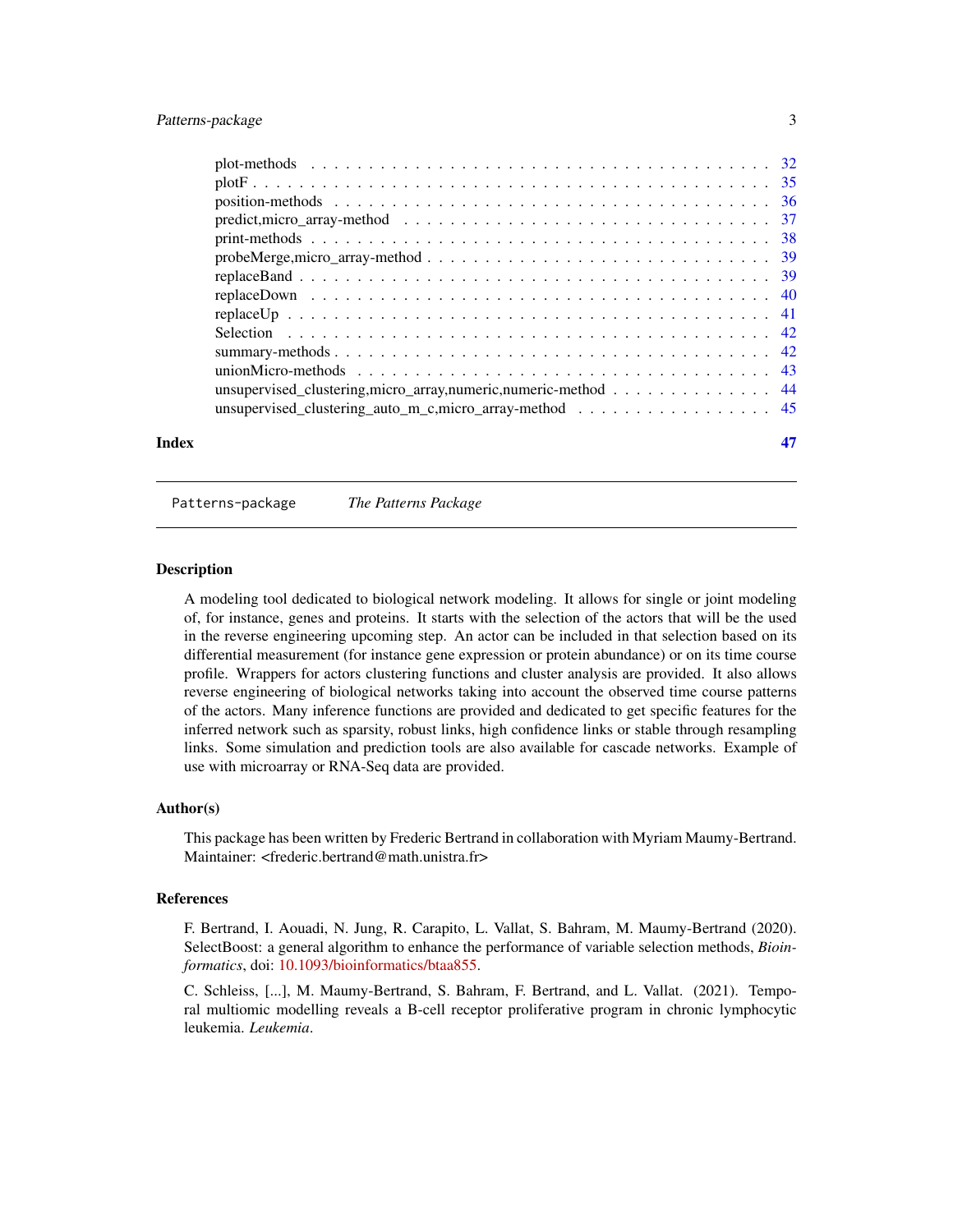<span id="page-3-0"></span>analyze\_network,network-method *Analysing the network*

# Description

Calculates some indicators for each node in the network.

# Usage

```
## S4 method for signature 'network'
analyze_network(Omega, nv, label_v = NULL)
```
# Arguments

| Omega   | a network object                                         |
|---------|----------------------------------------------------------|
| nv      | the level of cutoff at which the analysis should be done |
| label v | (optionnal) the name of the genes                        |

#### Value

A matrix containing, for each node, its betweenness,its degree, its output, its closeness.

#### Author(s)

Bertrand Frederic, Myriam Maumy-Bertrand.

# Examples

```
data(network)
analyze_network(network,nv=0)
```
as.micro\_array *Coerce a matrix into a micro\_array object.*

#### Description

Coerce a matrix into a micro\_array object.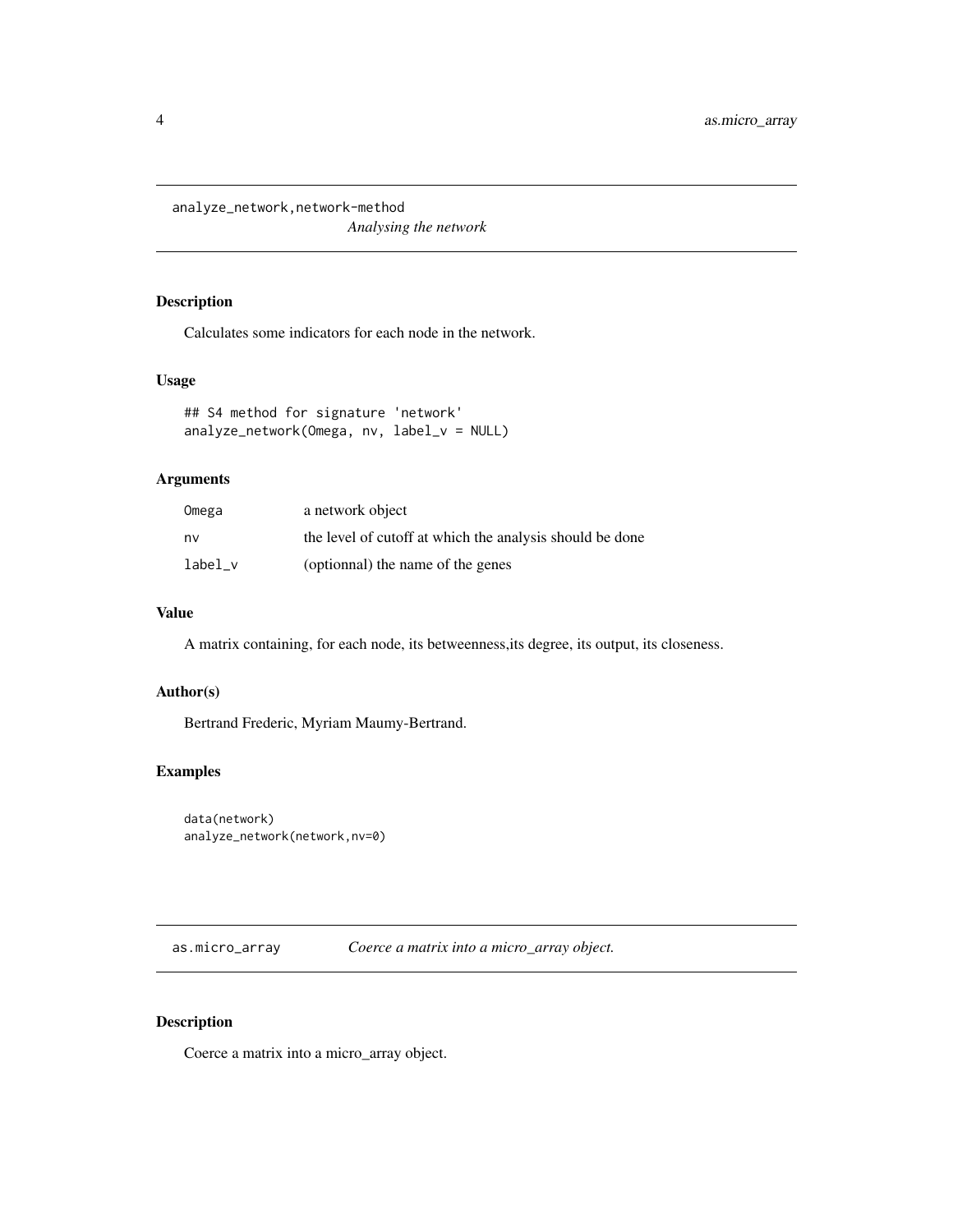as.micro\_array 5

# Usage

```
as.micro_array(
 M,
 time,
 subject,
 name_probe = NULL,
 gene_ID = NULL,
 group = 0,start_time = 0
)
```
# Arguments

| M          | A matrix. Contains the microarray measurements. Should be of size $N * K$ , with<br>N the number of genes and $K=T^*P$ with T the number of time points, and P the<br>number of subjects. This matrix should be created using $cbind(M1,M2,)$ with<br>M1 a N*T matrix with the measurements for patient 1, M2 a N*T matrix with<br>the measurements for patient 2. |
|------------|--------------------------------------------------------------------------------------------------------------------------------------------------------------------------------------------------------------------------------------------------------------------------------------------------------------------------------------------------------------------|
| time       | A vector. The time points measurements                                                                                                                                                                                                                                                                                                                             |
| subject    | The number of subjects.                                                                                                                                                                                                                                                                                                                                            |
| name_probe | Vector with the row names of the micro array.                                                                                                                                                                                                                                                                                                                      |
| gene_ID    | Vector with the actors' IDs of the row names of the micro array.                                                                                                                                                                                                                                                                                                   |
| group      | Vector with the actors' groups of the row names of the micro array.                                                                                                                                                                                                                                                                                                |
| start_time | Vector with the actors' starting time (i.e. the time it is thought to begin to have<br>an effect on another actor in the network).                                                                                                                                                                                                                                 |

# Value

A micro\_array object.

# Author(s)

Bertrand Frederic, Myriam Maumy-Bertrand.

```
if(require(CascadeData)){
data(micro_US, package="CascadeData")
micro_US<-as.micro_array(micro_US[1:100,],time=c(60,90,210,390),subject=6)
plot(micro_US)
}
```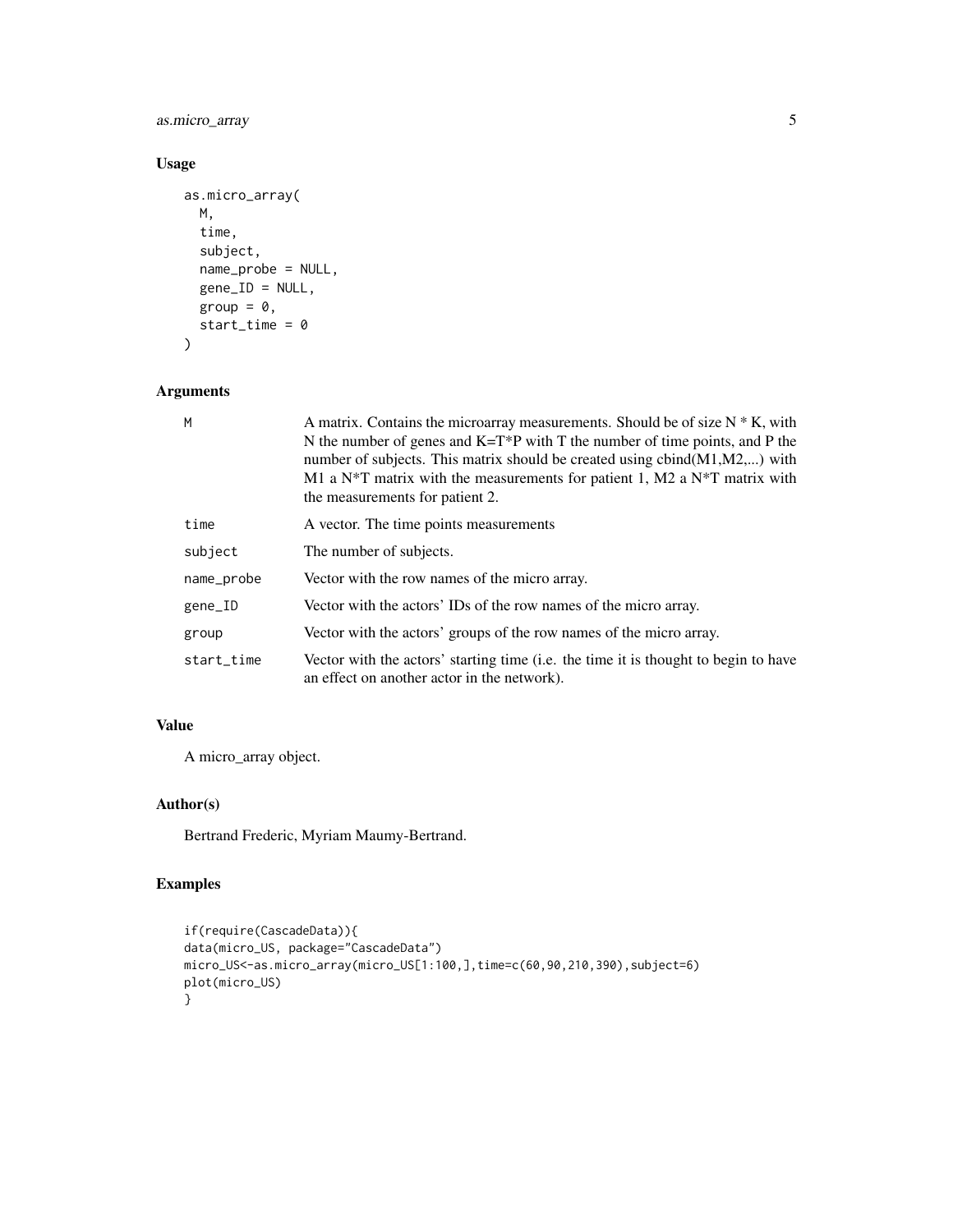<span id="page-5-0"></span>

#### Description

This is an helper function to create initial values F matrices for cascade networks.

# Usage

```
CascadeFinit(sqF, ngrp, low.trig = TRUE)
```
# Arguments

| sqF      | Size of an F cell                          |
|----------|--------------------------------------------|
| ngrp     | Number of groups                           |
| low.trig | Fill the lower trigonal matrices with ones |

#### Value

An array of sizes c(sqF, sqF, ngrp).

# Author(s)

Bertrand Frederic, Myriam Maumy-Bertrand.

# Examples

```
CascadeFinit(3,2)
CascadeFinit(4,3)
plotF(CascadeFinit(4,3),choice = "F")
CascadeFinit(3,2,low.trig=FALSE)
CascadeFinit(4,3,low.trig=FALSE)
plotF(CascadeFinit(4,3,low.trig=FALSE),choice = "F")
```

| CascadeFshape |  |  | Create F matrices shaped for cascade networks inference. |
|---------------|--|--|----------------------------------------------------------|
|---------------|--|--|----------------------------------------------------------|

# Description

This is an helper function to create F matrices with special shape used for cascade networks.

# Usage

CascadeFshape(sqF, ngrp)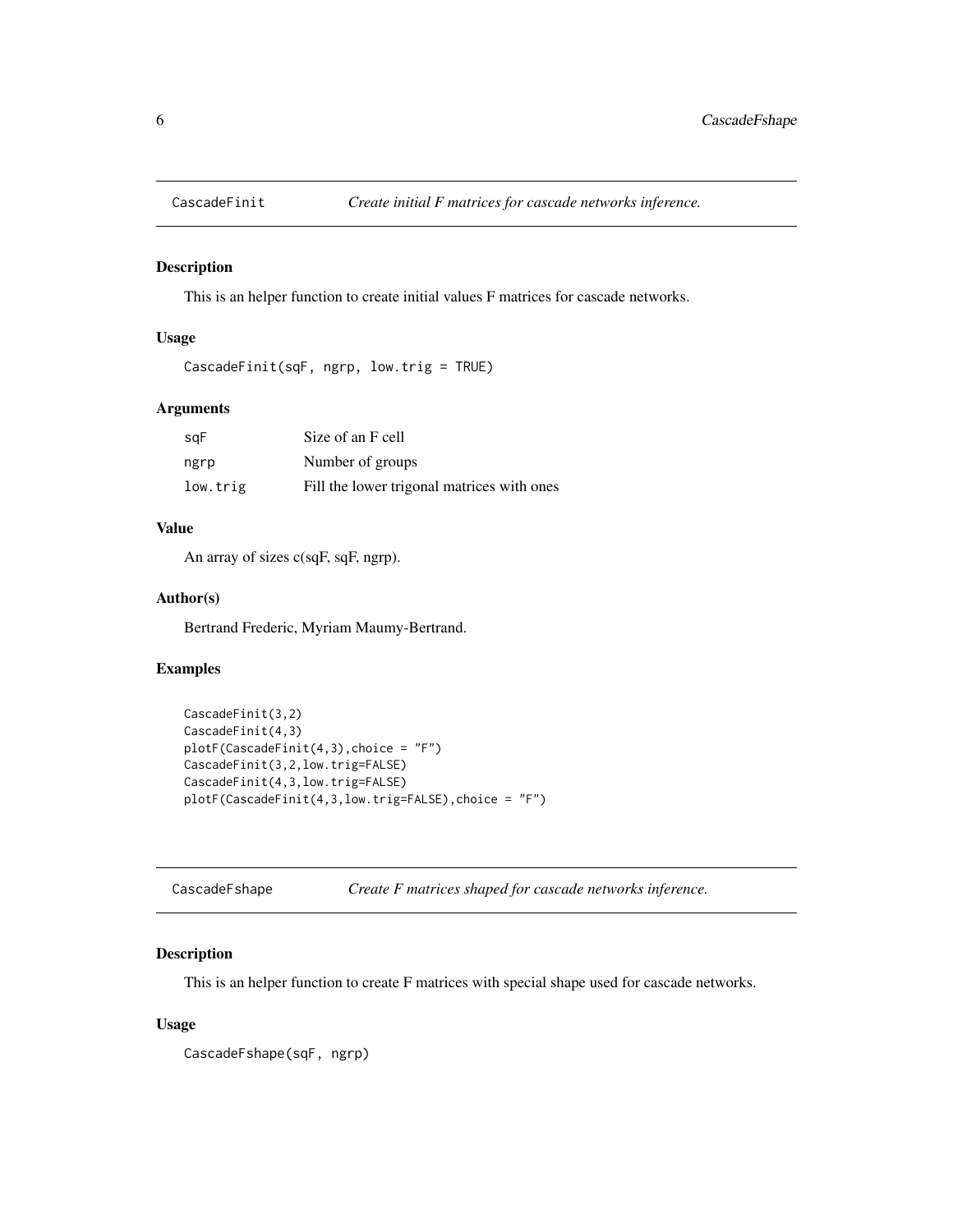#### <span id="page-6-0"></span> $CLL$   $7$

#### Arguments

| sqF  | Size of an F cell |
|------|-------------------|
| ngrp | Number of groups  |

#### Value

An array of sizes c(sqF, sqF, ngrp).

#### Author(s)

Bertrand Frederic, Myriam Maumy-Bertrand.

#### Examples

```
CascadeFshape(3,2)
plotF(CascadeFshape(3,2),choice = "Fshape")
CascadeFshape(4,3)
plotF(CascadeFshape(4,3),choice = "Fshape")
```
CLL *Expression data from healthy and malignant (chronic lymphocytic leukemia, CLL) human B-lymphocytes after B-cell receptor stimulation (GSE 39411 dataset)*

### Description

B-cells were negatively selected from healthy donors and previously untreated CLL patients. BCR stimulated and unstimulated control B-cells were treated at four time points after stimulation for total RNA extraction and hybridization on Affymetrix microarrays.

#### Format

The format is: chr "CLL"

# **Details**

The dataset provided with package is the first five lines of the full dataset. The full dataset can be downloaded from the github repository of the package (https://raw.githubusercontent.com/fbertran/Patterns/master/add\_data/

Three different cell populations (6 healthy B-lymphocytes, 6 leukemic CLL B-lymphocyte of indolent form and 5 leukemic CLL B-lymphocyte of aggressive form) were stimulated in vitro with an anti-IgM antibody, activating the B-cell receptor (BCR). We analyzed the gene expression at 4 time points (60, 90, 210 and 390 minutes). Each gene expression measurement is performed both in stimulated cells and in control unstimulated cells. For one aggressive CLL case, we silenced expression of DUSP1 by transfecting DUSP1-specific RNAi and, as a control, transfected cells with a non-targeting RNAi. We then stimulated the BCR of these cells and analyzed the gene expression at the same time points in stimulated cells and in control unstimulated cells.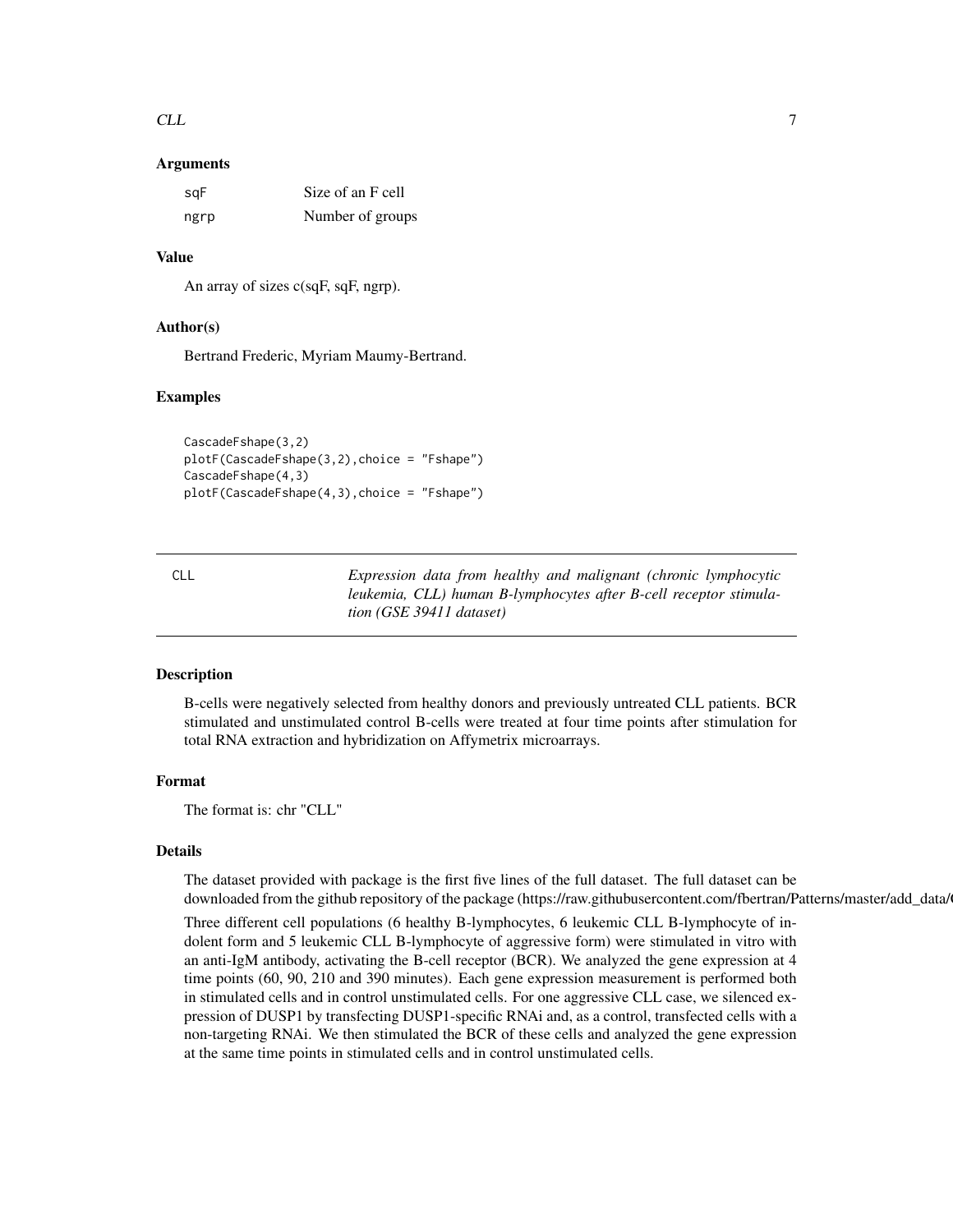#### <span id="page-7-0"></span>Author(s)

Bertrand Frederic, Myriam Maumy-Bertrand.

#### Source

https://www.ncbi.nlm.nih.gov/geo/query/acc.cgi?acc=GSE39411

#### References

Vallat, L., Kemper, C. A., Jung, N., Maumy-Bertrand, M., Bertrand, F., Meyer, N., . . . Bahram, S. (2013). Reverse-engineering the genetic circuitry of a cancer cell with predicted intervention in chronic lymphocytic leukemia. Proceedings of the National Academy of Sciences of the United States of America, 110(2), 459–464.

#### Examples

data(CLL) str(CLL)

CLLfile <- "https://raw.githubusercontent.com/fbertran/Patterns/master/add\_data/CLL.RData" load(CLLfile)

str(CLL)

clustExploration,micro\_array-method

*A function to explore a dataset and cluster its rows.*

# Description

Based on soft clustering performed by the Mfuzz package.

#### Usage

```
## S4 method for signature 'micro_array'
clustExploration(microarray, new.window = FALSE)
```
#### Arguments

| microarray | A microarray to cluster                               |
|------------|-------------------------------------------------------|
| new.window | Boolean. New X11 window for plots. Defaults to FALSE. |

#### Value

A data.frame of nrows(microarray) observations of 3 variables (name, cluster, maj.vote.index).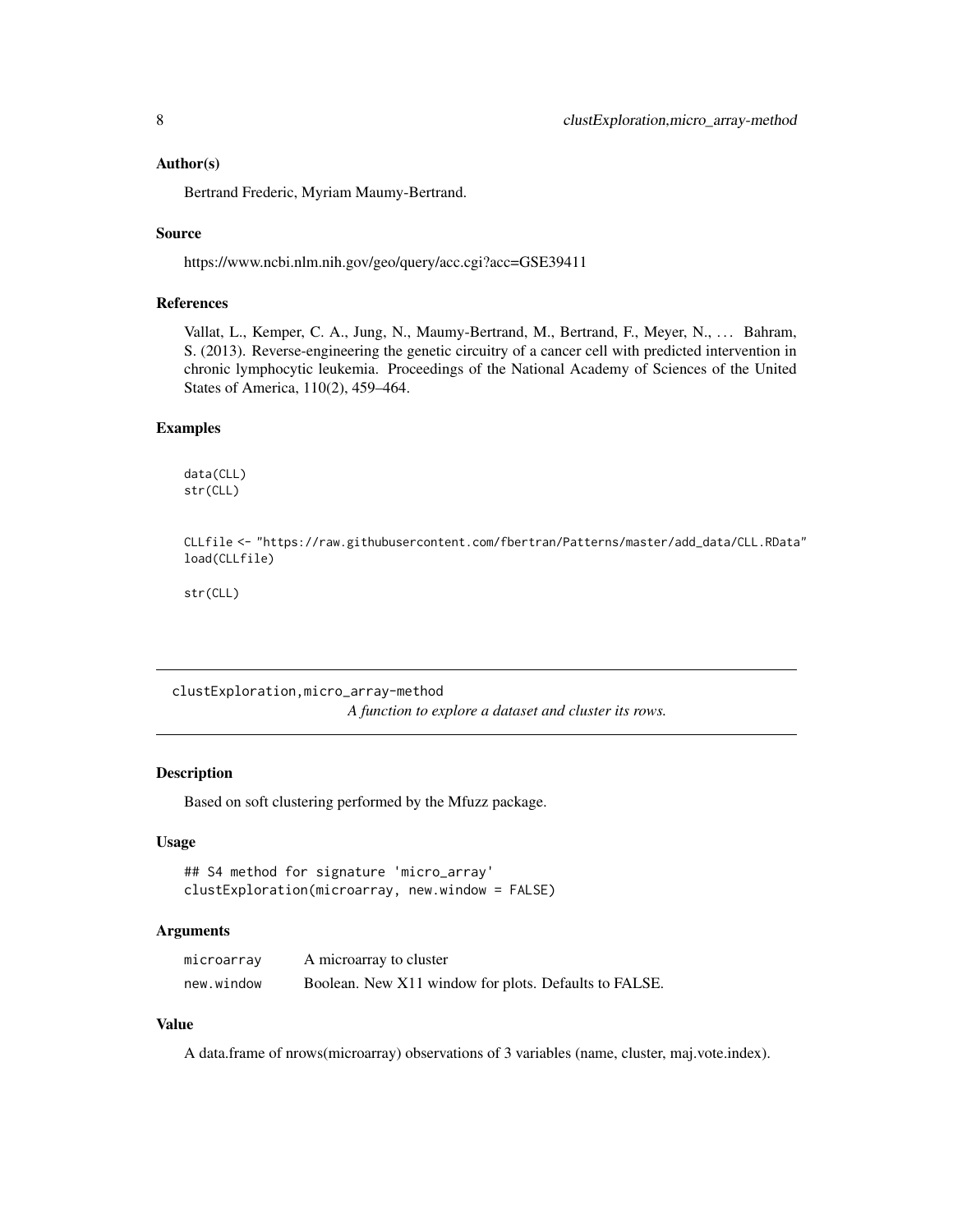# <span id="page-8-0"></span>Author(s)

Bertrand Frederic, Myriam Maumy-Bertrand.

#### Examples

```
library(Patterns)
if(require(CascadeData)){
data(micro_S, package="CascadeData")
D<-Patterns::as.micro_array(micro_S[1:100,],1:4,6)
a<-clustExploration(D)
a
}
```
clustInference,micro\_array,numeric-method *A function to explore a dataset and cluster its rows.*

#### Description

Based on soft clustering performed by the Mfuzz package.

#### Usage

```
## S4 method for signature 'micro_array,numeric'
clustInference(microarray, vote.index, new.window = FALSE)
```
# Arguments

| microarray | A microarray to cluster                               |
|------------|-------------------------------------------------------|
| vote.index | Option for cluster attribution                        |
| new.window | Boolean. New X11 window for plots. Defaults to FALSE. |

#### Value

A list of two elements:

| res.matrix  | A data frame of nrows (microarray) observations of 3 variables (name, cluster, |
|-------------|--------------------------------------------------------------------------------|
|             | maj.vote.index).                                                               |
| prop.matrix | Additionnal info.                                                              |

#### Author(s)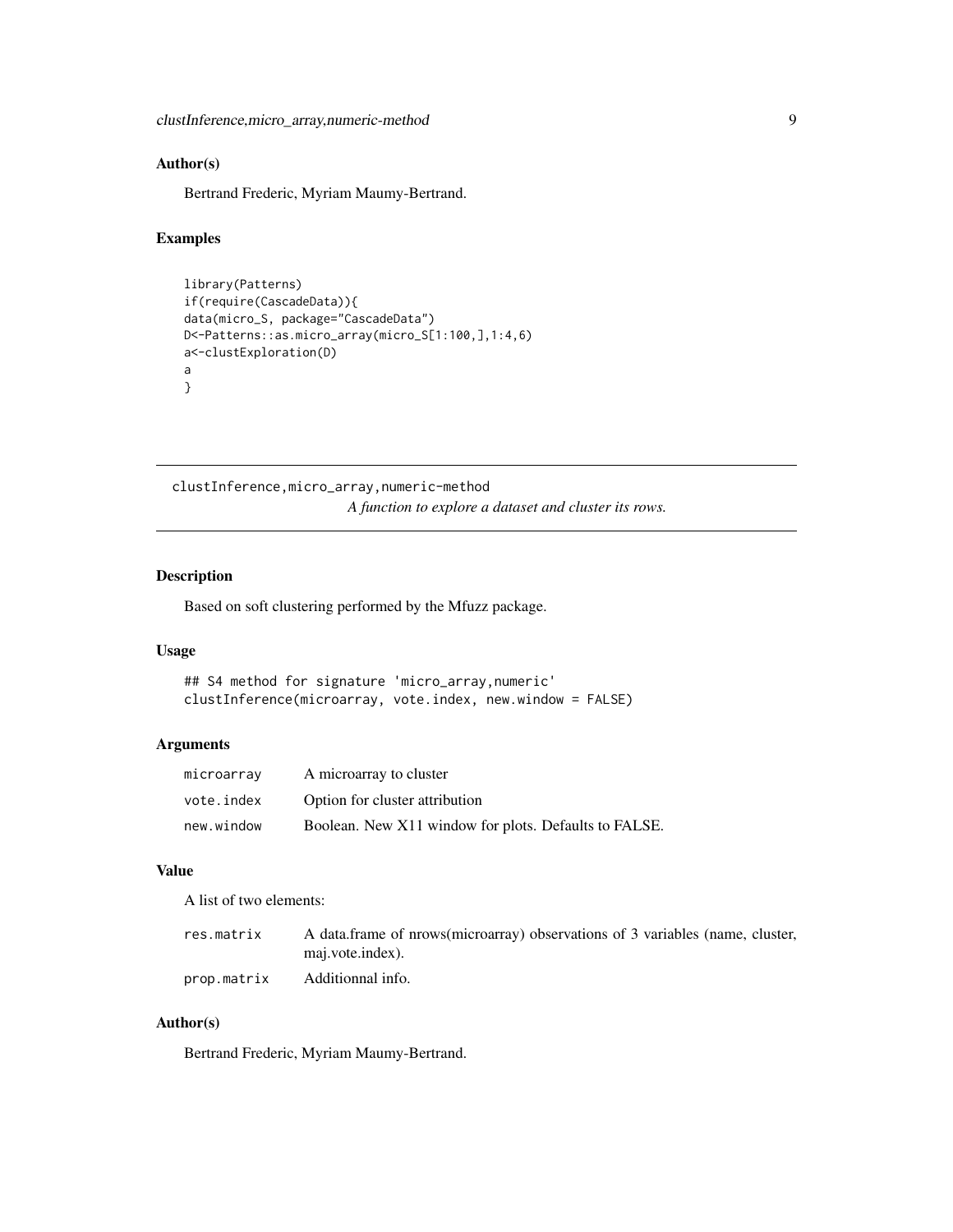#### Examples

```
library(Patterns)
if(require(CascadeData)){
data(micro_S, package="CascadeData")
D<-Patterns::as.micro_array(micro_S[1:20,],1:4,6)
b<-Patterns::clustInference(D,0.5)
b
}
```

| compare-methods | Some basic criteria of comparison between actual and inferred net- |
|-----------------|--------------------------------------------------------------------|
|                 | work.                                                              |

# Description

Allows comparison between actual and inferred network.

# Usage

```
## S4 method for signature 'network,network,numeric'
compare(Net, Net_inf, nv = 1)
```
#### Arguments

| Net     | A network object containing the actual network.                                 |
|---------|---------------------------------------------------------------------------------|
| Net inf | A network object containing the inferred network.                               |
| nv      | A number that indicates at which level of cutoff the comparison should be done. |

#### Value

A vector containing : sensitivity, predictive positive value, the usual F-score (2\*ppv\*sens/(sppvpe+sens)), the 1/2 ponderated Fscore ((1+0.5^2)\*ppv\*sens/(ppv/4+sens)) and the 2 ponderated Fscore ((1+2^2)\*ppv\*sens/(ppv\*4+sens)

### Methods

list("signature(Net = \"network\", Net\_inf = \"network\", nv = \"numeric\")") Net A network object containing the actual network. Net\_inf A network object containing the inferred network.

nv A number that indicates at which level of cutoff the comparison should be done.

#### Author(s)

<span id="page-9-0"></span>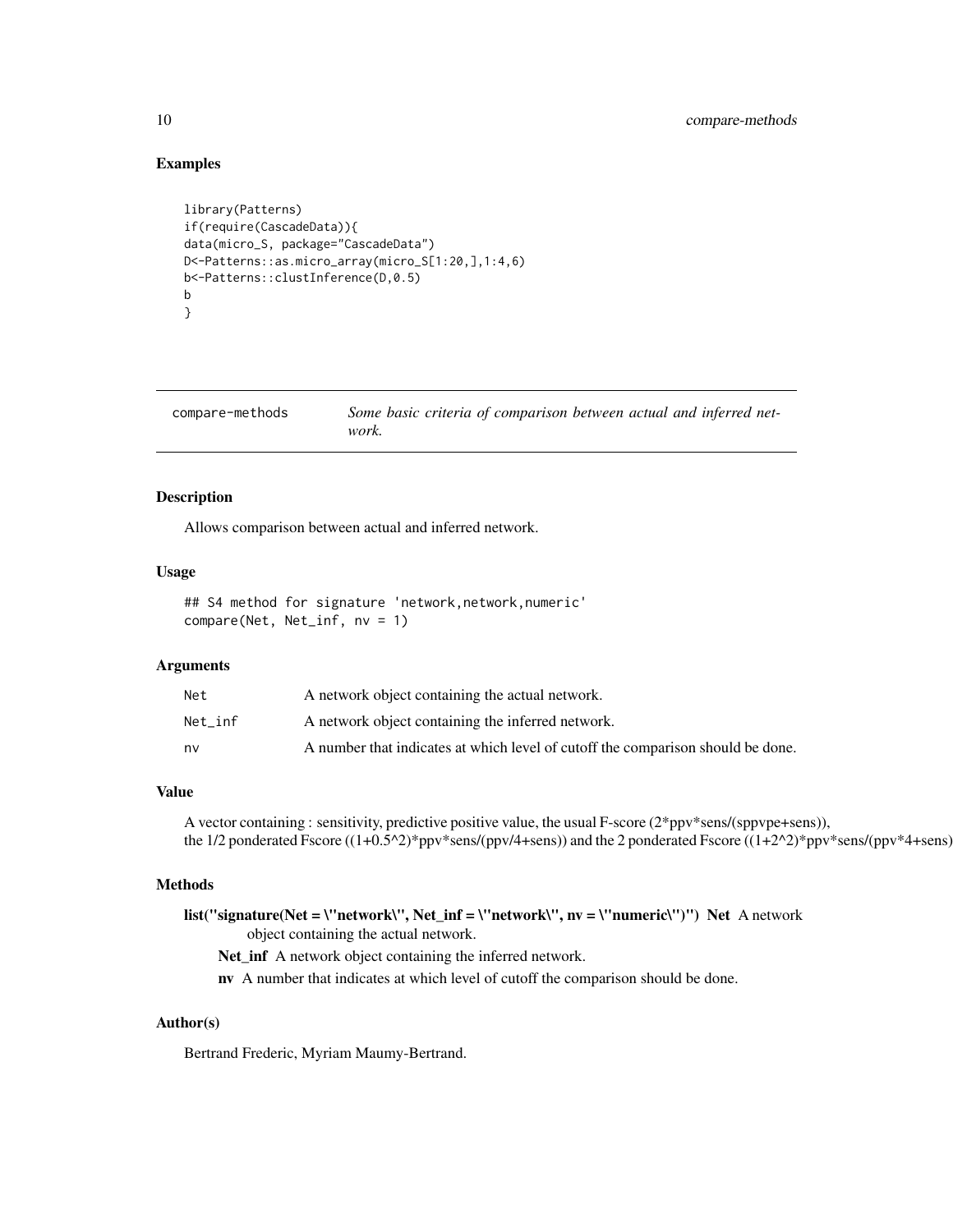#### <span id="page-10-0"></span>cutoff,network-method 11

#### Examples

```
data(Net)
data(Net_inf_PL)
#Comparing true and inferred networks
Crit_values=NULL
#Here are the cutoff level tested
test.seq<-seq(0,max(abs(Net_inf_PL@network*0.9)),length.out=200)
for(u in test.seq){
Crit_values<-rbind(Crit_values,Patterns::compare(Net,Net_inf_PL,u))
}
matplot(test.seq,Crit_values,type="l",ylab="Criterion value",xlab="Cutoff level",lwd=2)
legend(x="topleft", legend=colnames(Crit_values), lty=1:5,col=1:5,ncol=2,cex=.9)
```
cutoff,network-method *Choose the best cutoff*

#### Description

Allows estimating the best cutoff. For a sequence of cutoff, the p value corresponding to each cutoff value of the sequence. Mainly recommended for single time cascade networks. To achieve more sparsity in other settings, please use a fiiting function based on the stability selection or selectboost algorithms.

# Usage

```
## S4 method for signature 'network'
cutoff(Omega, sequence = NULL, x=min = 0)
```
#### Arguments

| Omega    | a network object                                                                 |
|----------|----------------------------------------------------------------------------------|
| sequence | a vector corresponding to the sequence of cutoffs that will be tested.           |
| x min    | an integer; only values over x_min are further retained for performing the test. |

# Value

A list containing two objects :

| p.value       | the p values corresponding to the sequence of cutoff  |
|---------------|-------------------------------------------------------|
| p.value.inter | the smoothed p value vector, using the loess function |

#### Author(s)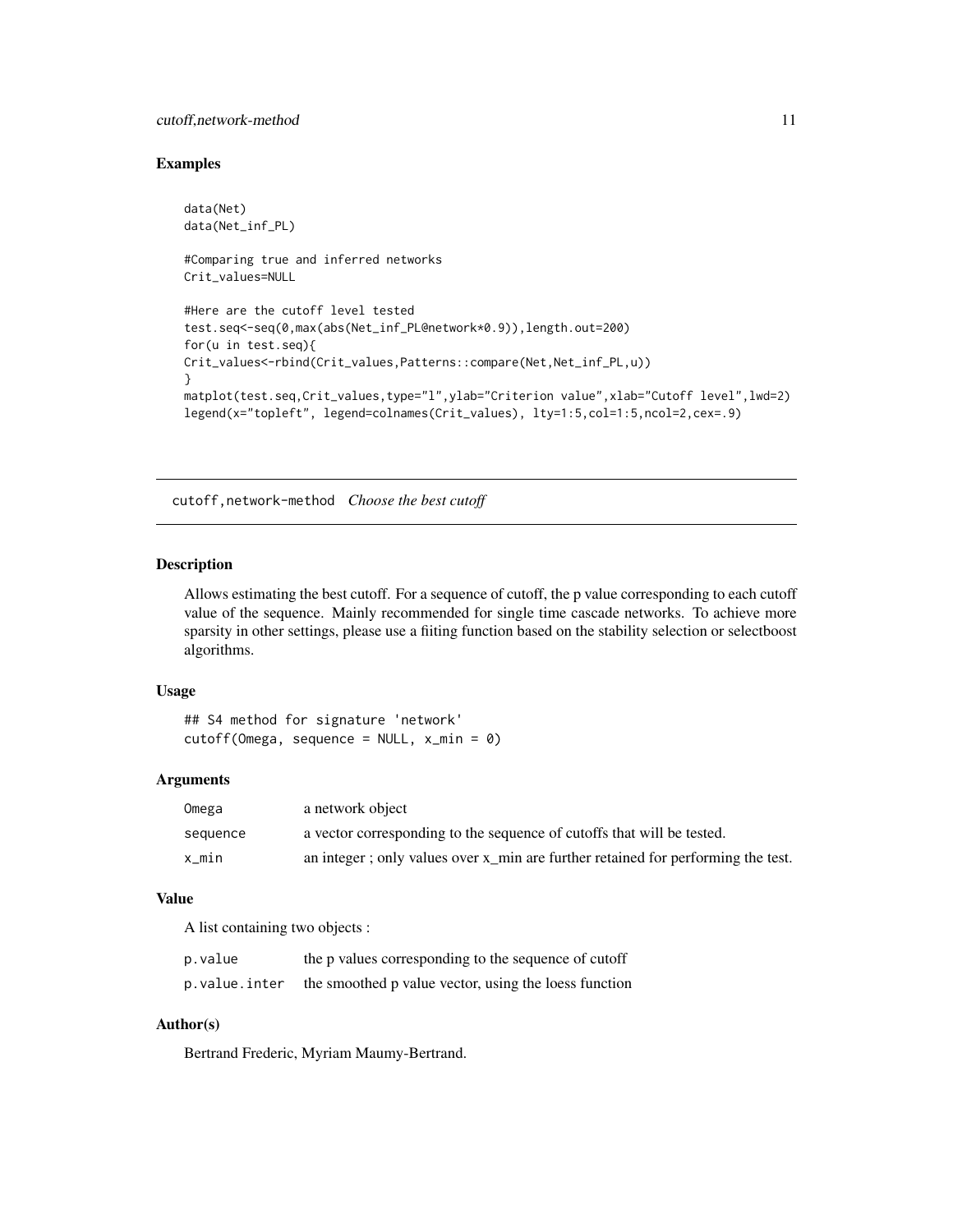# <span id="page-11-0"></span>Examples

data(network) cutoff(network) #See vignette for more details

#### dim *Dimension of the data*

# Description

Dimension of the data

# Usage

## S4 method for signature 'micro\_array' dim(x)

# Arguments

x an object of class 'micro\_array'.

# Methods

list("signature( $x = \lvert "micro_array'\rvert"$ )") Gives the dimension of the matrix of measurements.

#### Author(s)

Bertrand Frederic, Myriam Maumy-Bertrand.

evolution,network-method

*See the evolution of the network with change of cutoff*

# Description

See the evolution of the network with change of cutoff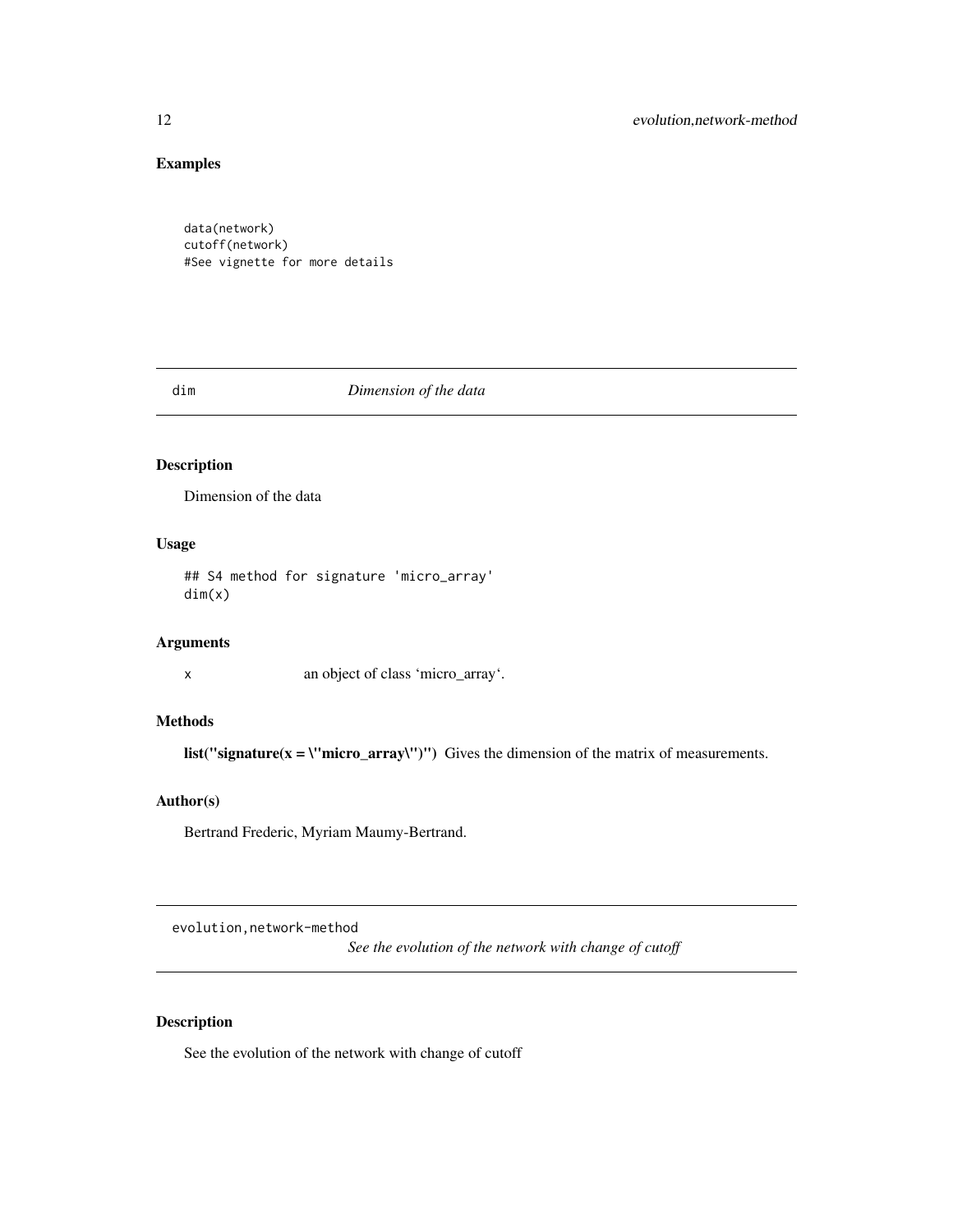# Usage

```
## S4 method for signature 'network'
evolution(
 net,
 list_nv,
 gr = NULL,color.vertex = NULL,
 color.edge = NULL,
 fix = TRUE,size = c(2000, 1000),
 label_v = 1:dim(net@network)[1],legend.position = "topleft",
  frame.color = "black",
 label.hub = FALSE,
 outdir,
 type.ani = "html"
)
```
# Arguments

| net             | a network object                                                                                                  |  |
|-----------------|-------------------------------------------------------------------------------------------------------------------|--|
| list_nv         | a vector of cutoff at which the network should be shown                                                           |  |
| gr              | a vector giving the group of each genee. Defaults to NULL                                                         |  |
| color.vertex    | a vector giving the color of each nodee. Defaults to NULL                                                         |  |
| color.edge      | a vector giving the color of each edge. Defaults to NULL                                                          |  |
| fix             | logical, should the position of the node in the network be calculated once at the<br>beginning? Defaults to TRUE. |  |
| size            | vector giving the size of the plot. Defaults to $c(2000,1000)$                                                    |  |
| label_v         | vector giving the labels of each vertex. Defaults to $1:dim(\text{net@network})[1]$                               |  |
| legend.position |                                                                                                                   |  |
|                 | string giving the position of the legend. Defaults to "topleft"                                                   |  |
| frame.color     | string giving the color of the frame of the plot. Defaults to "black"                                             |  |
| label.hub       | label hubs. Defaults to FALSE                                                                                     |  |
| outdir          | Directory to save the animation. No default value since it must be specified by<br>the user.                      |  |
| type.ani        | Type of animation. Defaults to "html"                                                                             |  |
| legend          | string giving the position of the legend. Defaults to "topleft"                                                   |  |
|                 |                                                                                                                   |  |

# Details

Several types of outputs are available using the type.ani option.

- html
- latex (requires latex)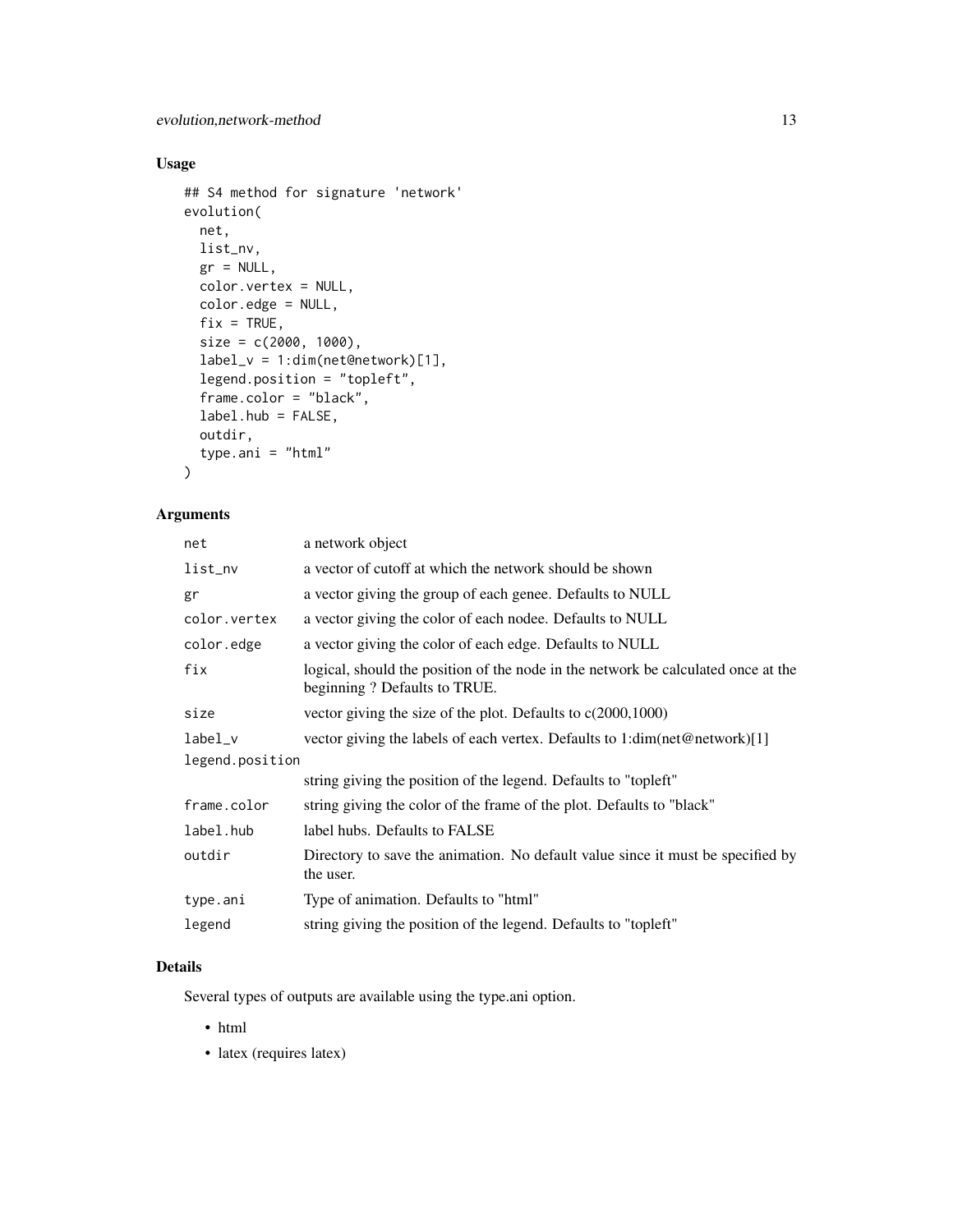- swf (requires swftools)
- video (requires ffmpeg)
- gif
- manual gif

#### Value

A HTML page with the evolution of the network.

#### Author(s)

Bertrand Frederic, Myriam Maumy-Bertrand.

# Examples

```
data(network)
sequence<-seq(0,0.2,length.out=20)
```
#Change the destdir to have the animation created where you want.  $destdir = tempdir()$ 

```
#Example of use of the evolution method with an html output.
evolution(network,sequence,type.ani = "html",outdir=destdir)
```

```
#Example of use of the evolution method with an animated gif output.
evolution(network,sequence,type.ani = "gif",outdir=destdir)
```
geneNeighborhood,network-method

*Find the neighborhood of a set of nodes.*

#### Description

Find the neighborhood of a set of nodes.

#### Usage

```
## S4 method for signature 'network'
geneNeighborhood(
 net,
  targets,
 nv = 0,
  order = length(net@time_pt) - 1,
  label_v = NULL,
```
<span id="page-13-0"></span>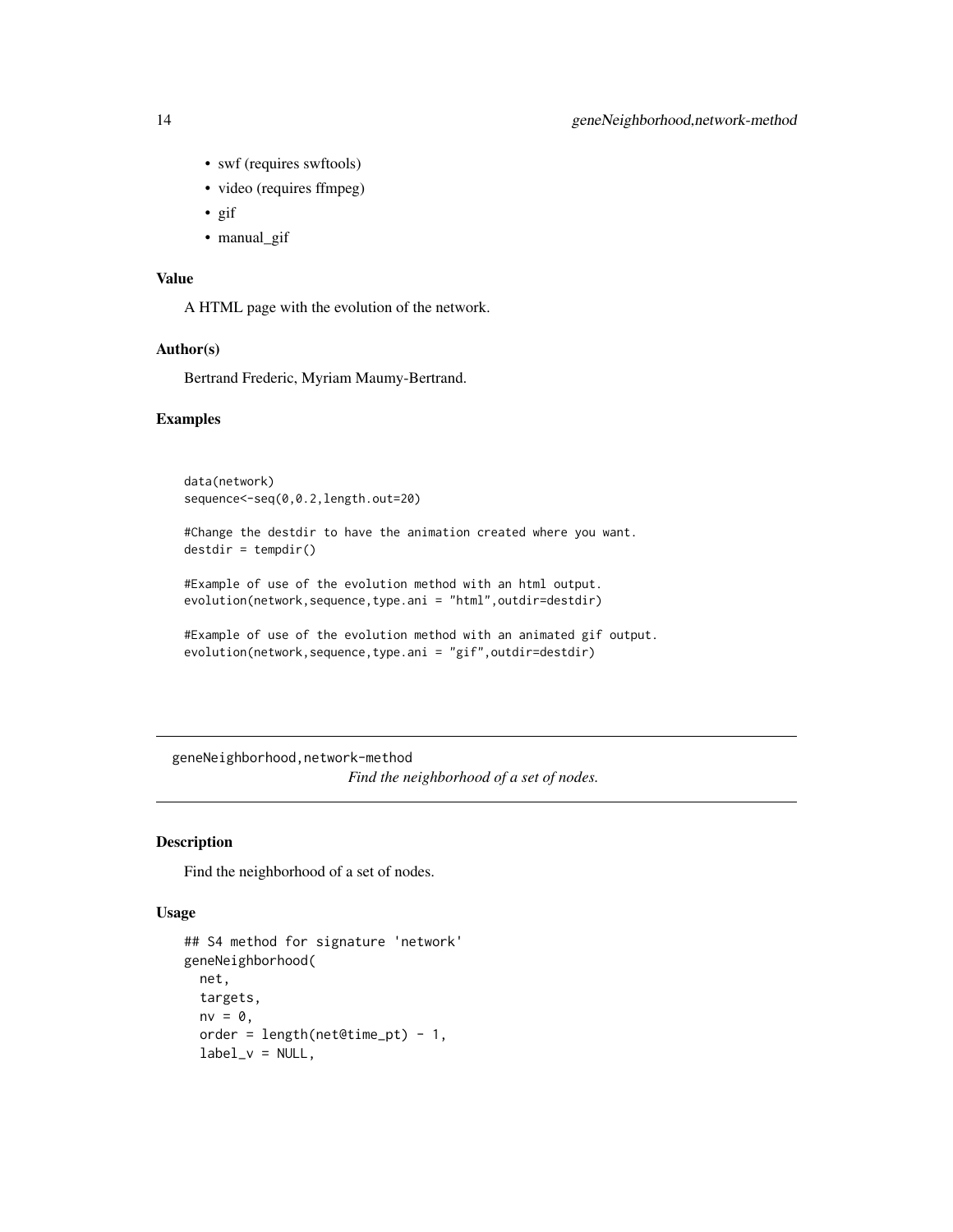```
ini = NULL,
frame.color = "white",
label.hub = FALSE,
graph = TRUE,names = F
```
#### Arguments

)

| net         | a network object                                                      |
|-------------|-----------------------------------------------------------------------|
| targets     | a vector containing the set of nodes                                  |
| nv          | the level of cutoff. Defaut to 0.                                     |
| order       | of the neighborhood. Defaut to 'length(net@time_pt)-1'.               |
| $label_v$   | vector defining the vertex labels.                                    |
| ini         | using the "position" function, you can fix the position of the nodes. |
| frame.color | color of the frames.                                                  |
| label.hub   | logical; if TRUE only the hubs are labeled.                           |
| graph       | plot graph of the network. Defaults to 'TRUE'.                        |
| names       | return names of the neighbors. Defaults to 'FALSE'.                   |
|             |                                                                       |

# Value

The neighborhood of the targeted genes.

# Author(s)

Bertrand Frederic, Myriam Maumy-Bertrand.

```
data(Selection)
data(infos)
#Find probesets for EGR1
pbst_EGR1 = infos[infos$hgnc_symbol=="EGR1", "affy_hg_u133_plus_2"]
gene_IDs = infos[match(Selection@name, infos$affy_hg_u133_plus_), "hgnc_symbol"]
data(network)
#A nv value can chosen using the cutoff function
nv=.11
EGR1<-which(is.element(Selection@name,pbst_EGR1))
P<-position(network,nv=nv)
geneNeighborhood(network,targets=EGR1,nv=nv,ini=P,
label_v=gene_IDs)
```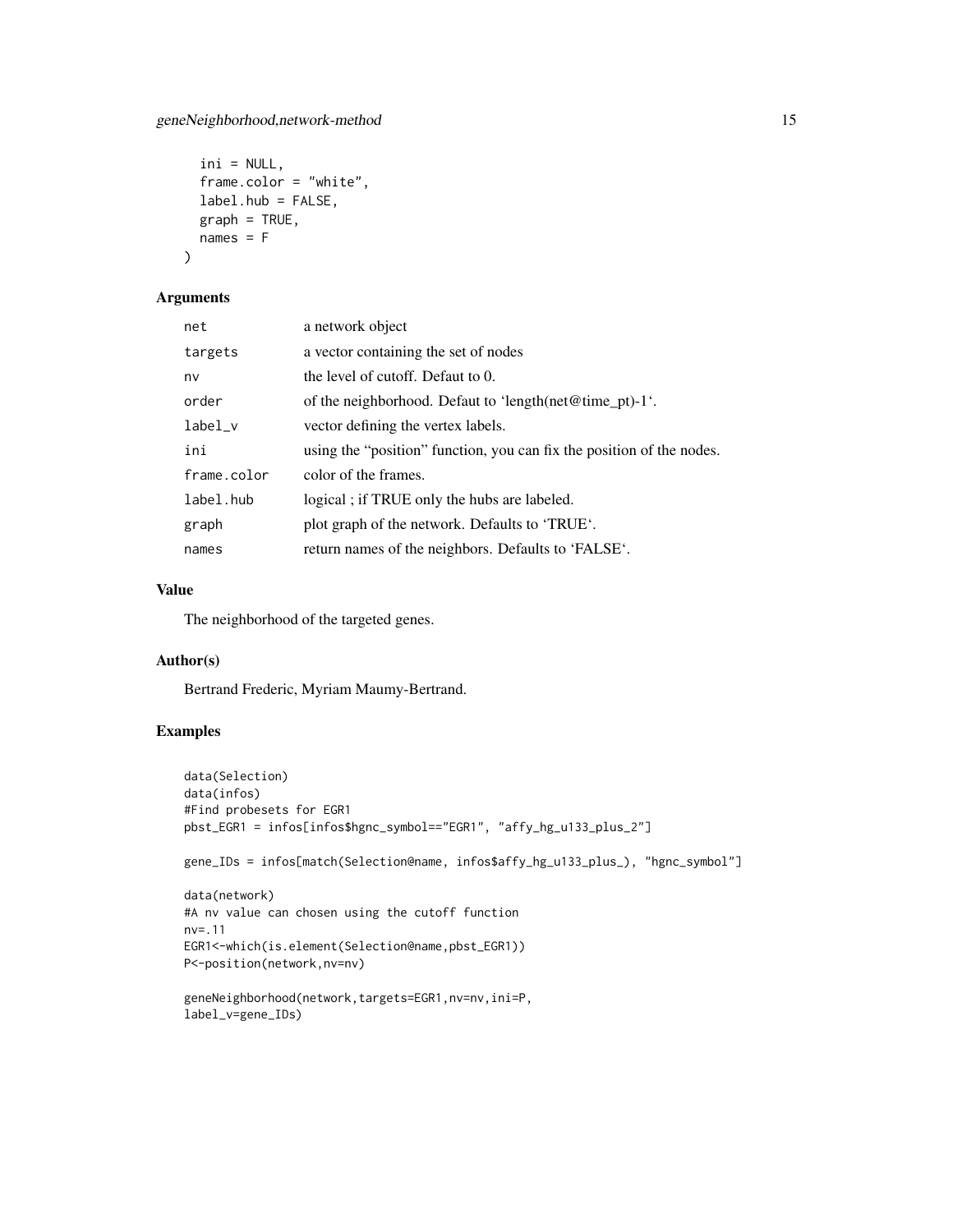<span id="page-15-0"></span>

#### Description

Selection of differentially expressed genes.

#### Usage

```
## S4 method for signature 'micro_array,micro_array,numeric'
geneSelection(
 x,
 y,
  tot.number,
 data_log = TRUE,
 wanted.patterns = NULL,
  forbidden.patterns = NULL,
 peak = NULL,
 alpha = 0.05,
 Design = NULL,
 lfc = 0)
## S4 method for signature 'list,list,numeric'
geneSelection(
 x,
 y,
 tot.number,
 data_log = TRUE,
 alpha = 0.05,
 cont = FALSE,lfc = 0,
  f.asso = NULL,
 return.diff = FALSE
\lambda## S4 method for signature 'micro_array,numeric'
genePeakSelection(
 x,
 peak,
 y = NULL,
 data_log = TRUE,
 durPeak = c(1, 1),abs_val = TRUE,alpha_diff = 0.05\mathcal{E}
```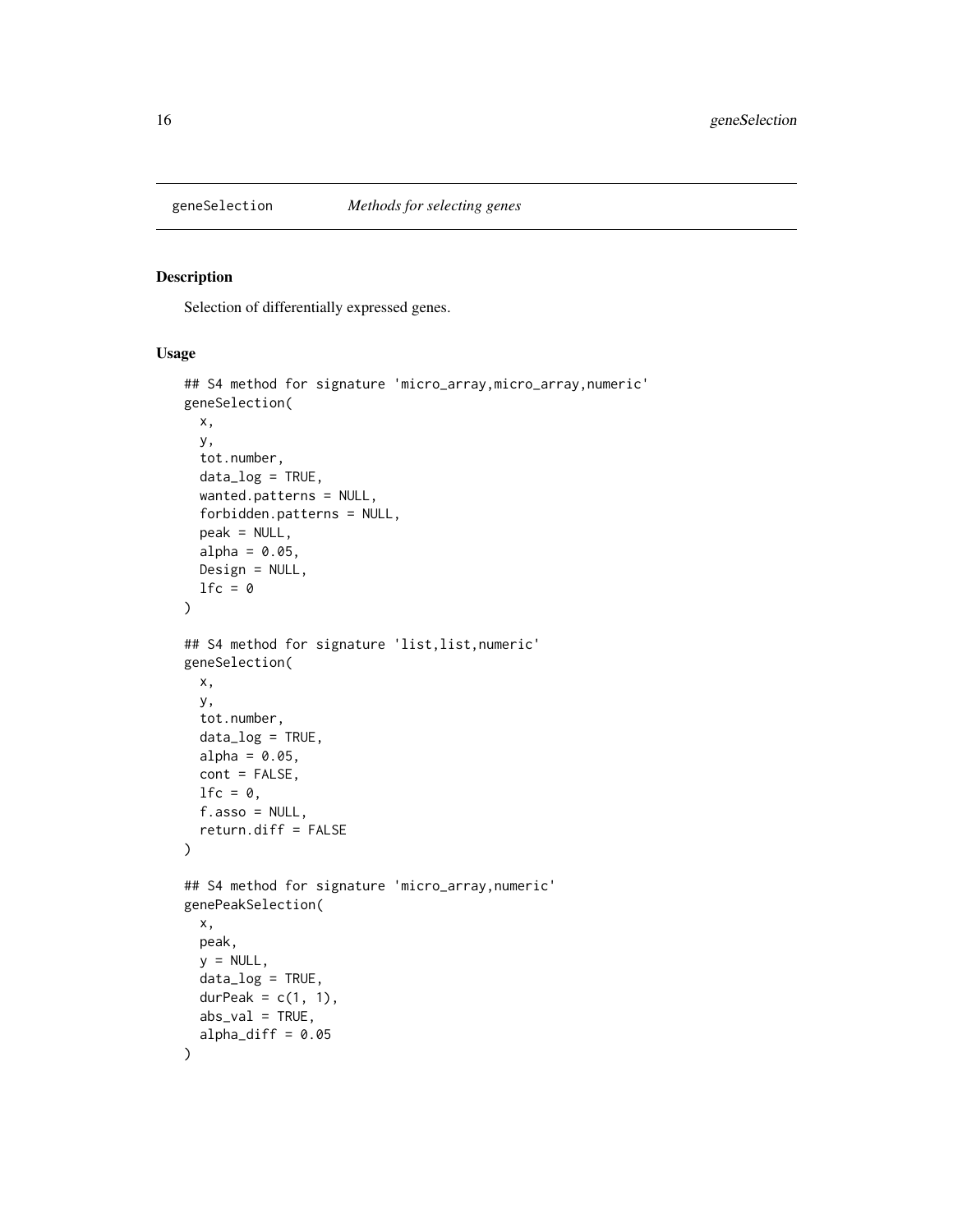# Arguments x either a micro\_array object or a list of micro\_array objects. In the first case, the micro\_array object represents the stimulated measurements. In the second case, the control unstimulated data (if present) should be the first element of the list. y either a micro\_array object or a list of strings. In the first case, the micro\_array object represents the stimulated measurements. In the second case, the list is the way to specify the contrast: First element: condition, condition&time or pattern. The condition specification is used when the overall is to compare two conditions. The condition&time specification is used when comparing two conditions at two precise time points. The pattern specification allows to decide which time point should be differentially expressed. Second element: a vector of length 2. The two conditions which should be compared. If a condition is used as control, it should be the first element of the vector. However, if this control is not measured throught time, the option cont=TRUE should be used. Third element: depends on the first element. It is no needed if condition has been specified. If condition&time has been specified, then this is a vector containing the time point at which the comparison should be done. If pattern has been specified, then this is a vector of 0 and 1 of length T, where T is the number of time points. The time points with desired differential expression are provided with 1. tot.number an integer. The number of selected genes. If tot.number <0 all differentially genes are selected. If tot.number  $> 1$ , tot.number is the maximum of diffenrtially genes that will be selected. If 0<tot.number<1, tot.number represents the proportion of diffenrentially genes that are selected. data\_log logical (default to TRUE); should data be logged ? wanted.patterns a matrix with wanted patterns [only for geneSelection]. forbidden.patterns a matrix with forbidden patterns [only for geneSelection]. peak interger. At which time points measurements should the genes be selected [optionnal for geneSelection]. alpha float; the risk level. Default to 'alpha=0.05' Design the design matrix of the experiment. Defaults to 'NULL'. lfc log fold change value used in limma's 'topTable'. Defaults to 0. cont use contrasts. Defaults to 'FALSE'. f.asso function used to assess the association between the genes. The default value 'NULL' implies the use of the usual 'mean' function. return.diff [FALSE] if TRUE then the function returns the stimulated expression of the differentially expressed genes durPeak vector of size 2 (default to  $c(1,1)$ ); the first elements gives the length of the peak at the left, the second at the right. [only for genePeakSelection]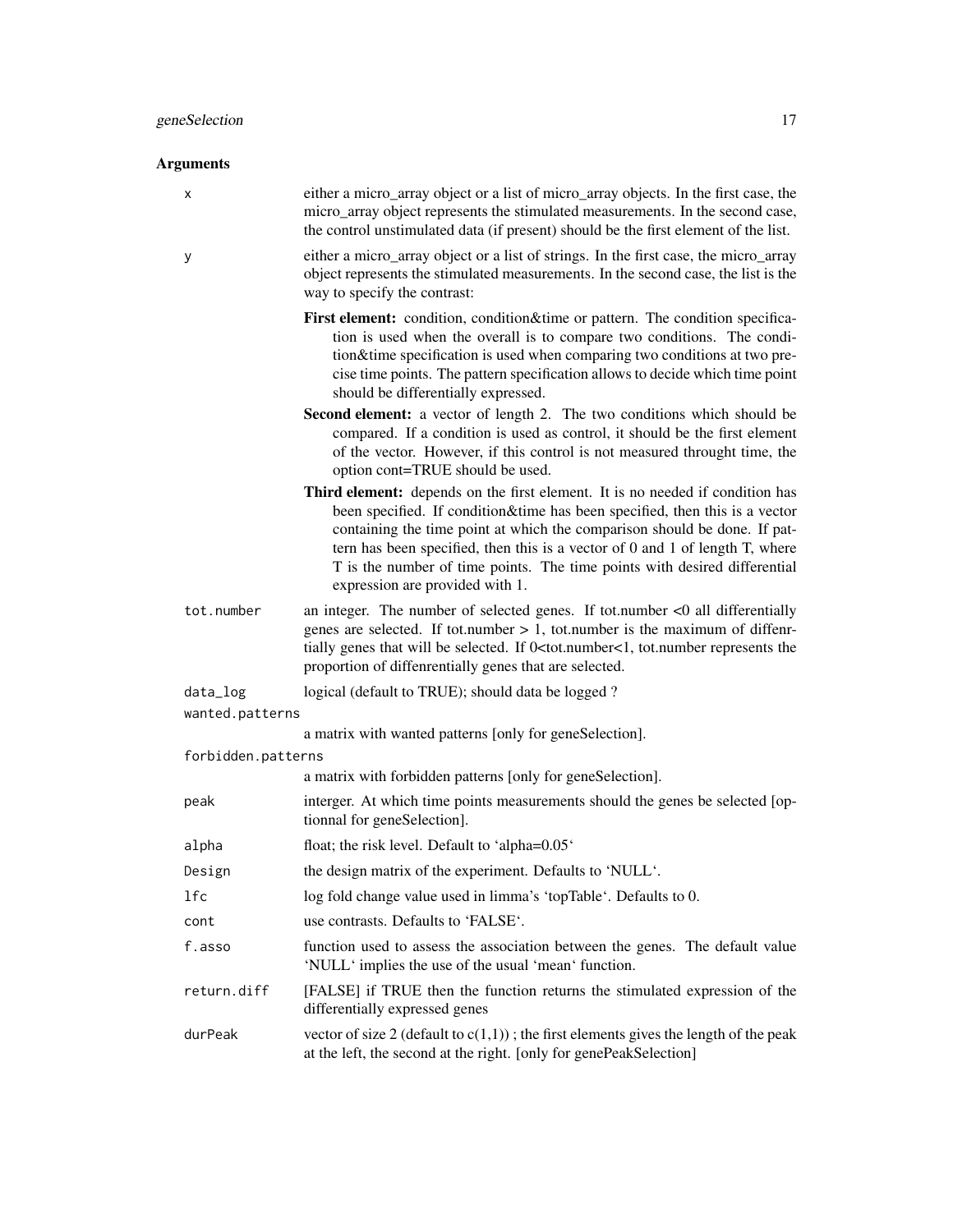18 geneSelection and the selection of the selection of the selection of the selection of the selection of the selection of the selection of the selection of the selection of the selection of the selection of the selection

| abs_val    | logical (default to TRUE); should genes be selected on the basis of their absolute |
|------------|------------------------------------------------------------------------------------|
|            | value expression ? [only for genePeakSelection]                                    |
| alpha_diff | float: the risk level                                                              |

#### Value

A micro\_array object.

#### Author(s)

Frédéric Bertrand , Myriam Maumy-Bertrand.

#### Examples

```
if(require(CascadeData)){
data(micro_US)
micro_US<-as.micro_array(micro_US,time=c(60,90,210,390),subject=6)
data(micro_S)
micro_S<-as.micro_array(micro_S,time=c(60,90,210,390),subject=6)
 #Basically, to find the 50 more significant expressed genes you will use:
 Selection_1<-geneSelection(x=micro_S,y=micro_US,
 tot.number=50,data_log=TRUE)
 summary(Selection_1)
 #If we want to select genes that are differentially
 #at time t60 or t90 :
 Selection_2<-geneSelection(x=micro_S,y=micro_US,tot.number=30,
 wanted.patterns=
 rbind(c(0,1,0,0),c(1,0,0,0),c(1,1,0,0)))
 summary(Selection_2)
 #To select genes that have a differential maximum of expression at a specific time point.
 Selection_3<-genePeakSelection(x=micro_S,y=micro_US,peak=1,
 abs_val=FALSE,alpha_diff=0.01)
 summary(Selection_3)
 }
 if(require(CascadeData)){
data(micro_US)
micro_US<-as.micro_array(micro_US,time=c(60,90,210,390),subject=6)
data(micro_S)
micro_S<-as.micro_array(micro_S,time=c(60,90,210,390),subject=6)
#Genes with differential expression at t1
Selection1<-geneSelection(x=micro_S,y=micro_US,20,wanted.patterns= rbind(c(1,0,0,0)))
#Genes with differential expression at t2
Selection2<-geneSelection(x=micro_S,y=micro_US,20,wanted.patterns= rbind(c(0,1,0,0)))
#Genes with differential expression at t3
```
Selection3<-geneSelection(x=micro\_S,y=micro\_US,20,wanted.patterns= rbind(c(0,0,1,0)))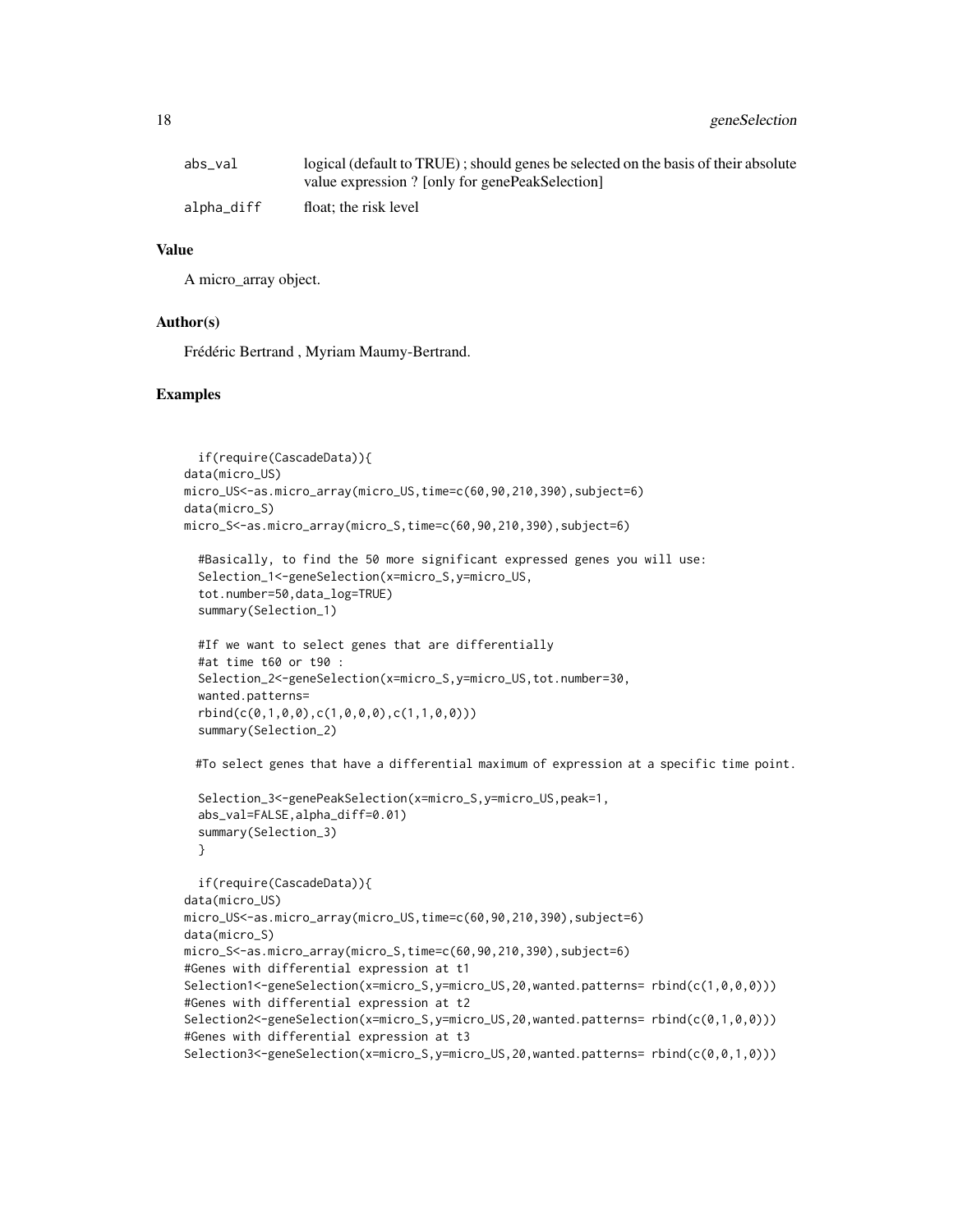```
#Genes with differential expression at t4
Selection4<-geneSelection(x=micro_S,y=micro_US,20,wanted.patterns= rbind(c(0,0,0,1)))
#Genes with global differential expression
Selection5<-geneSelection(x=micro_S,y=micro_US,20)
#We then merge these selections:
Selection<-unionMicro(list(Selection1,Selection2,Selection3,Selection4,Selection5))
print(Selection)
#Prints the correlation graphics Figure 4:
summary(Selection,3)
##Uncomment this code to retrieve geneids.
#library(org.Hs.eg.db)
#
#ff<-function(x){substr(x, 1, nchar(x)-3)}
#ff<-Vectorize(ff)
#
##Here is the function to transform the probeset names to gene ID.
#
#library("hgu133plus2.db")
#
#probe_to_id<-function(n){
#x <- hgu133plus2SYMBOL
#mp<-mappedkeys(x)
#xx <- unlist(as.list(x[mp]))
#genes\_all = xx[(n)]#genes_all[is.na(genes_all)]<-"unknown"
#return(genes_all)
#}
#Selection@name<-probe_to_id(Selection@name)
 }
```
gene\_expr\_simulation,network-method

*Simulates microarray data based on a given network.*

#### Description

Simulates microarray data based on a given network.

# Usage

```
## S4 method for signature 'network'
gene_expr_simulation(
 network,
  time\_label = 1:4,subject = 5,
```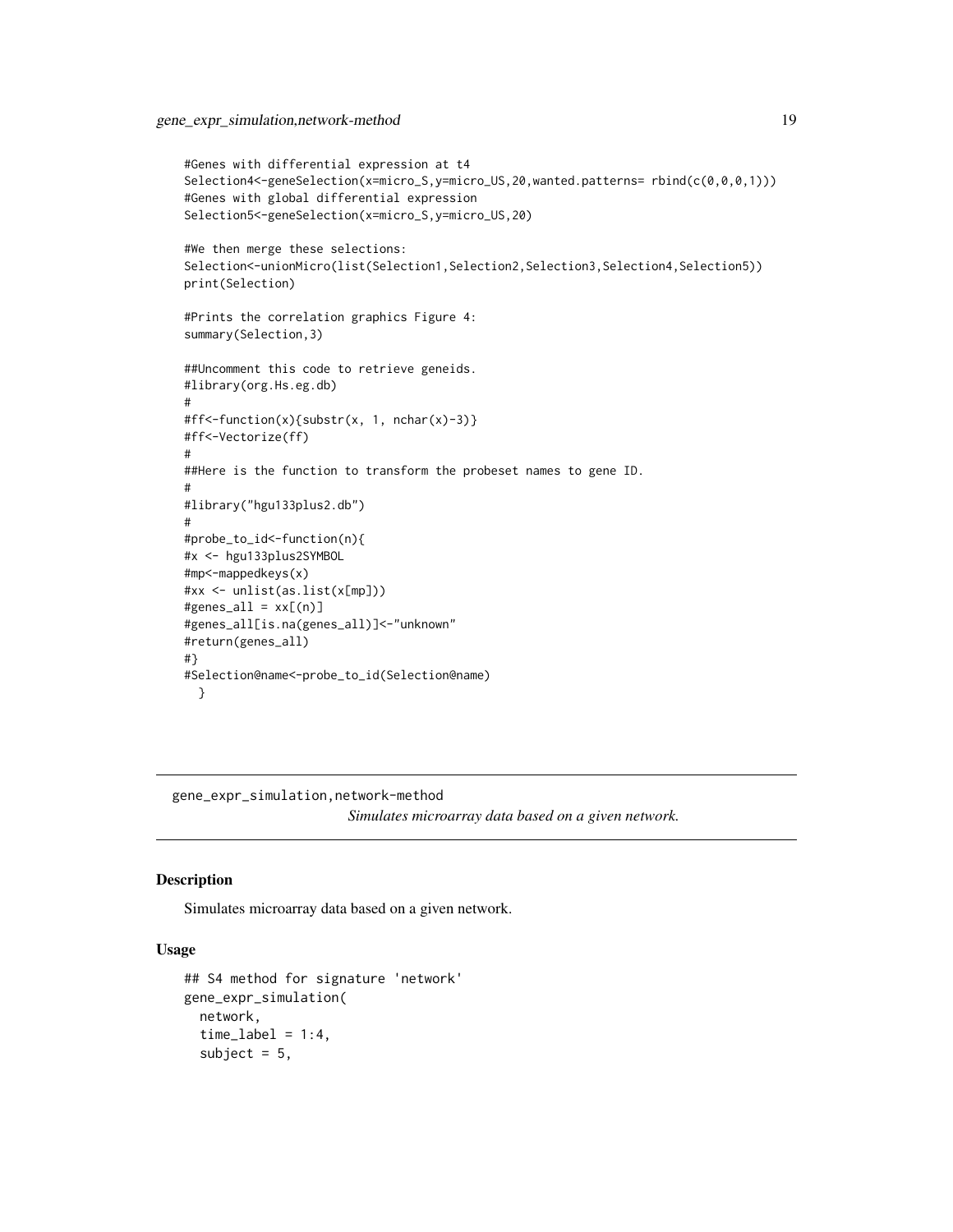```
peak_level = 100,
  act_time\_group = 1:4\lambda
```
#### Arguments

| network    | A network object.                                                                                         |
|------------|-----------------------------------------------------------------------------------------------------------|
| time_label | a vector containing the time labels.                                                                      |
| subject    | the number of subjects                                                                                    |
| peak_level | the mean level of peaks.                                                                                  |
|            | act_time_group [NULL] vector; at which time the groups (defined by sort(unique(group))) are<br>activated? |

# Value

A micro\_array object.

# Author(s)

Bertrand Frederic, Myriam Maumy-Bertrand.

#### Examples

data(Net) set.seed(1) #We simulate gene expressions according to the network Net Msim<-Patterns::gene\_expr\_simulation( network=Net, time\_label=rep(1:4,each=25),

subject=5, peak\_level=200)

head(Msim)

head,micro\_array-method

*Overview of a micro\_array object*

# Description

Overview of a micro\_array object.

#### Usage

```
## S4 method for signature 'micro_array'
head(x, \ldots)
```
<span id="page-19-0"></span>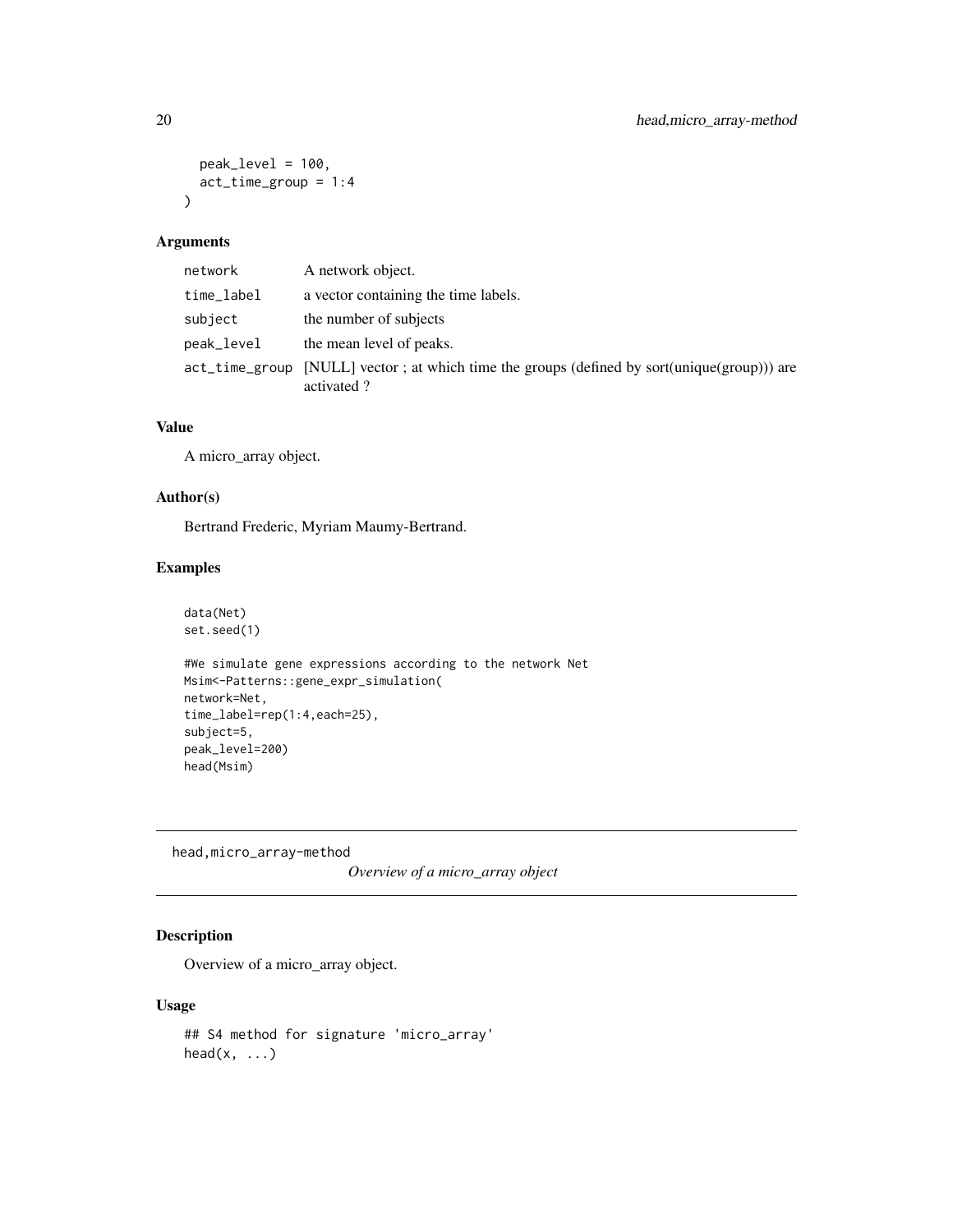#### <span id="page-20-0"></span>**IndicFinit** 21

#### Arguments

| $\mathsf{X}$ | an object of class 'micro_array'. |
|--------------|-----------------------------------|
| $\cdots$     | additional parameters             |

# Methods

list("signature( $x = \Upsilon'$ ANY\")") Gives an overview. list("signature( $x = \text{``micro\_array''''''}$ ) Gives an overview.

# Author(s)

Bertrand Frederic, Myriam Maumy-Bertrand.

# Examples

```
if(require(CascadeData)){
data(micro_US)
micro_US<-as.micro_array(micro_US,time=c(60,90,210,390),subject=6)
head(micro_US)
}
```

| IndicFinit | Create initial F matrices using specific intergroup actions for network |
|------------|-------------------------------------------------------------------------|
|            | <i>inference.</i>                                                       |

# Description

This is an helper function to create initial values F matrices for networks.

# Usage

```
IndicFinit(sqF, ngrp, Indic, low.trig = TRUE)
```
# Arguments

| sqF      | Size of an F cell                                                         |
|----------|---------------------------------------------------------------------------|
| ngrp     | Number of groups                                                          |
| Indic    | Matrix to specify where there is an interaction from one group to another |
| low.trig | Fill the lower trigonal matrices with ones                                |

# Value

An array of size (sqF, sqF, ngrp).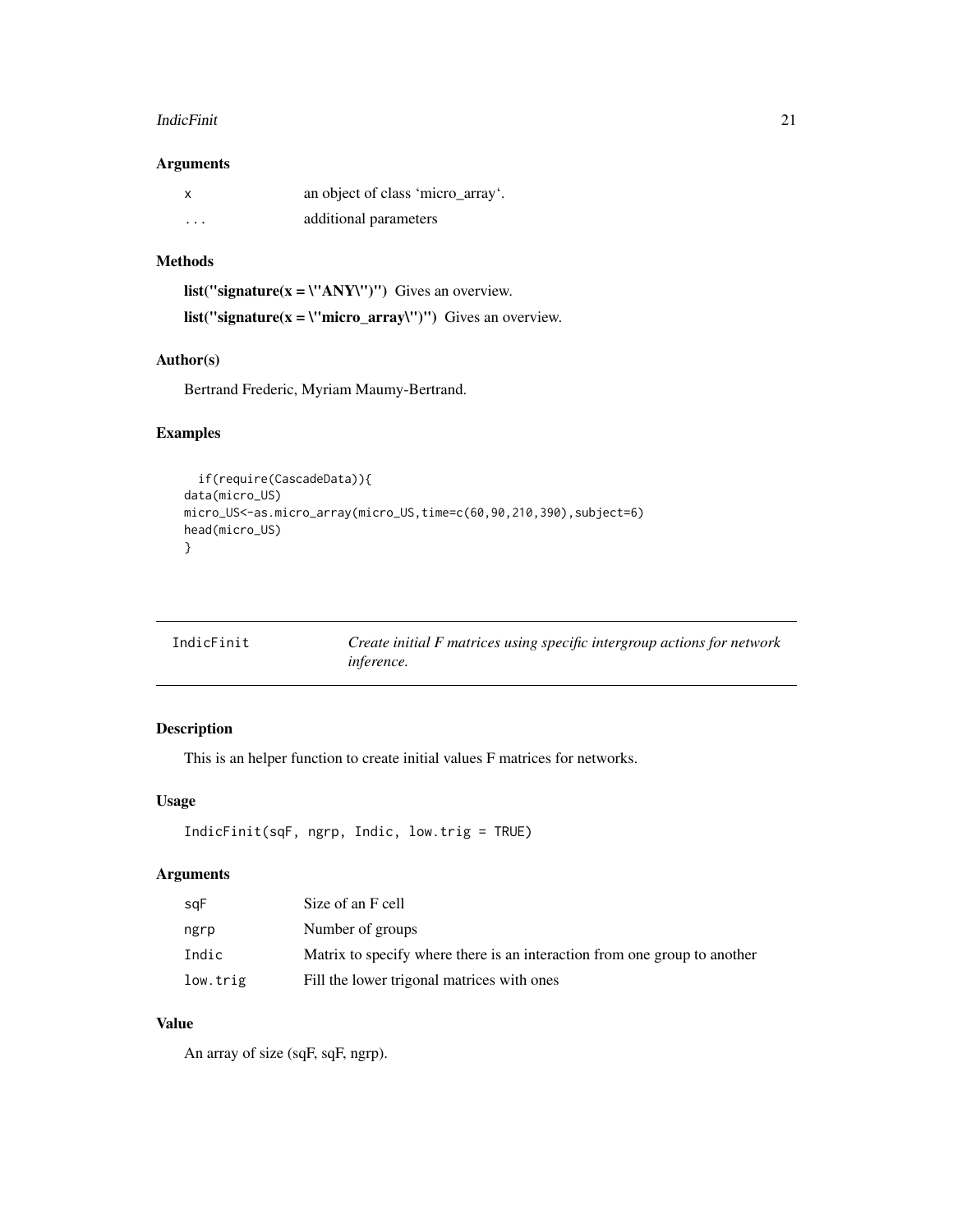### <span id="page-21-0"></span>Author(s)

Bertrand Frederic, Myriam Maumy-Bertrand.

# Examples

```
IndicFinit(3, 2, matrix(1,2,2)-diag(2))
```

| IndicFshape | Create F matrices using specific intergroup actions for network infer- |
|-------------|------------------------------------------------------------------------|
|             | ence.                                                                  |

# Description

This is an helper function to create values F matrices using specific intergroup actions for network inference.

# Usage

IndicFshape(sqF, ngrp, Indic)

# Arguments

| saF   | Size of an F cell                                                         |
|-------|---------------------------------------------------------------------------|
| ngrp  | Number of groups                                                          |
| Indic | Matrix to specify where there is an interaction from one group to another |

# Value

An array of size (sqF, sqF, ngrp).

# Author(s)

Bertrand Frederic, Myriam Maumy-Bertrand.

# Examples

IndicFshape(3, 2, matrix(1,2,2)-diag(2))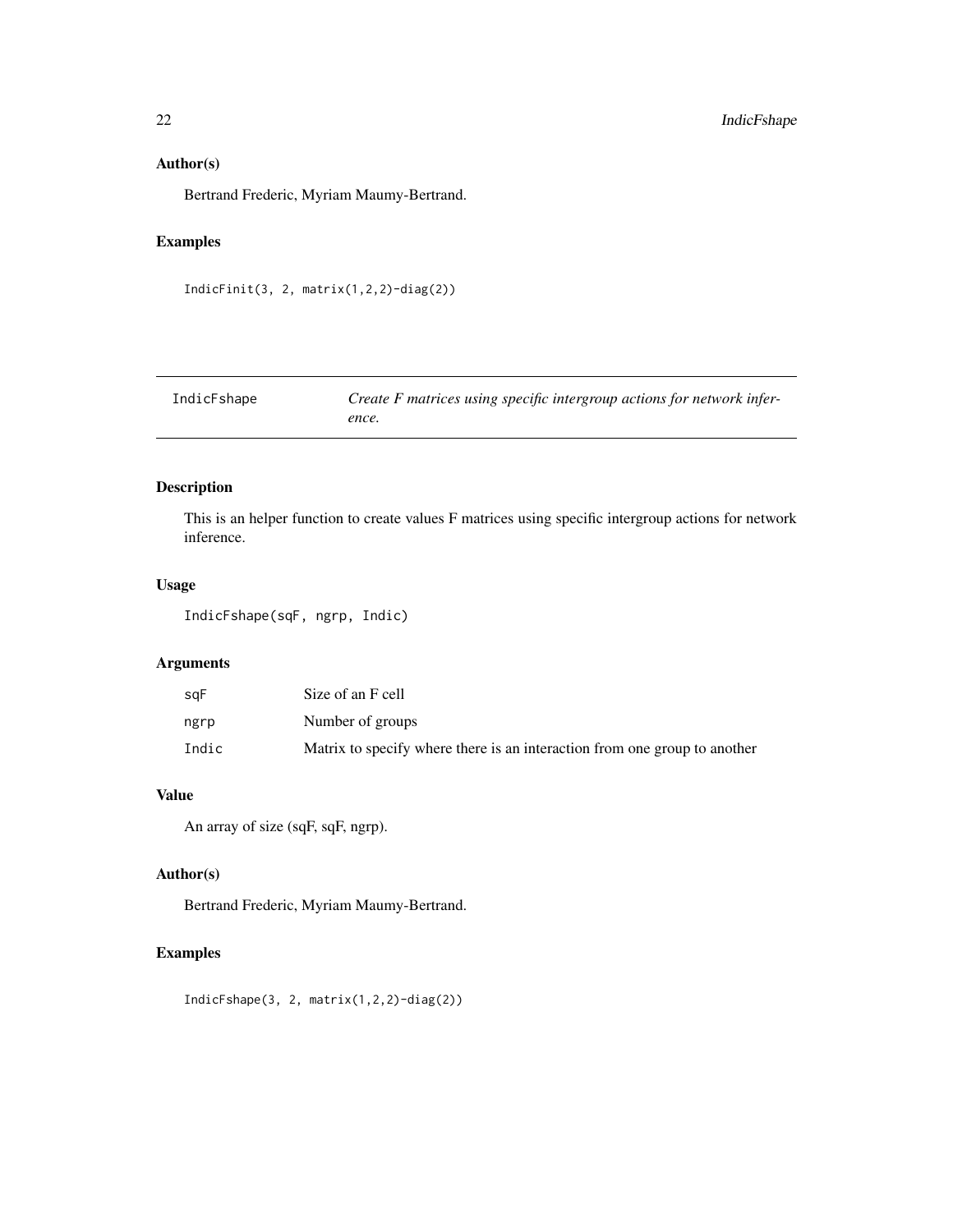<span id="page-22-0"></span>

#### Description

Reverse-engineer the network.

#### Usage

```
## S4 method for signature 'micro_array'
inference(
 M,
 tour.max = 30,
 g = function(x) { 1/x },
 conv = 0.001,cv.subjects = TRUE,
 nb.folds = NULL,
 eps = 10^{\circ}-5,
  type.inf = "iterative",
 Fshape = NULL,
 Finit = NULL,
 Omega = NULL,
  fitfun = "LASSO",
 use.Gram = TRUE,
 error.stdout = 0.05,
 pi_{\text{thr.stabsel}} = 0.6,
 priors = NULL,
 mc.cores = getOption("mc.cores", 2L),
  intercept.stabpath = TRUE,
  steps.seq = 0.95,
 limselect = 0.95,use.parallel = TRUE,
 verbose = TRUE,
  show.error.messages = FALSE
)
```
# Arguments

| м           | a micro_array object.                                                                                                                                                                     |
|-------------|-------------------------------------------------------------------------------------------------------------------------------------------------------------------------------------------|
| tour.max    | [30] tour.max + 1 = maximal number of steps.                                                                                                                                              |
| g           | After each step, the new solution is choosen as (the old solution + $g(x)$ * the new<br>solution)/(1+g(x)) where x is the number of steps. Defaults to 'g=function(x)<br>$1/x^{\epsilon}$ |
| conv        | [0.001] Convergence criterion.                                                                                                                                                            |
| cv.subjects | [TRUE] Subjectwise cross validation: should the cross validation be done by<br>removing the subject one by one?                                                                           |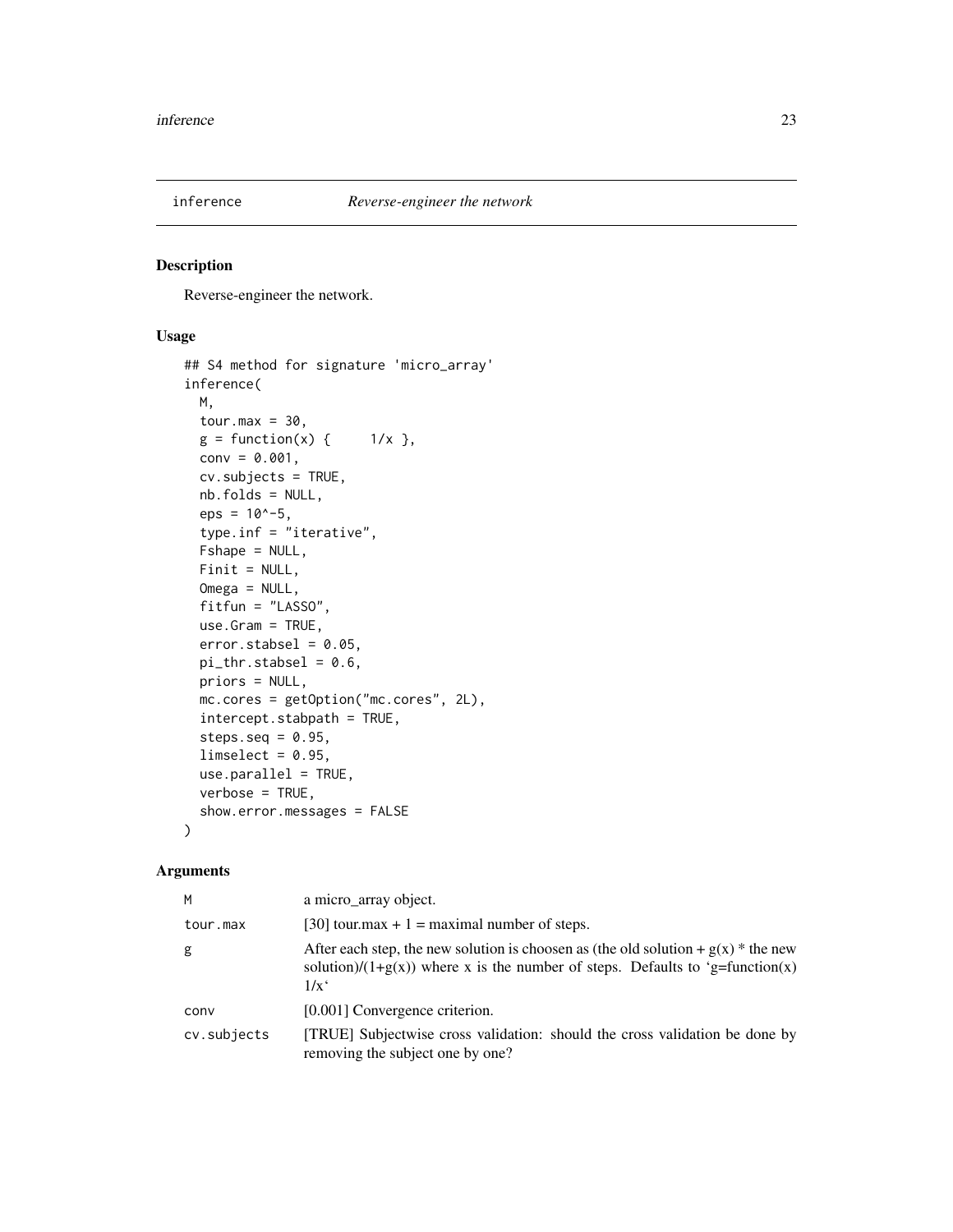| nb.folds            | [NULL] Relevant only if no subjectwise cross validation (i.e. cv.subjects=FALSE).<br>The number of folds in cross validation.                                                                                                                                                                                                                                 |  |
|---------------------|---------------------------------------------------------------------------------------------------------------------------------------------------------------------------------------------------------------------------------------------------------------------------------------------------------------------------------------------------------------|--|
| eps                 | [ $10^{\circ}$ -5] Threshold for rounding coefficients to 0 (i.e. machine zero).                                                                                                                                                                                                                                                                              |  |
| type.inf            | ["iterative"] "iterative" or "noniterative" : should the algorithm be computed<br>iteratively or only for one step? For highly homogeneous clusters, the "noniter-<br>ative" option is suffisant.                                                                                                                                                             |  |
| Fshape              | [NULL] Shape of the F matrix.                                                                                                                                                                                                                                                                                                                                 |  |
| Finit               | [NULL] Init values of the F matrix.                                                                                                                                                                                                                                                                                                                           |  |
| Omega               | [NULL] Init values for the Omega matrix.                                                                                                                                                                                                                                                                                                                      |  |
| fitfun              | ["LASSO"] Function to infer the Omega matrix at each step.                                                                                                                                                                                                                                                                                                    |  |
| use.Gram            | [TRUE] Optional parameter for the lasso in the 'lars' package.                                                                                                                                                                                                                                                                                                |  |
| error.stabsel       | [0.05] Optional parameter for the stability selection algorithm in the 'c060'<br>package.                                                                                                                                                                                                                                                                     |  |
|                     | pi_thr.stabsel [0.6] Optional parameter for the stability selection algorithm in the 'c060' pack-<br>age.                                                                                                                                                                                                                                                     |  |
| priors              | [NULL] A priori weights for the links between the actors. 0 means that an<br>actor is always included in the predictive model, 1 is a neutral weighting and<br>+infinity that the actor is never used in the model. For a given predictive model,<br>the weighting vector is normalized so that its sum is equal to the number of<br>predictors in the model. |  |
| mc.cores            | [getOption("mc.cores", 2L)] Number of cores.                                                                                                                                                                                                                                                                                                                  |  |
| intercept.stabpath  |                                                                                                                                                                                                                                                                                                                                                               |  |
|                     | [TRUE] Use intercept in stability selection models?                                                                                                                                                                                                                                                                                                           |  |
| steps.seq           | [.95] Optional parameter for the SelectBoost algorithm in the 'SelectBoost'<br>package.                                                                                                                                                                                                                                                                       |  |
| limselect           | [.95] Optional parameter for the SelectBoost algorithm in the 'SelectBoost'<br>package.                                                                                                                                                                                                                                                                       |  |
| use.parallel        | [TRUE] Use parallel computing?                                                                                                                                                                                                                                                                                                                                |  |
| verbose             | [TRUE] Info on the completion of the fitting process                                                                                                                                                                                                                                                                                                          |  |
| show.error.messages |                                                                                                                                                                                                                                                                                                                                                               |  |
|                     | [FALSE] Should the error messages of the Omega estimating function be re-<br>turned?                                                                                                                                                                                                                                                                          |  |

# Details

The fitting built-in fitting functions ('fitfun') provided with the 'Patterns' package are :

LASSO from the 'lars' package (default value)

LASSO2 from the 'glmnet' package

SPLS from the 'spls' package

ELASTICNET from the 'elasticnet' package

stability.c060 from the 'c060' package implementation of stability selection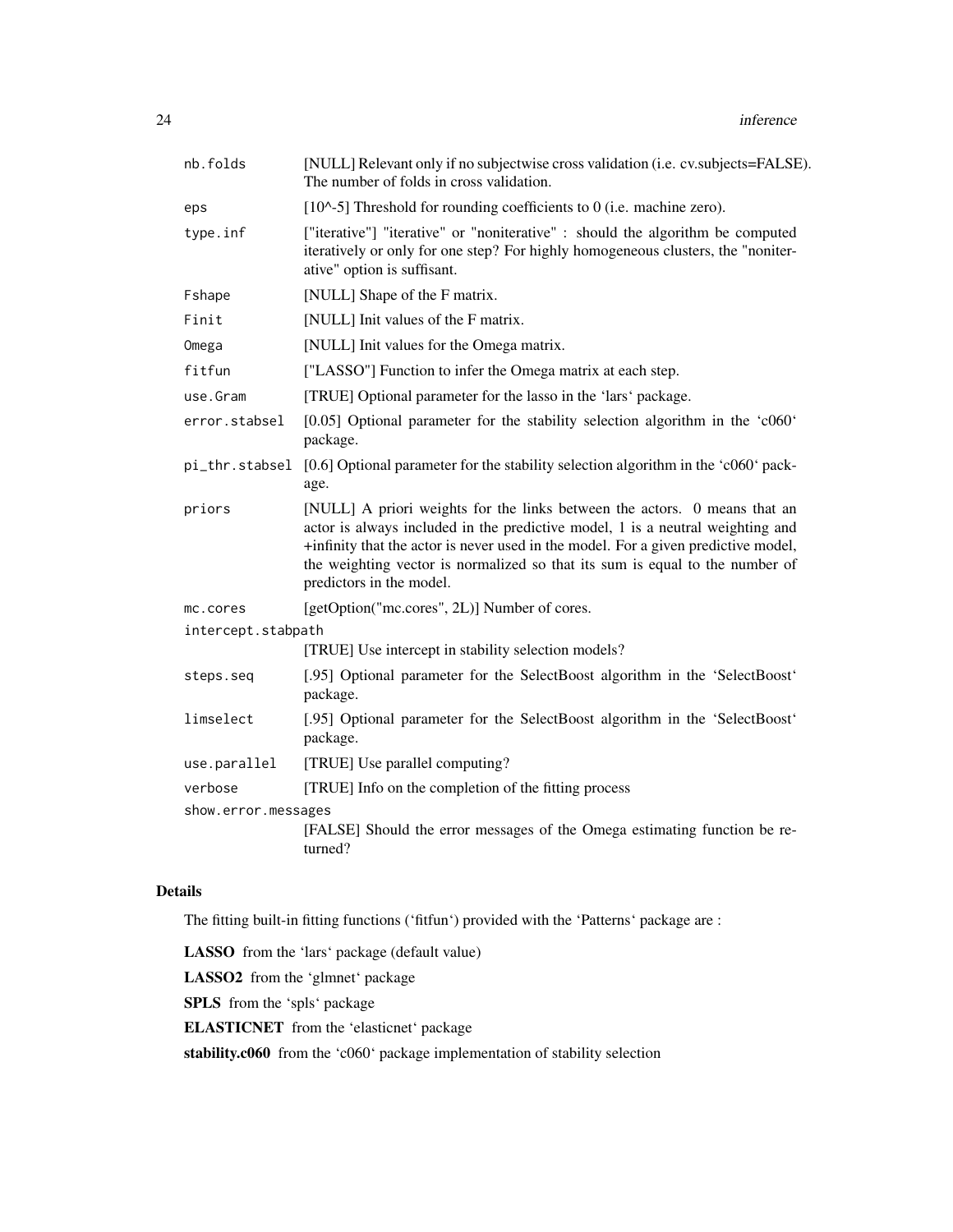- stability.c060.weighted a new weighted version of the 'c060' package implementation of stability selection
- robust lasso from the 'lars' package with light random Gaussian noise added to the explanatory variables
- selectboost.weighted a new weighted version of the 'selectboost' package implementation of the selectboost algorithm to look for the more stable links against resampling that takes into account the correlated structure of the predictors. If no weights are provided, equal weigths are for all the variables (=non weighted case).

The weights are viewed as a penalty factors in the penalized regression model: it is a number that multiplies the lambda value in the minimization problem to allow differential shrinkage, [Friedman et al. 2010](https://web.stanford.edu/~hastie/Papers/glmnet.pdf), equation 1 page 3. If equal to 0, it implies no shrinkage, and that variable is always included in the model. Default is 1 for all variables. Infinity means that the variable is excluded from the model. Note that the weights are rescaled to sum to the number of variables.

#### Value

A network object.

#### Author(s)

Bertrand Frederic, Myriam Maumy-Bertrand.

```
#With simulated data, default shaped F matrix and default LASSO from the lars package
#as fitting function
data(M)
infM <- inference(M)
str(infM)
plot(infM, choice="F", nround=0)
plot(infM, choice="F", nround=1)
#With simulated data, cascade network shaped F matrix (1 group per time measurement case)
#and default LASSO from the lars package as fitting function
infMcasc <- inference(M, Finit=CascadeFinit(4,4), Fshape=CascadeFshape(4,4))
str(infMcasc)
plot(infMcasc, choice="F", nround=0)
plot(infMcasc, choice="F", nround=1)
#With selection of genes from GSE39411
data(Selection)
infSel <- inference(Selection, Finit=CascadeFinit(4,4), Fshape=CascadeFshape(4,4))
str(infSel)
str(infSel)
plot(infSel, choice="F", nround=0)
plot(infSel, choice="F", nround=1)
```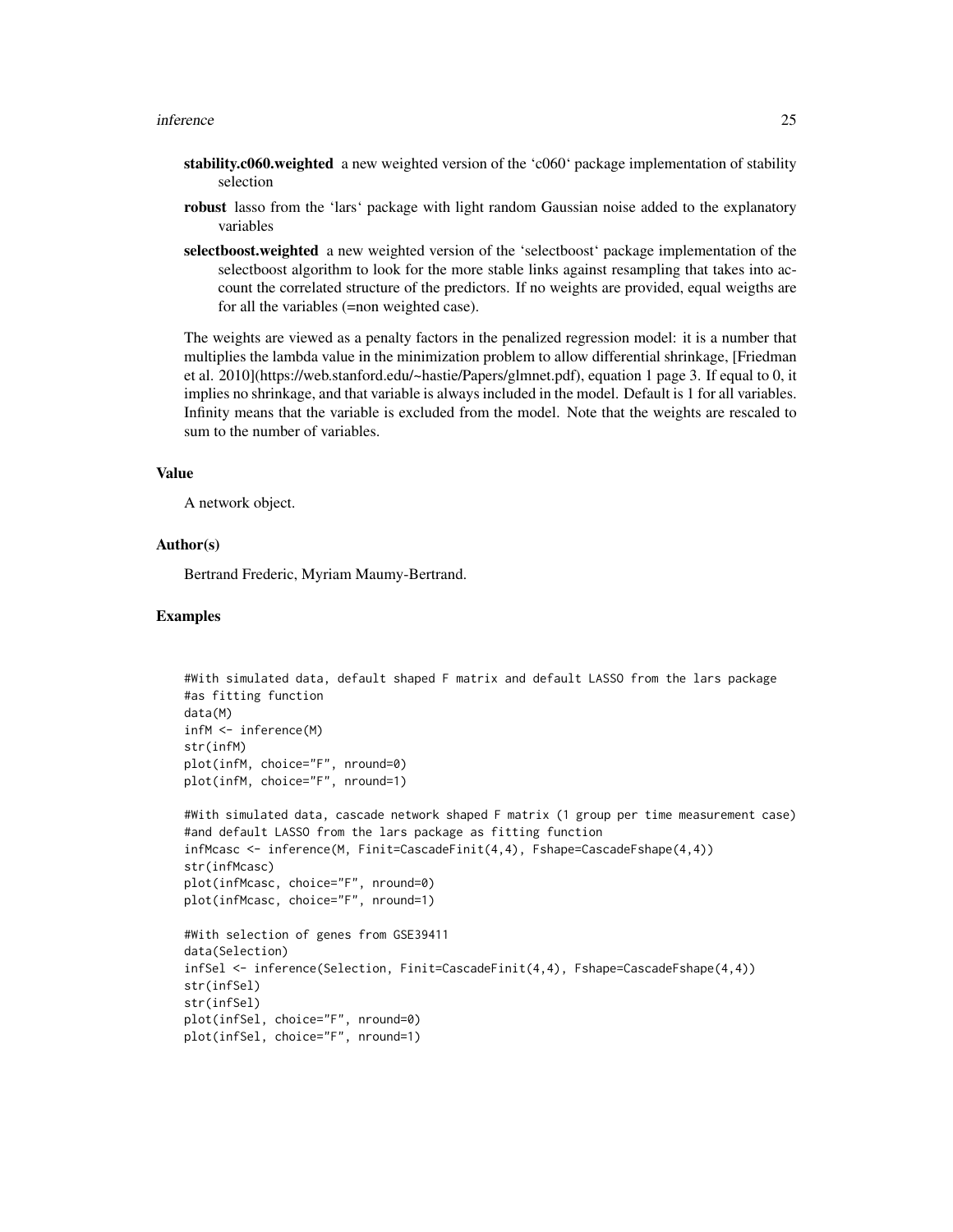#### <span id="page-25-0"></span>Description

Dataset with information on the affy\_hg\_u133\_plus\_2 platform such as probeset name (affy\_hg\_u133\_plus\_2), ensembl\_gene\_id, entrezgene, hgnc\_symbol, chromosome\_name, start\_position, end\_position and band.

#### Format

The format is: chr "infos"

# Details

Data.frame with 8859 rows and 8 variables.

# Author(s)

Bertrand Frederic, Myriam Maumy-Bertrand.

#### Examples

data(infos)

M *Simulated microarray.*

#### Description

Simulated M, microarray.

#### Author(s)

Bertrand Frederic, Myriam Maumy-Bertrand.

### Examples

data(M) head(M) str(M)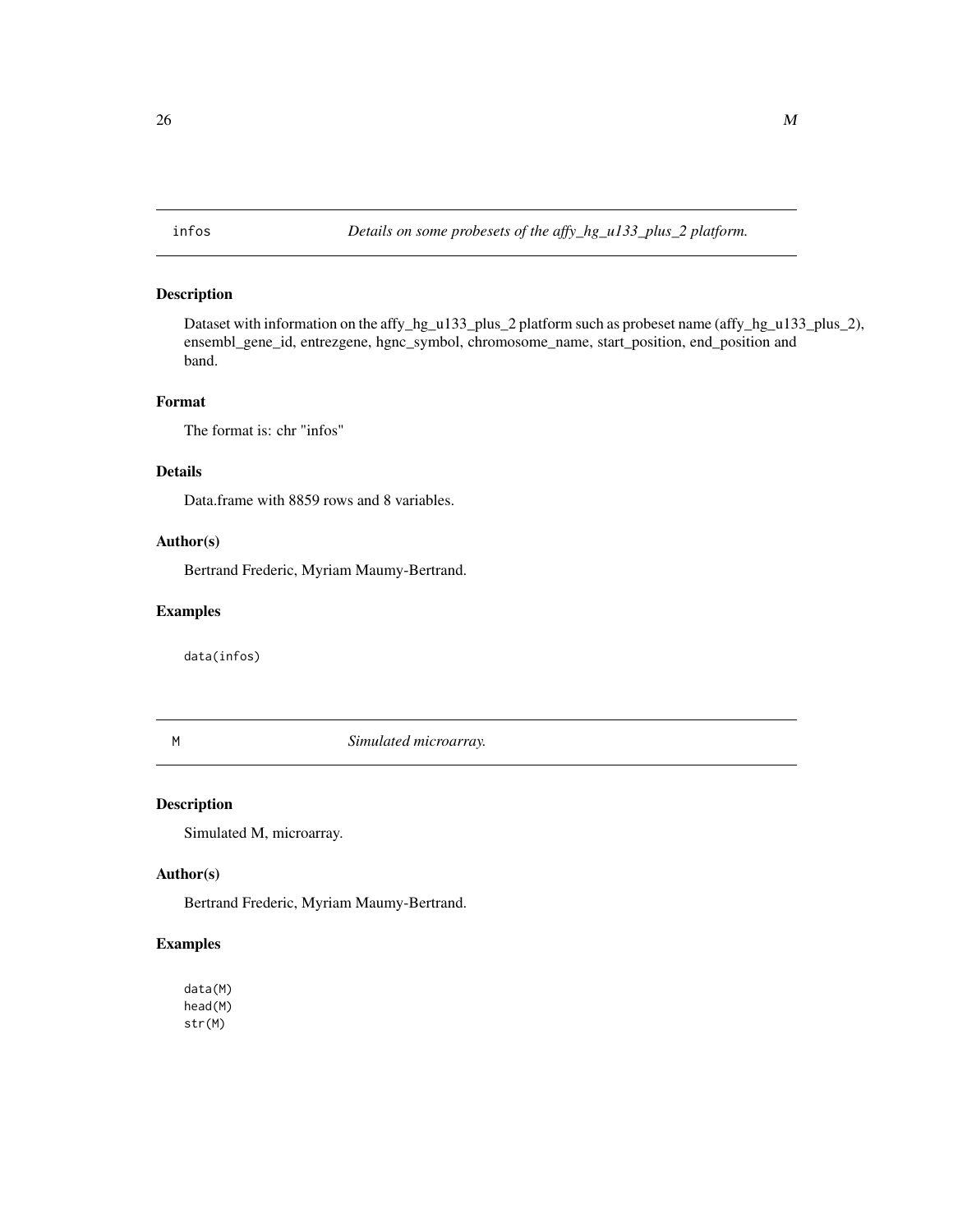<span id="page-26-0"></span>micropredict-class *Class* "micropredict"

#### Description

The "micropredict" class

#### Objects from the Class

Objects can be created by calls of the form new("micropred",...).

# Author(s)

Bertrand Frederic, Myriam Maumy-Bertrand.

# Examples

showClass("micropredict")

micro\_array-class *Class* "micro\_array"

# Description

The "micro\_array" class

# Objects from the Class

Objects can be created by calls of the form new("micro\_array",...).

# Author(s)

Bertrand Frederic, Myriam Maumy-Bertrand.

```
showClass("micro_array")
```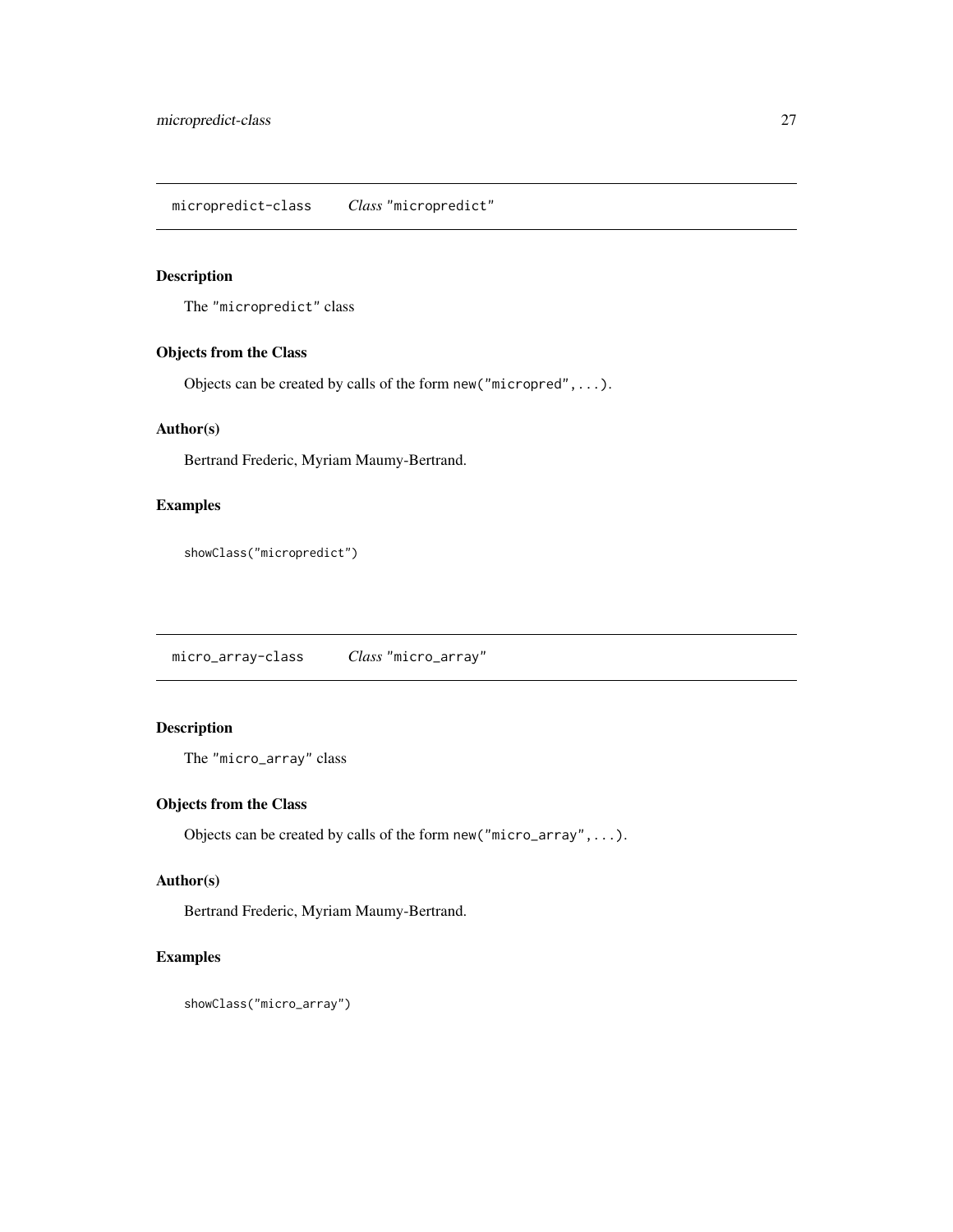# Description

Simulated network.

# Author(s)

Bertrand Frederic, Myriam Maumy-Bertrand.

# Examples

data(Net) str(Net)

network *A example of an inferred network (4 groups case).*

# Description

This dataset is a network example with 102 nodes, 4 times and 4 groups.

# Format

The format is: chr "network"

#### Details

A network class object [package "Patterns"] with 6 slots.

# Author(s)

Bertrand Frederic, Myriam Maumy-Bertrand.

```
data(network)
str(network)
plot(network)
```
<span id="page-27-0"></span>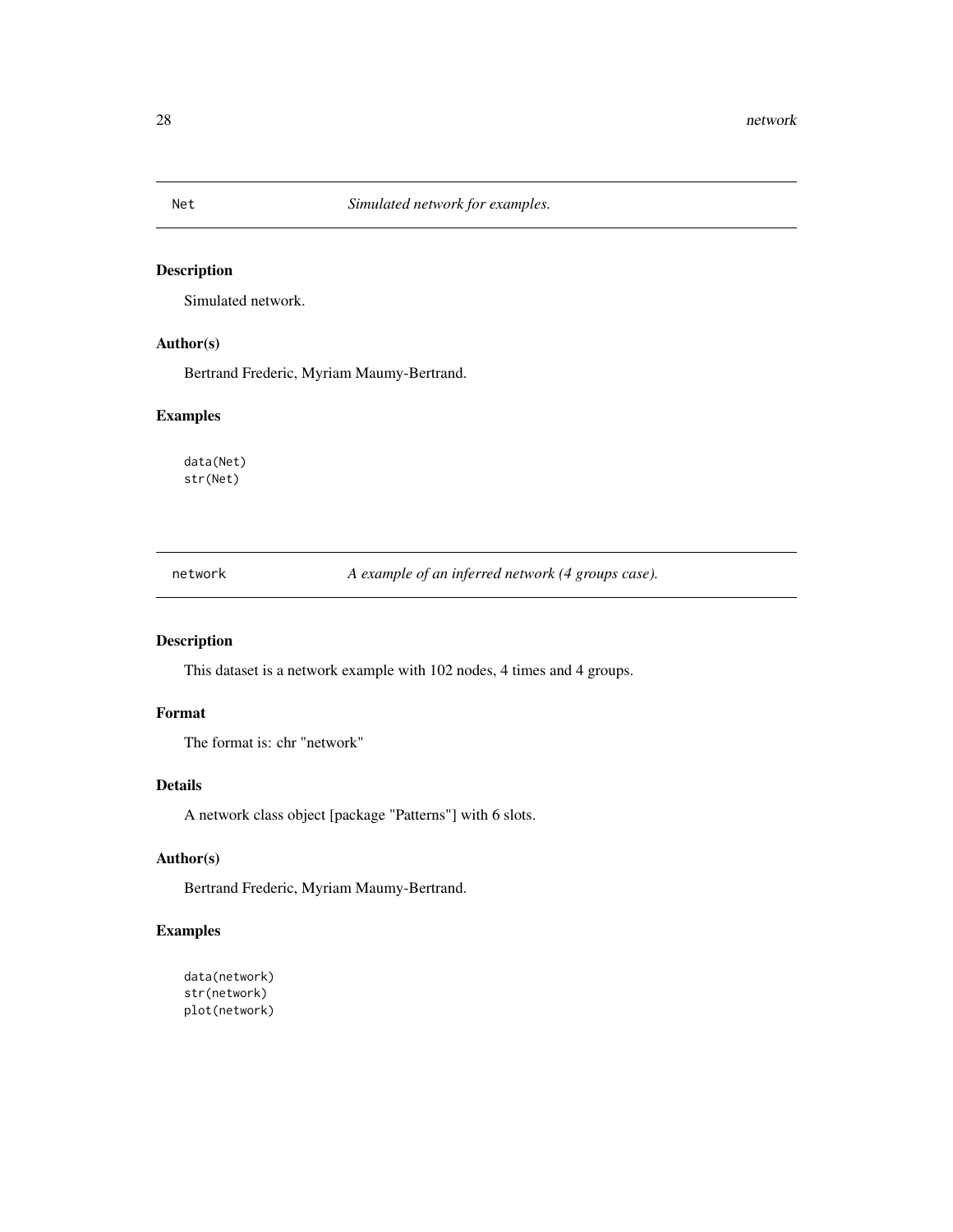<span id="page-28-0"></span>network-class *Class* "network"

## Description

The "network" class

#### Objects from the Class

Objects can be created by calls of the form new("network",...).

#### Author(s)

Bertrand Frederic, Myriam Maumy-Bertrand.

# Examples

showClass("network")

network2gp *A example of an inferred cascade network (2 groups case).*

# Description

This dataset is a cascade network example with 53 nodes, 4 times and 2 groups.

# Format

The format is: chr "network2gp"

# Details

A network class object [package "Patterns"] with 6 slots.

```
data(network2gp)
str(network2gp)
plot(network2gp)
```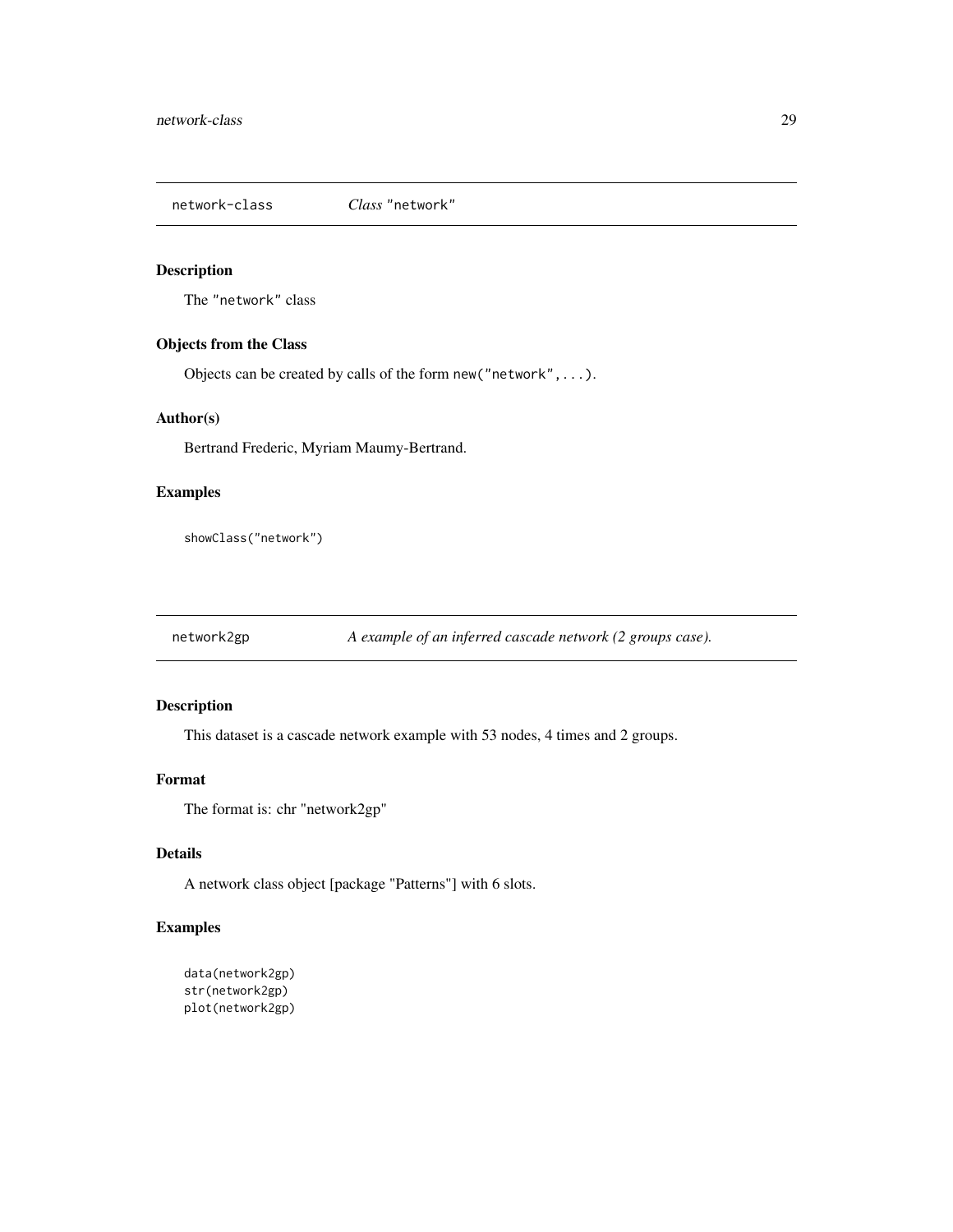<span id="page-29-0"></span>

# Description

This dataset is a cascade network example with 102 nodes, 4 times and 4 groups.

# Format

The format is: chr "networkCascade"

# Details

A network class object [package "Patterns"] with 6 slots.

### Author(s)

Bertrand Frederic, Myriam Maumy-Bertrand.

# Examples

```
data(networkCascade)
str(networkCascade)
plot(networkCascade)
```
network\_random *Generates a network.*

# Description

Generates a network.

#### Usage

```
network_random(
  nb,
  time_label,
 exp,
  init,
  regul,
 min_expr,
 max_expr,
  casc.level
)
```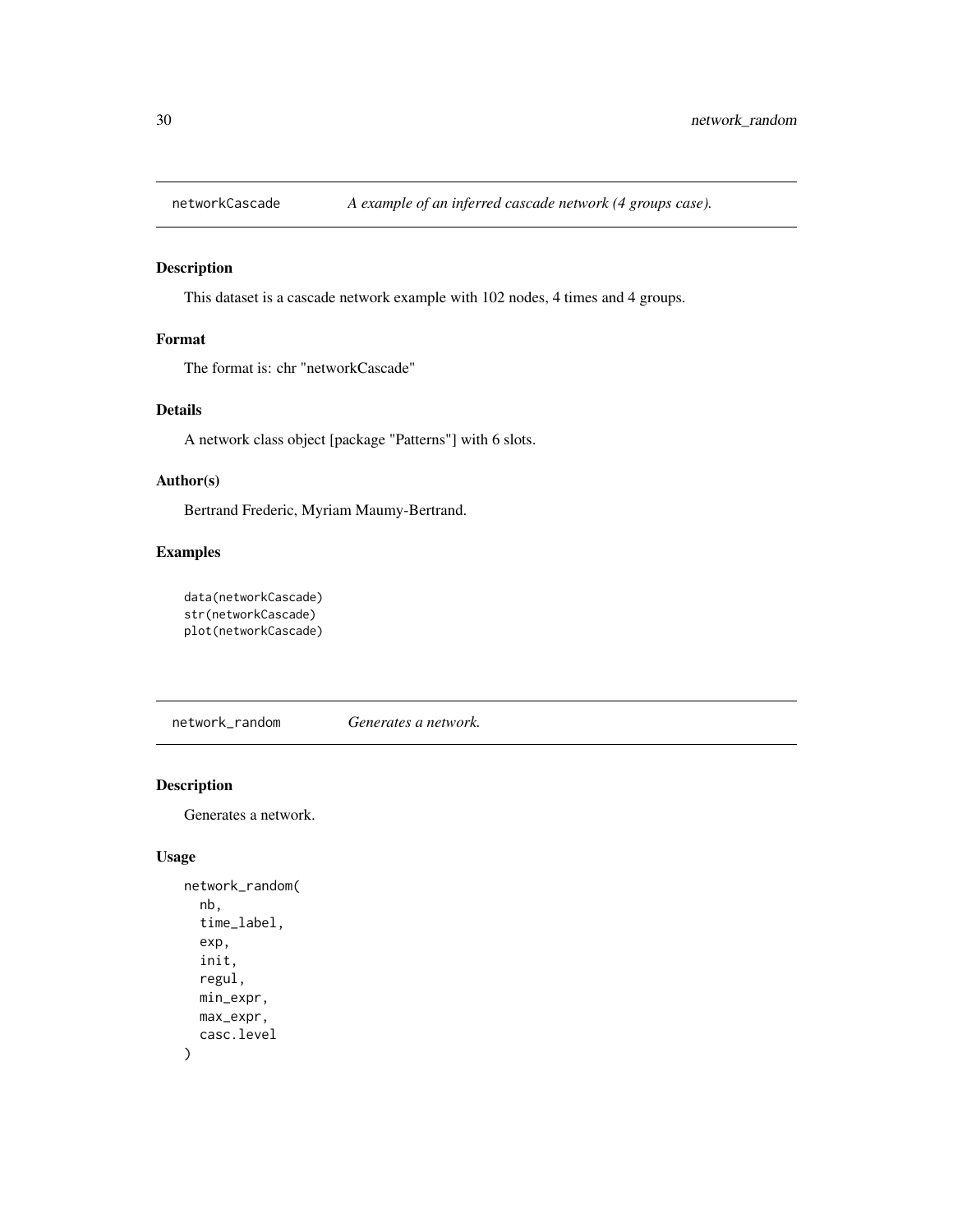# <span id="page-30-0"></span>Net\_inf\_PL 31

#### Arguments

| nb         | Integer. The number of genes.                                                             |
|------------|-------------------------------------------------------------------------------------------|
| time_label | Vector. The time points measurements.                                                     |
| exp        | The exponential parameter, as in the barabasi.game function in igraph package.            |
| init       | The attractiveness of the vertices with no adjacent edges. See barabasi.game<br>function. |
| regul      | A vector mapping each gene with its number of regulators.                                 |
| min_expr   | Minimum of strength of a non-zero link                                                    |
| max_expr   | Maximum of strength of a non-zero link                                                    |
| casc.level | $\cdots$                                                                                  |

#### Value

A network object.

# Author(s)

Bertrand Frederic, Myriam Maumy-Bertrand.

### Examples

```
set.seed(1)
Net<-network_random(
nb=100,
time_label=rep(1:4,each=25),
exp=1,
init=1,
regul=round(rexp(100,1))+1,
min_expr=0.1,
max_expr=2,
casc.level=0.4
)
plot(Net)
```
Net\_inf\_PL *Reverse-engineered network of the M and Net simulated data.*

#### Description

The reverse-engineered network with the 'Patterns' package using the fitfun="LASSO" default function and a cascade network setting.

# Author(s)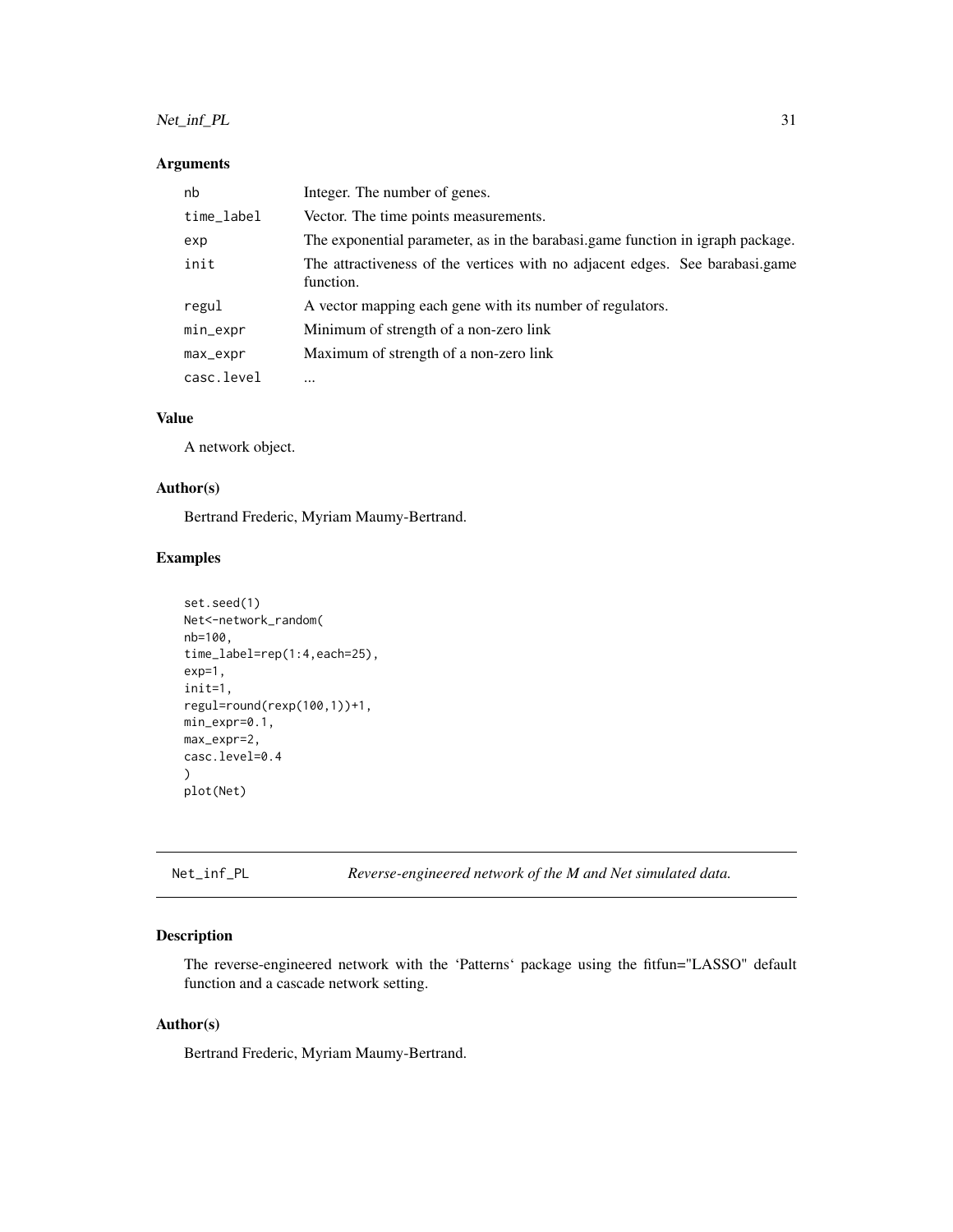# <span id="page-31-0"></span>Examples

```
data(Net_inf_PL)
str(Net_inf_PL)
```
plot-methods *Plot*

# Description

Considering the class of the argument which is passed to plot, the graphical output differs.

#### Usage

```
## S4 method for signature 'micro_array,ANY'
plot(x, y, ...)## S4 method for signature 'network,ANY'
plot(
 x,
  y,
  choice = "network",
 nv = 0,
  gr = NULL,
  ini = NULL,
  color.vertex = NULL,
  color.edge = NULL,
  video = TRUE,
  weight.node = NULL,
  ani = FALSE,
  size = c(2000, 1000),
  label_v = 1:dim(x@network)[1],horiz = TRUE,
  legend.position = "topleft",
  frame.color = "black",
  label.hub = FALSE,
  nround = 2,
  ani.img.name = "Rplot",
  ani.imgdir = "images",
  ani.htmlfile = "index.html",
  outdir,
  ani.group.legend = "Cluster",
  layout = ini,
  alpha = 1,
  pixmap.color = terrain.colors(20),
  ...
```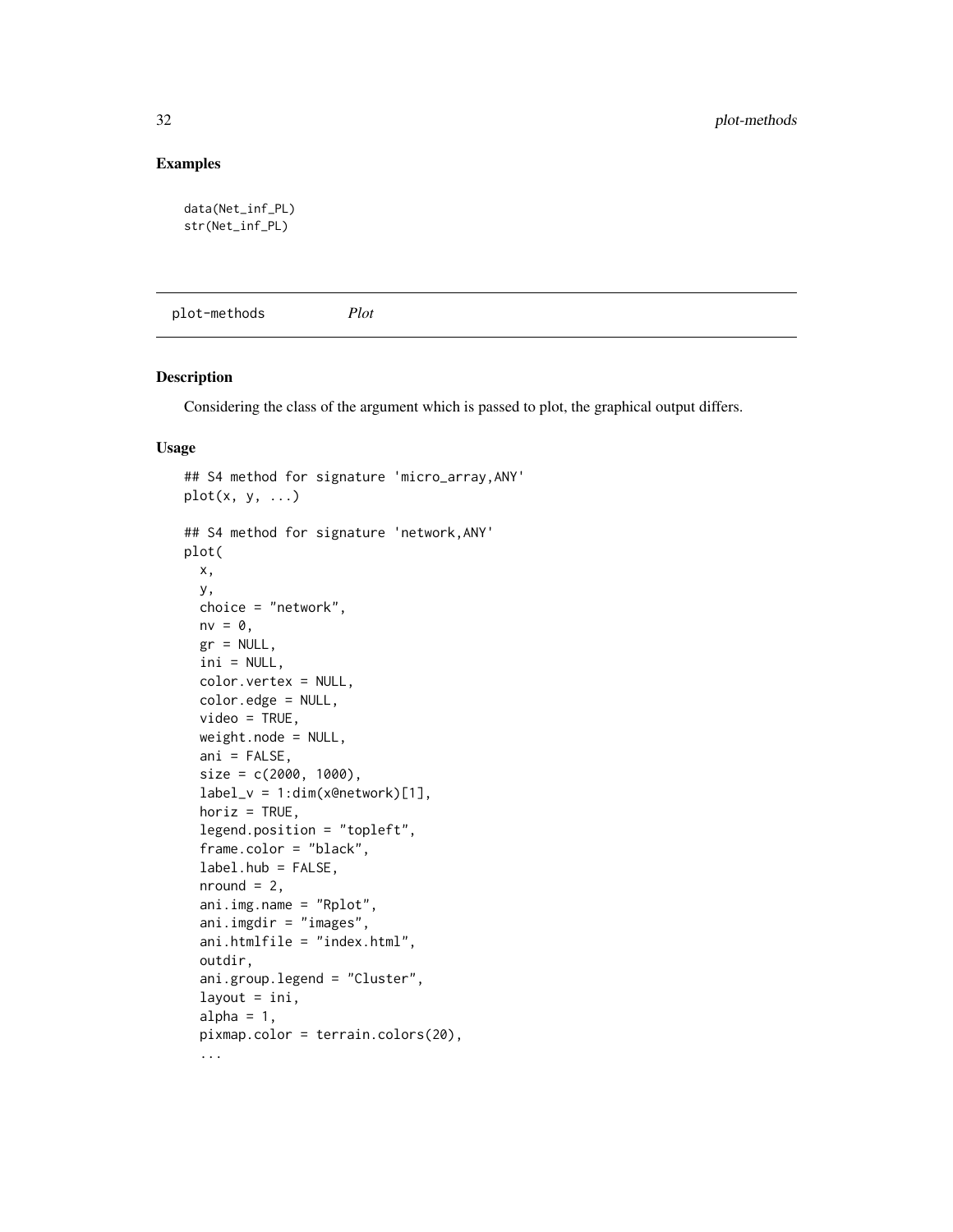# plot-methods 33

```
\mathcal{L}## S4 method for signature 'micropredict,ANY'
plot(
  x,
  time = NULL,
  label_v = NULL,frame.color = "white",
  ini = NULL,
  label.hub = FALSE,
  edge.arrow.size = 0.7,
  edge.thickness = 1
\mathcal{L}
```
# Arguments

| X               | a micro\_array object, a network object or a micropredict object                                     |
|-----------------|------------------------------------------------------------------------------------------------------|
| у               | optional and not used if x is an appropriate structure                                               |
| $\cdots$        | additional parameters                                                                                |
| choice          | what graphic should be plotted: either "F" (for a representation of the matrices<br>F) or "network". |
| nv              | the level of cutoff. Defaut to '0'.                                                                  |
| gr              | a vector giving the group of each gene                                                               |
| ini             | using the "position" function, you can fix the position of the nodes.                                |
| color.vertex    | a vector defining the color of the vertex.                                                           |
| color.edge      | color of the edges                                                                                   |
| video           | if ani is TRUE and video is TRUE, the result of the animation is saved as an<br>animated GIF.        |
| weight.node     | nodes weighting. Defaults to 'NULL'.                                                                 |
| ani             | animated plot?                                                                                       |
| size            | vector giving the size of the plot. Default to 'c(2000,1000)'.                                       |
| label_v         | vector defining the vertex labels.                                                                   |
| horiz           | landscape? Defaults to 'TRUE'.                                                                       |
| legend.position |                                                                                                      |
|                 | position of the legend.                                                                              |
| frame.color     | color of the frames.                                                                                 |
| label.hub       | logical; if TRUE only the hubs are labeled.                                                          |
| nround          | number of digits to display                                                                          |
| ani.img.name    | name of image file for animations                                                                    |
| ani.imgdir      | name of the image directory for animations                                                           |
| ani.htmlfile    | name of the html file for animations                                                                 |
| outdir          | name of the outdir for animations                                                                    |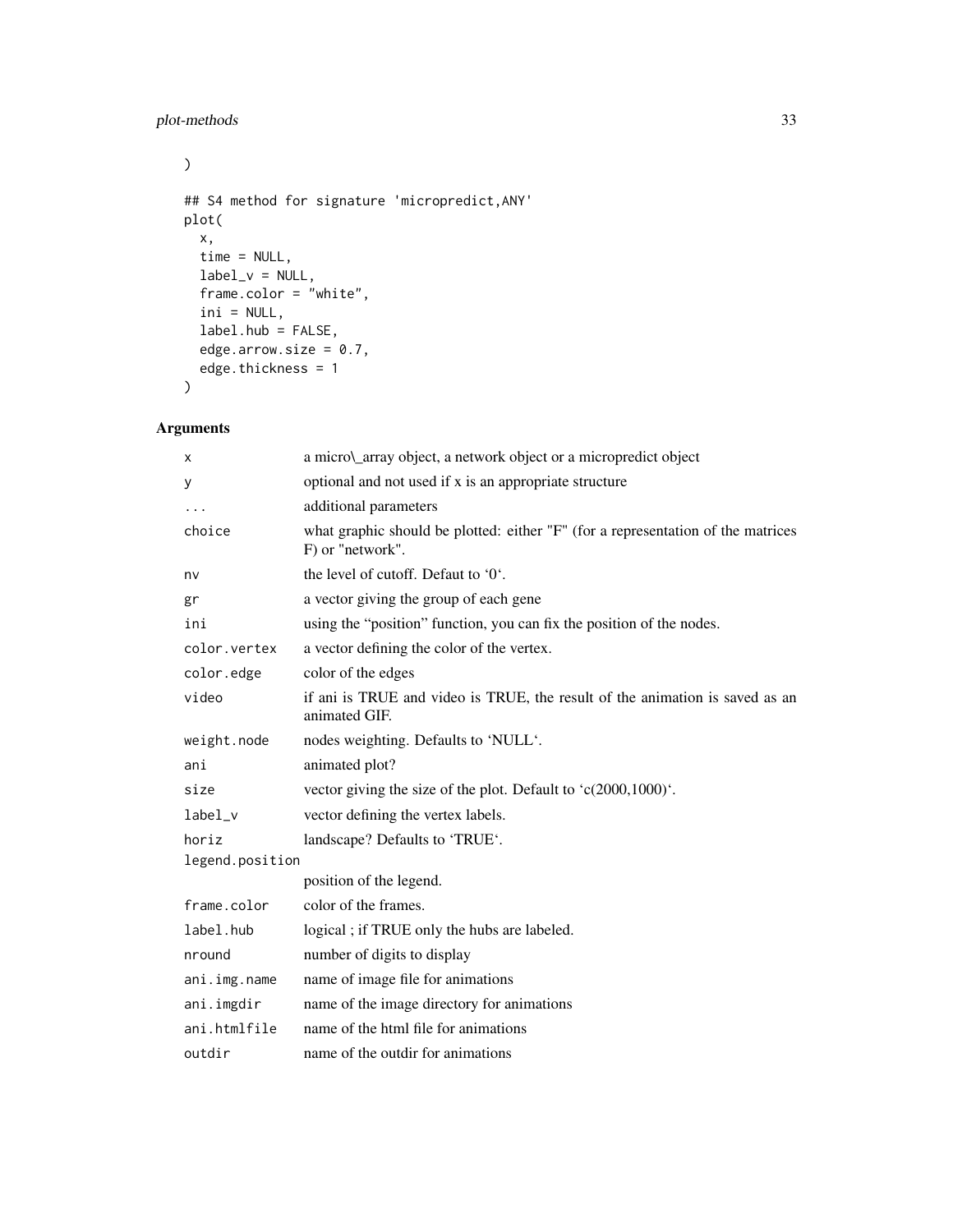#### 34 plot-methods

| ani.group.legend |                                                              |
|------------------|--------------------------------------------------------------|
|                  | legend for animations                                        |
| layout           | layout of the graphs                                         |
| alpha            | transparency of the graphs                                   |
| pixmap.color     | color for pixmap graphs                                      |
| time             | sets the time for plot of the prediction. Defaults to 'NULL' |
| edge.arrow.size  |                                                              |
|                  | size of the arrows; default to 0.7.                          |
|                  | edge. thickness edge thickness; default to 1.                |

#### Methods

```
list("signature(x = \"micro_array\", y = \"ANY\",...)") x a micro\_array object
     list_nv a vector of cutoff at which the network should be shown
list("signature(x = \"network\", y = \"ANY\",...)") x a network object
     list() Optionnal arguments:
          gr a vector giving the group of each gene
          choice what graphic should be plotted: either "F" (for a representation of the matrices F)
              or "network".
          nv the level of cutoff. Defaut to 0.
          ini using the "position" function, you can fix the position of the nodes
          color.vertex a vector defining the color of the vertex
          ani vector giving the size of the plot. Default to c(2000,1000). The animation can only
              be created in the working directory. See the help page of the animation method.
          video if ani is TRUE and video is TRUE, the animation result is a GIF video
          label_v vector defining the vertex labels
          legend.position position of the legend
          frame.color color of the frames
          label.hub logical ; if TRUE only the hubs are labeled
          edge.arrow.size size of the arrows ; default to 0.7
          edge.thickness edge thickness ; default to 1.
list("signature(x = \"micropredict\", y = \"ANY\",...)") x a micropredict object
     list() Optionnal arguments: see plot for network
```
#### Author(s)

Bertrand Frederic, Myriam Maumy-Bertrand.

```
if(require(CascadeData)){
data(micro_US, package="CascadeData")
micro_US<-as.micro_array(micro_US[1:100,],time=c(60,90,210,390),subject=6)
plot(micro_US)
}
```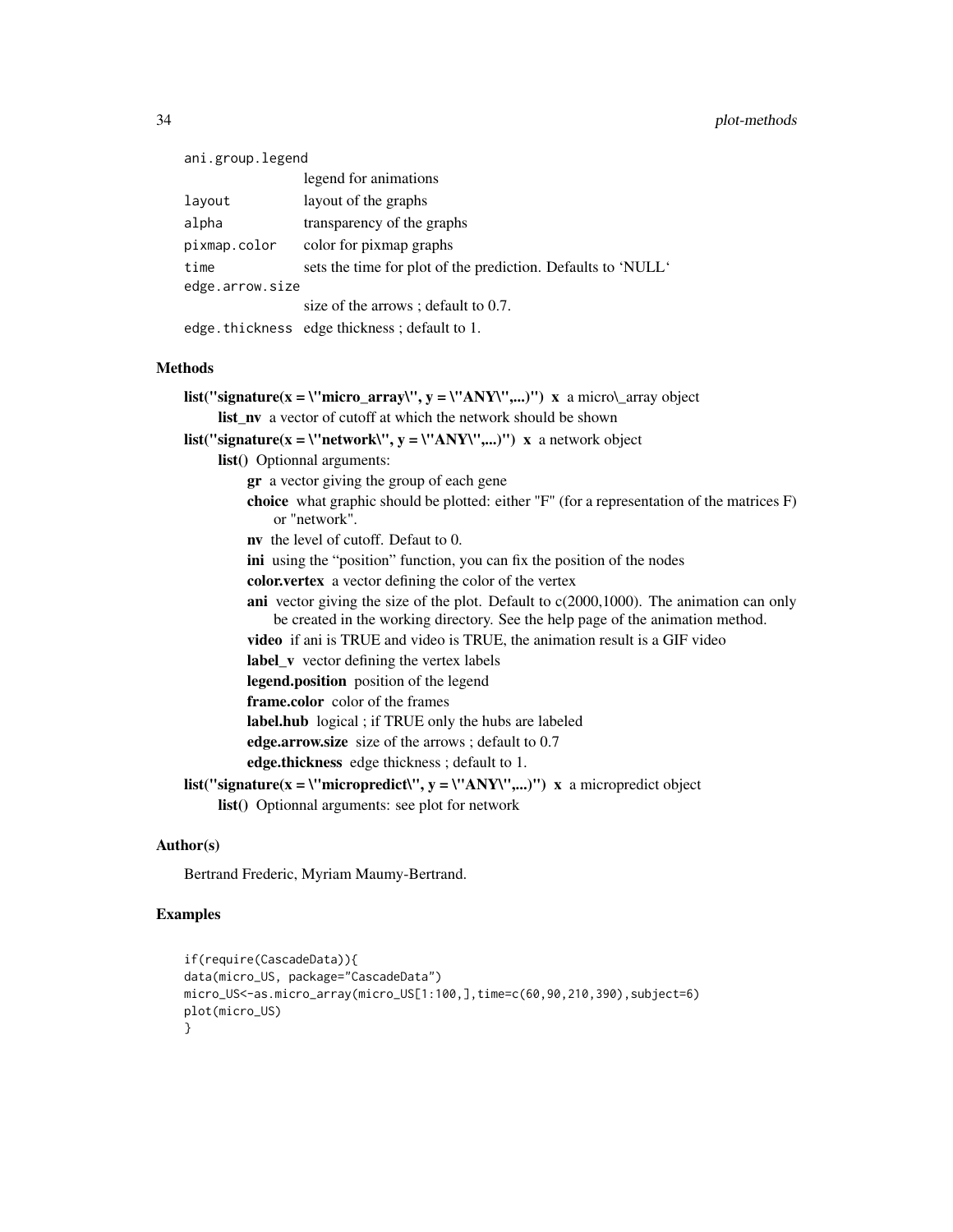<span id="page-34-0"></span>

# Description

The graphical output will differ according to the option used.

# Usage

```
plotF(x, choice = "Fshape", nround = 2, pixmap.color = terrain.colors(20))
```
#### Arguments

| <b>X</b>     | The F matrix.                                                                           |
|--------------|-----------------------------------------------------------------------------------------|
| choice       | A string: either "F", "Fpixmap", "Fshape", or "Fshapepixmap"                            |
| nround       | An integer. For numerical F matrices only. The number of decimal numbers to<br>display. |
| pixmap.color | For pixmap plots.                                                                       |

# Value

Nothing.

# Author(s)

Bertrand Frederic, Myriam Maumy-Bertrand.

```
#For numerical/inferred F matrices
plotF(CascadeFinit(4,4),choice="F", nround=1)
plotF(CascadeFinit(4,4),choice="Fpixmap")
```

```
#For theoritical F matrices
plotF(CascadeFshape(4,4),choice="Fshape")
plotF(CascadeFshape(4,4),choice="Fshapepixmap")
```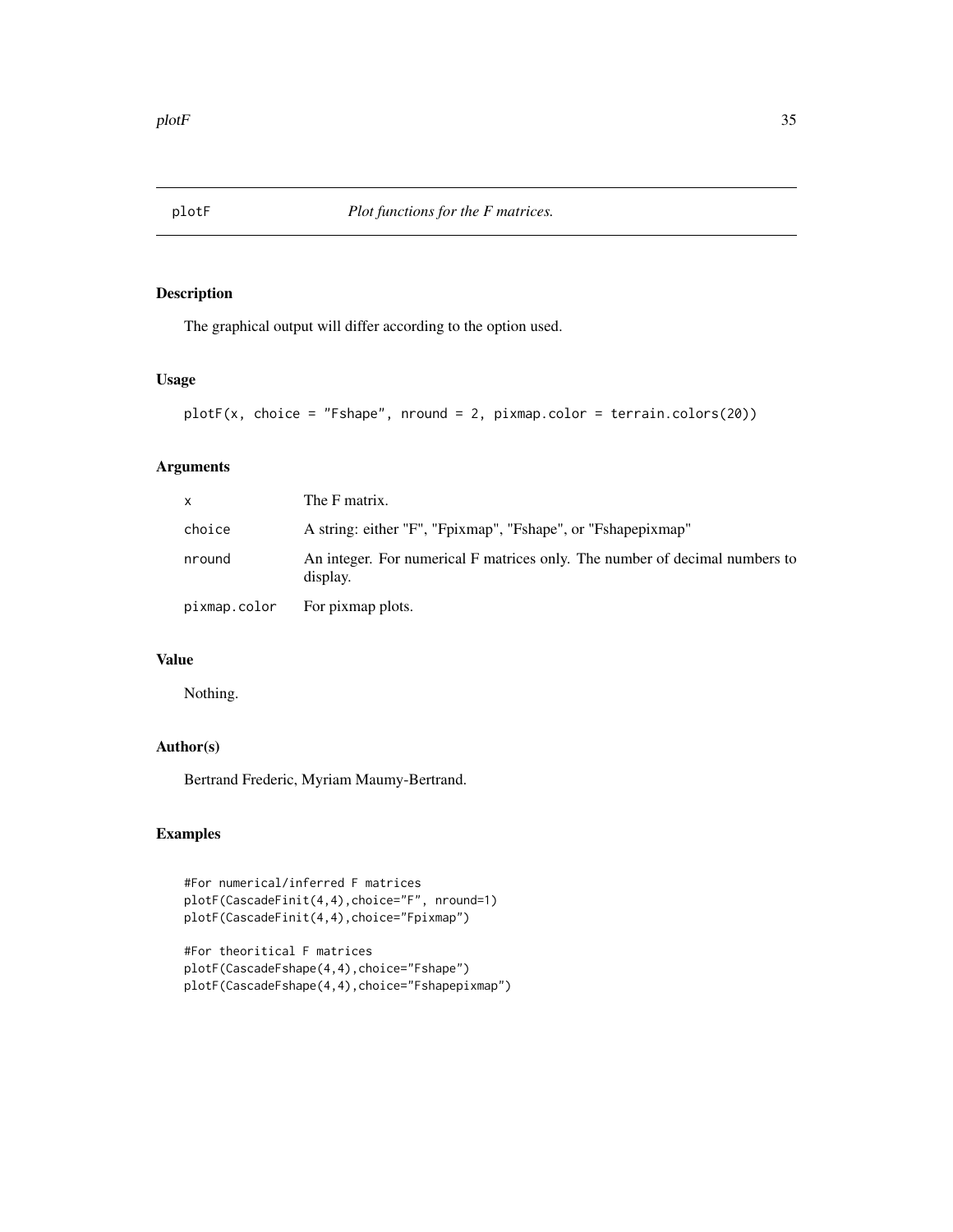<span id="page-35-0"></span>

#### Description

Returns the position of edges in the network Retrieve network position for consistent plotting. Utility function to plot networks.

#### Usage

## S4 method for signature 'network' position(net, nv = 0)

# Arguments

| net | a network object                                         |
|-----|----------------------------------------------------------|
| nv  | the level of cutoff at which the analysis should be done |

#### Value

Matrix with as many rows as the number of edges of network and three columns (name, xcoord, ycoord).

#### Methods

list("signature(net = \"network\")") Returns a matrix with the position of the node. This matrix can then be used as an argument in the plot function.

# Author(s)

Bertrand Frederic, Myriam Maumy-Bertrand.

# Examples

data(network) position(network)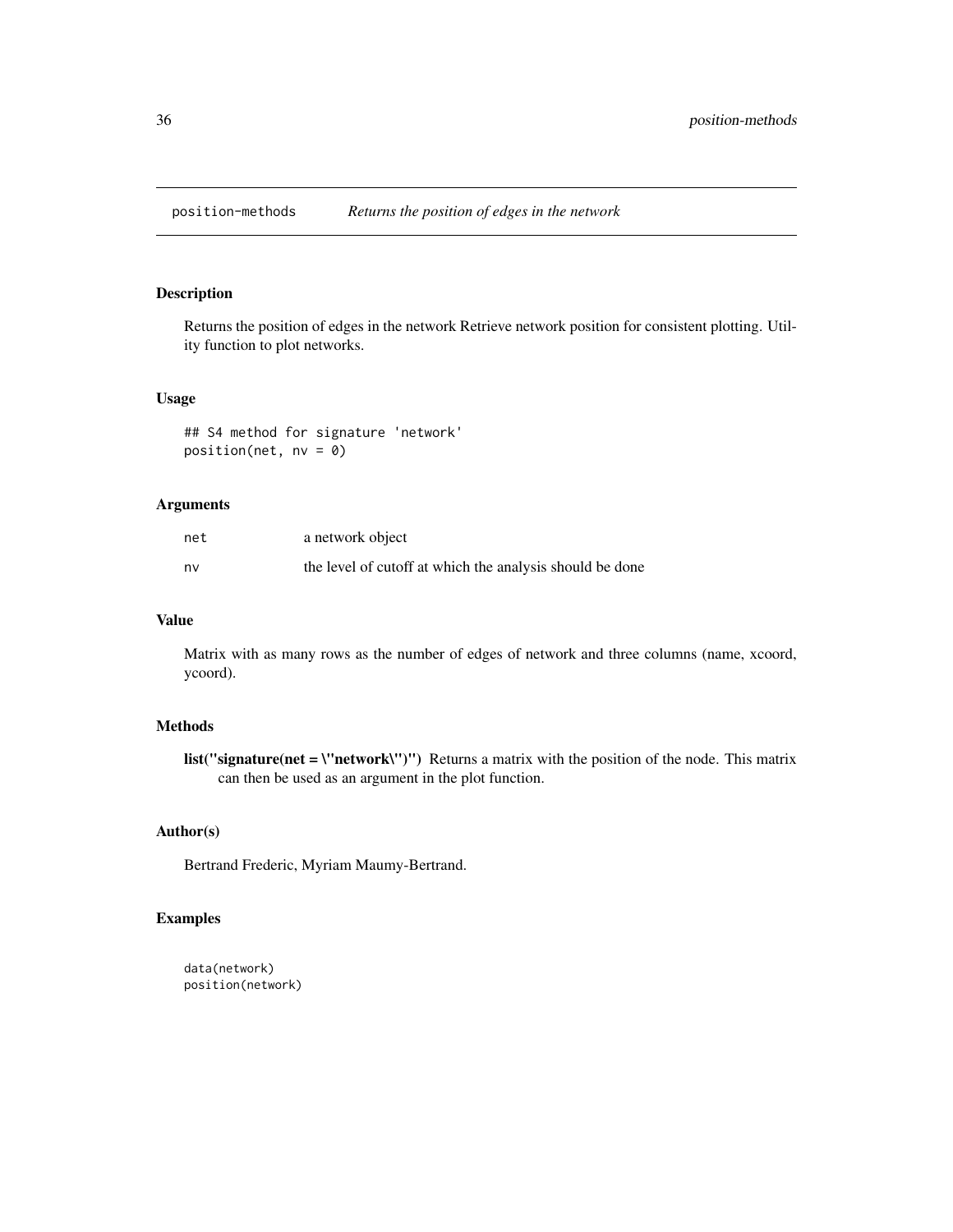<span id="page-36-0"></span>predict,micro\_array-method

*Methods for Function* predict

# Description

Prediction of the gene expressions after a knock-out experience for cascade networks.

#### Usage

```
## S4 method for signature 'micro_array'
predict(
 object,
 Omega,
 act_time_group = NULL,
 nv = 0,
  targets = NULL,
  adapt = TRUE)
```
# Arguments

| object  | a micro_array object.                                                                                     |
|---------|-----------------------------------------------------------------------------------------------------------|
| Omega   | a network object.                                                                                         |
|         | act_time_group [NULL] vector; at which time the groups (defined by sort(unique(group))) are<br>activated? |
| nv      | $[-0]$ numeric; the level of the cutoff                                                                   |
| targets | [NULL] vector ; which genes are knocked out ?                                                             |
| adapt   | [TRUE] boolean; do not raise an error if used with vectors                                                |

# Details

The plot of prediction of knock down experiments (i.e. targets<>NULL) is still in beta testing for the moment.

#### Author(s)

Bertrand Frederic, Myriam Maumy-Bertrand.

```
data(Selection)
data(infos)
pbst_NR4A1 = infos[infos$hgnc_symbol=="NR4A1", "affy_hg_u133_plus_2"]
```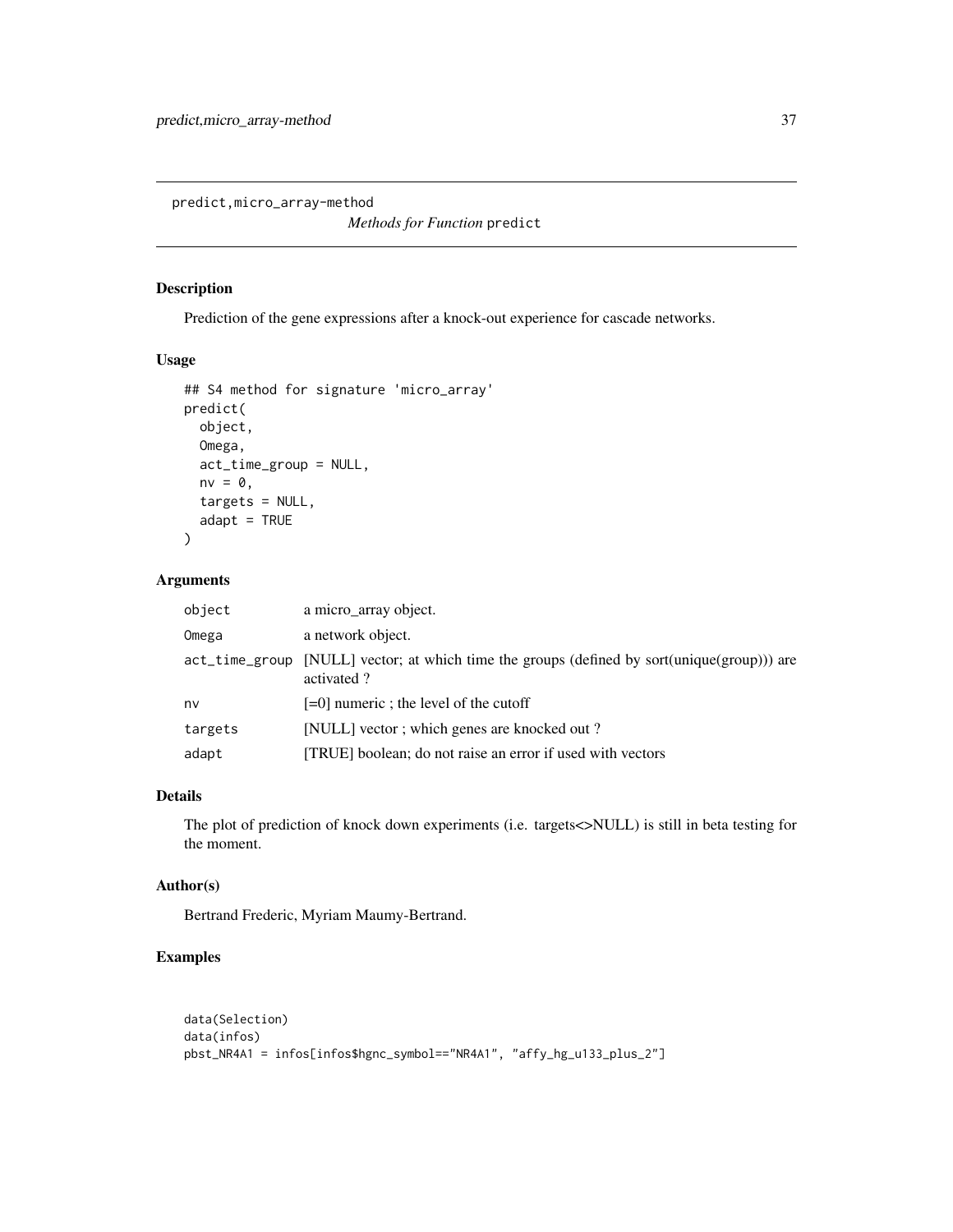```
pbst_EGR1 = infos[infos$hgnc_symbol=="EGR1", "affy_hg_u133_plus_2"]
gene_IDs = infos[match(Selection@name, infos$affy_hg_u133_plus_), "hgnc_symbol"]
data(networkCascade)
#A nv value can chosen using the cutoff function
nv = .02NR4A1<-which(is.element(Selection@name,pbst_NR4A1))
EGR1<-which(is.element(Selection@name,pbst_EGR1))
P<-position(networkCascade,nv=nv)
#We predict gene expression modulations within the network if NR4A1 is experimentaly knocked-out.
prediction_ko5_NR4A1<-predict(Selection,networkCascade,nv=nv,targets=NR4A1,act_time_group=1:4)
#Then we plot the results. Here for example we see changes at time points t2, t3 ans t4:
plot(prediction_ko5_NR4A1,time=2:4,ini=P,label_v=gene_IDs)
```
#We predict gene expression modulations within the network if EGR1 is experimentaly knocked-out. prediction\_ko5\_EGR1<-predict(Selection,networkCascade,nv=nv,targets=EGR1,act\_time\_group=1:4)

#Then we plot the results. Here for example we see changes at time point t2, t3 ans t4: plot(prediction\_ko5\_EGR1,time=2:4,ini=P,label\_v=gene\_IDs)

print-methods Print *methods*

#### Description

Methods for generic function print

#### Usage

```
## S4 method for signature 'micro_array'
print(x, \ldots)
```
#### Arguments

| x | an object of class micro-array or network |
|---|-------------------------------------------|
| . | additional parameters                     |

#### Methods

list("signature(x =  $\Upsilon$ "ANY\")") list("signature( $x = \text{``micro\_array''''''}$ ) Print an object of class micro\_array **list("signature(x = \"network\")")** Print an object of class network

#### Author(s)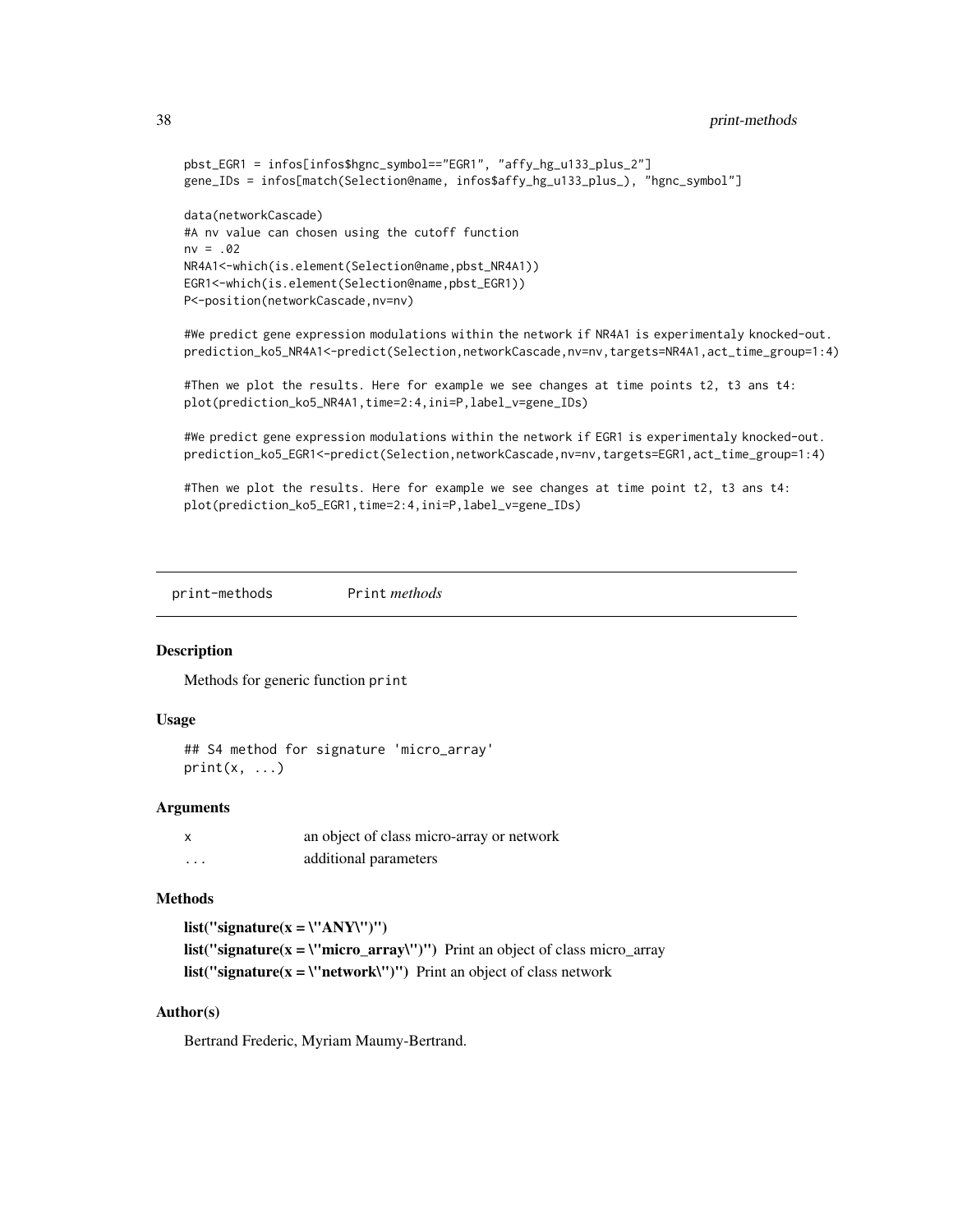<span id="page-38-0"></span>probeMerge,micro\_array-method

*Function to merge probesets*

#### Description

Used to collapse probesets using the collapseRows function of the WGCNA package

#### Usage

```
## S4 method for signature 'micro_array'
probeMerge(x, ...)
```
#### Arguments

|   | Microarray                                                               |
|---|--------------------------------------------------------------------------|
| . | Additionnal parameters to the collapseRows function of the WGCNA package |

#### Value

Formal class 'micro\_array' [package "Patterns"] with 7 slots

#### Author(s)

Bertrand Frederic, Myriam Maumy-Bertrand.

# Examples

```
if(require(CascadeData)){
data(micro_S)
D<-as.micro_array(micro_S[1:2000,],1:4,6)
D@gene_ID<-jetset::scores.hgu133plus2[D@name,"EntrezID"]
PM <- probeMerge(D)
}
```
replaceBand *Replace matrix values by band.*

# Description

F matrices utility function.

#### Usage

replaceBand(a, b, k)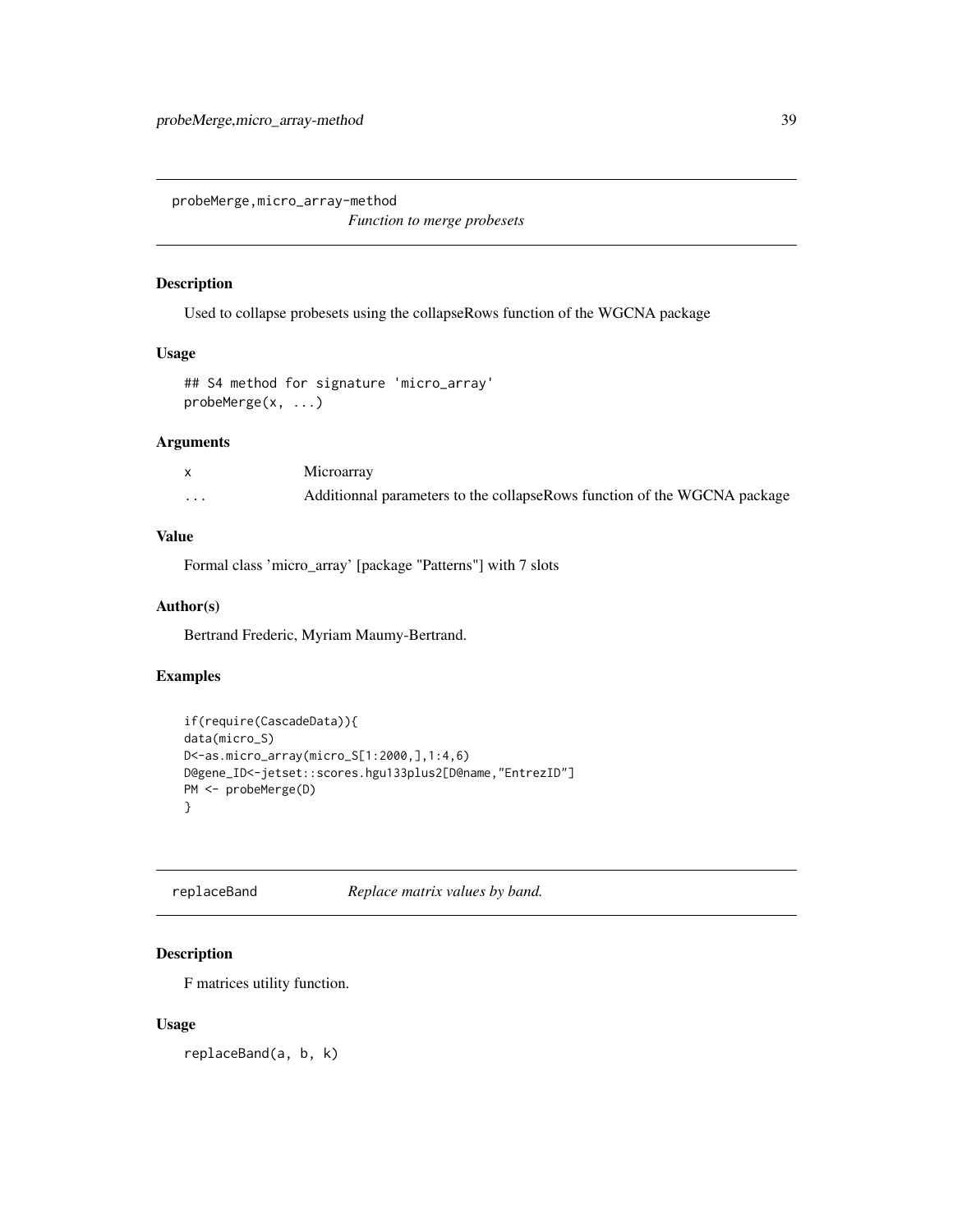# <span id="page-39-0"></span>Arguments

| a | The matrix to be replaced                                                                                                                                   |
|---|-------------------------------------------------------------------------------------------------------------------------------------------------------------|
| b | The matrix with the replacement values                                                                                                                      |
| k | The extend of the replacement: 0 (diagonal only), 1 (diagonal and first extra<br>diagonal), in general an entry is replaced if $abs(row(a) - col(a)) \le k$ |

# Value

A matrix (same size as a)

# Author(s)

Bertrand Frederic, Myriam Maumy-Bertrand.

# Examples

```
a=matrix(1:9,3,3)
b=matrix(0,3,3)replaceBand(a,b,0)
replaceBand(a,b,1)
replaceBand(a,b,2)
```

| replaceDown | Replace matrix values triangular lower part and by band for the upper |
|-------------|-----------------------------------------------------------------------|
|             | part.                                                                 |

# Description

F matrices utility function.

# Usage

```
replaceDown(a, b, k)
```
# Arguments

| a | The matrix to be replaced                                                                                                                                                    |
|---|------------------------------------------------------------------------------------------------------------------------------------------------------------------------------|
| b | The matrix with the replacement values                                                                                                                                       |
| k | The extend of the replacement: $0$ (lower part and diagonal only), 1 (lower part<br>and first extra diagonal), in general an entry is replaced if $-(row(a) - col(a)) \le k$ |

# Value

A matrix (same size as a)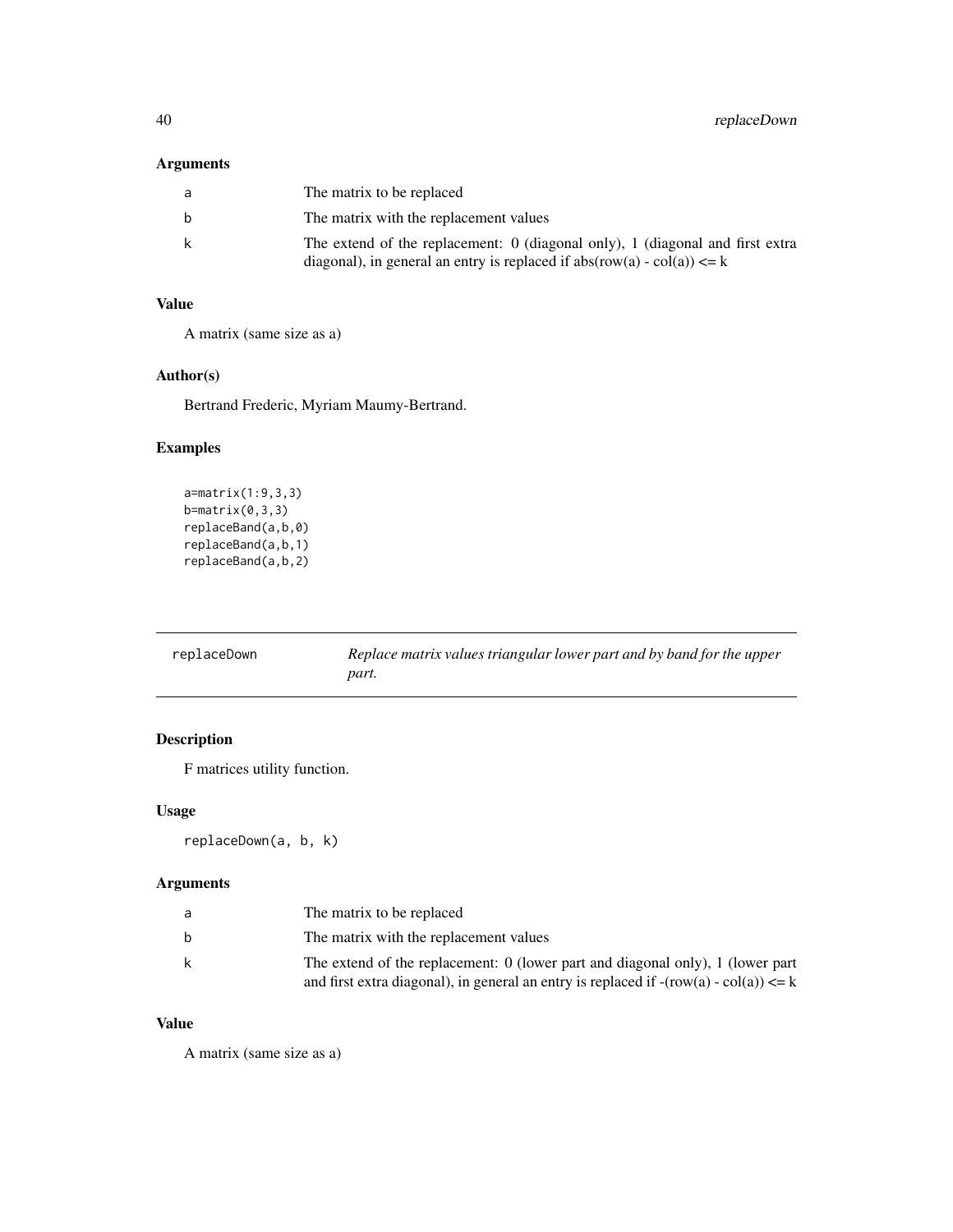# <span id="page-40-0"></span>replaceUp 41

# Author(s)

Bertrand Frederic, Myriam Maumy-Bertrand.

#### Examples

```
a=matrix(1:9,3,3)
b=matrix(1,3,3)replaceDown(a,b,0)
replaceDown(a,b,1)
replaceDown(a,b,2)
```

| replaceUp | Replace matrix values triangular upper part and by band for the lower |
|-----------|-----------------------------------------------------------------------|
|           | part.                                                                 |

# Description

F matrices utility function.

# Usage

replaceUp(a, b, k)

# Arguments

| a | The matrix to be replaced                                                                                                                                    |
|---|--------------------------------------------------------------------------------------------------------------------------------------------------------------|
| b | The matrix with the replacement values                                                                                                                       |
| k | The extend of the replacement: 0 (upper part only), 1 (upper part and first extra<br>diagonal), in general an entry is replaced if $(row(a) - col(a)) \le k$ |

# Value

A matrix (same size as a)

# Author(s)

Bertrand Frederic, Myriam Maumy-Bertrand.

```
a=matrix(1:9,3,3)
b=matrix(1,3,3)
replaceUp(a,b,0)
replaceUp(a,b,1)
replaceUp(a,b,2)
```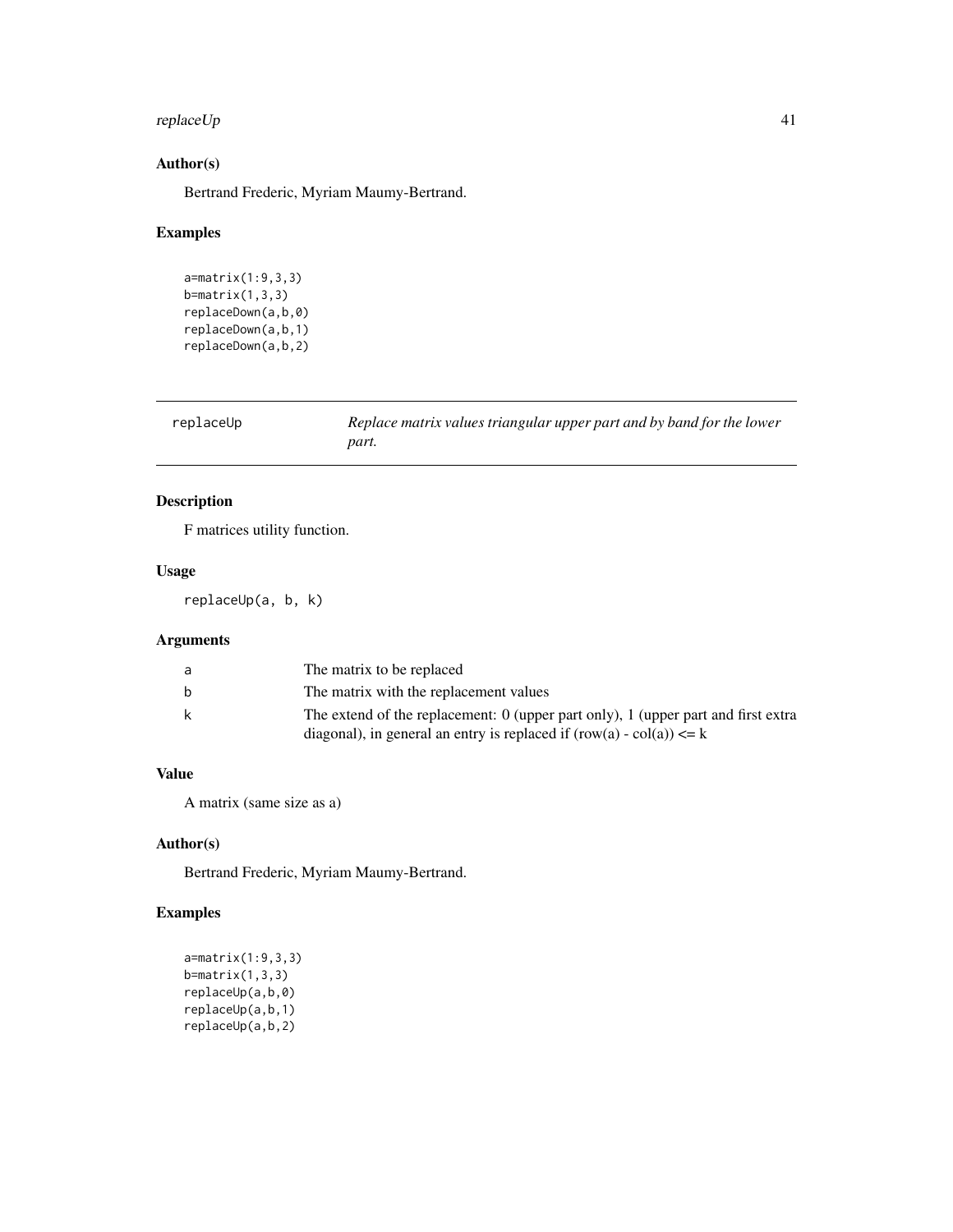<span id="page-41-0"></span>

#### Description

20 (at most) genes with differential expression at t1, 20 (at most) genes with differential expression at t2, 20 (at most) genes with differential expression at t3, 20 (at most) genes with differential expression at t4 et 20 (at most) genes with global differential expression were selected.

#### Author(s)

Bertrand Frederic, Myriam Maumy-Bertrand.

#### Examples

```
data(Selection)
head(Selection)
summary(Selection,3)
```
summary-methods Summary *methods*

#### Description

Methods for function summary

#### Usage

```
## S4 method for signature 'micro_array'
summary(object, nb.graph = NULL, ...)
```
# Arguments

| object   | an object of class micro-array                                        |
|----------|-----------------------------------------------------------------------|
| nb.graph | (optionnal) choose the graph to plot. Displays all graphs by default. |
| $\cdots$ | additional parameters.                                                |

# Methods

list("signature(object =  $\Upsilon$ ANY\")") list("signature(object = \"micro\_array\")") method here~~

# Author(s)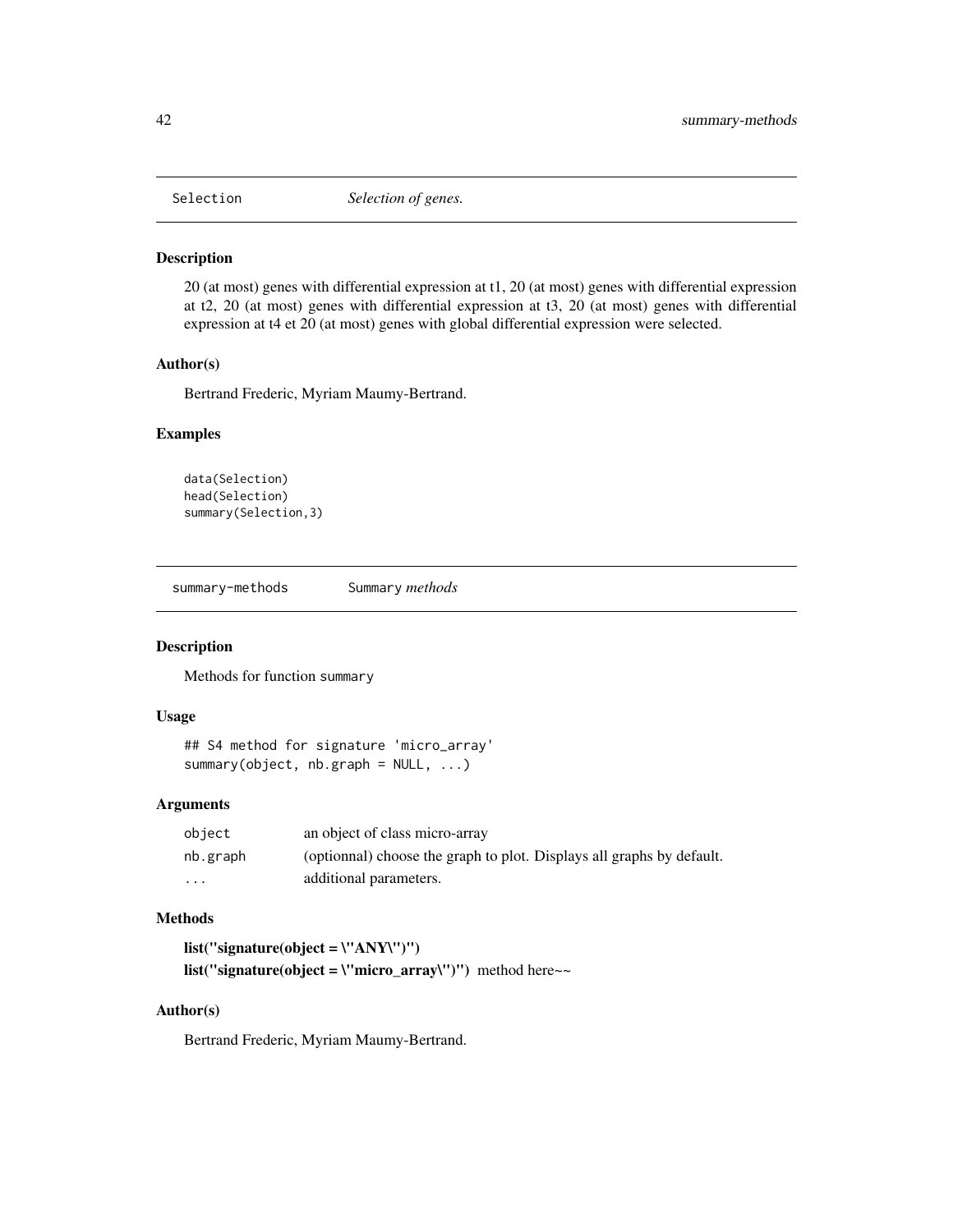<span id="page-42-0"></span>unionMicro-methods *Makes the union between two micro\_array objects.*

# Description

Makes the union between two micro\_array objects.

#### Usage

```
## S4 method for signature 'micro_array,micro_array'
unionMicro(M1, M2)
```
#### Arguments

| М1 | a micro-array or a list of micro-arrays                  |
|----|----------------------------------------------------------|
| М2 | a micro-array or nothing if M1 is a list of micro-arrays |

#### Methods

- list("signature(M1 = \"micro\_array\", M2 = \"micro\_array\")") Returns a micro\_array object which is the union of M1 and M2.
- list("signature(M1 = \"list\", M2 = \"ANY\")") Returns a micro\_array object which is the union of the elements of M1.

#### Author(s)

Bertrand Frederic, Myriam Maumy-Bertrand.

```
if(require(CascadeData)){
data(micro_S, package="CascadeData")
#Create another microarray object with 100 genes
Mbis<-M<-as.micro_array(micro_S[1:100,],1:4,6)
#Rename the 100 genes
Mbis@name<-paste(M@name,"bis")
rownames(Mbis@microarray) <- Mbis@name
#Union (merge without duplicated names) of the two microarrays.
str(unionMicro(M,Mbis))
}
```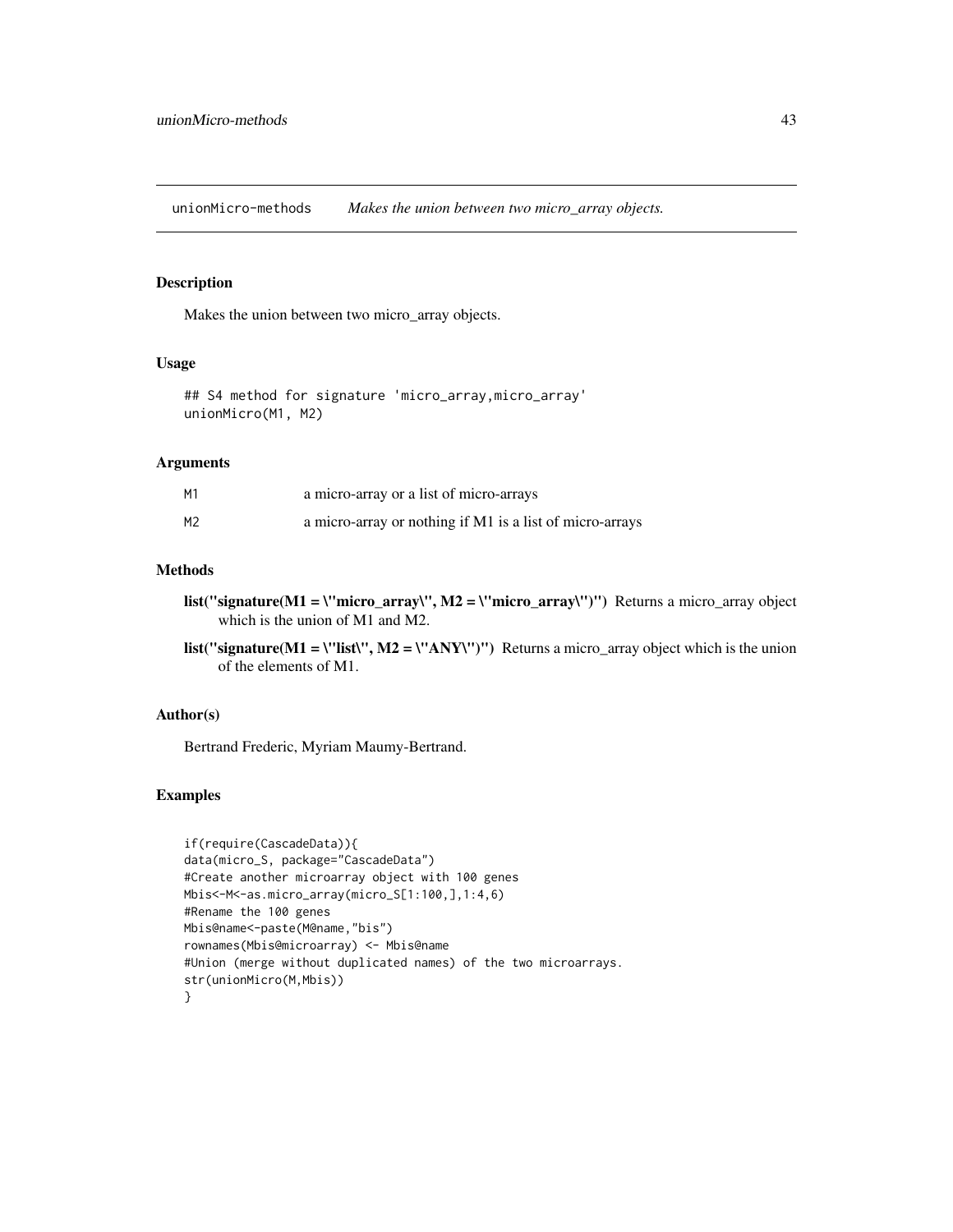<span id="page-43-0"></span>unsupervised\_clustering,micro\_array,numeric,numeric-method *Cluster a micro\_array object: performs the clustering.*

#### Description

Based on soft clustering performed by the Mfuzz package.

# Usage

```
## S4 method for signature 'micro_array, numeric, numeric'
unsupervised_clustering(
 M1,
 clust,
 mestim,
 M2 = NULL,data_log = TRUE,
  screen = NULL,
 heatmap = TRUE,
 new.window = TRUE
)
```
# Arguments

| M1             | Object of micro_array class.        |
|----------------|-------------------------------------|
| clust          | Number of clusters.                 |
| mestim         | Fuzzification parameter.            |
| M <sub>2</sub> | [NULL] Object of micro_array class, |
| data_log       | [TRUE] Should data be logged?       |
| screen         | [NULL] Specify 'mfrow' parameter.   |
| heatmap        | [TRUE] Plot heatmaps?               |
| new.window     | [TRUE] Use new window?              |

# Value

An object of class micro\_array with the group slot updated by groups deduced from the soft clustering result.

#### Author(s)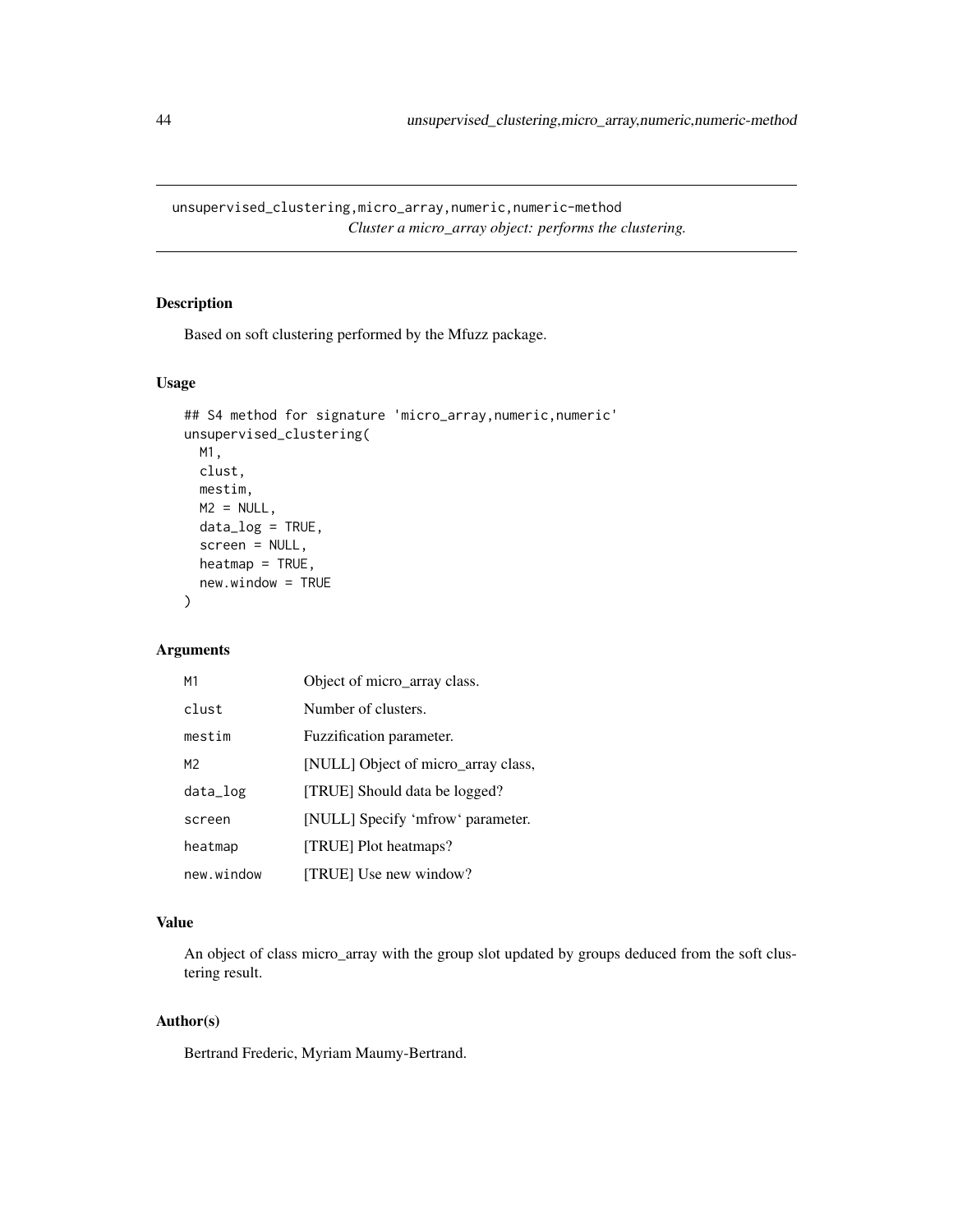# <span id="page-44-0"></span>Examples

```
if(require(CascadeData)){
data(micro_S, package="CascadeData")
M<-as.micro_array(micro_S[51:100,],1:4,6)
mc<-unsupervised_clustering_auto_m_c(M)
MwithGrp=unsupervised_clustering(M, 4, mc$m, screen=NULL, heatmap=FALSE, new.window = FALSE)
# Other options
unsupervised_clustering(M, 4, mc$m, screen=c(2,2), heatmap=TRUE, new.window = FALSE)
# Plot the clusters
plot(MwithGrp)
}
```

```
unsupervised_clustering_auto_m_c,micro_array-method
                         Cluster a micro_array object: determine optimal fuzzification param-
                         eter and number of clusters.
```
#### Description

Based on soft clustering performed by the Mfuzz package.

#### Usage

```
## S4 method for signature 'micro_array'
unsupervised_clustering_auto_m_c(
 M1,
  clust = NULL,
 mestim = NULL,
 M2 = NULL,data_log = TRUE,
  screen = NULL,
  crange = NULL,
  repeats = NULL,
  cselect = TRUE,
  dminimum = FALSE
```
#### )

## Arguments

| M1       | Object of micro_array class.        |
|----------|-------------------------------------|
| clust    | [NULL] Number of clusters.          |
| mestim   | [NULL] Fuzzification parameter.     |
| M2       | [NULL] Object of micro_array class, |
| data_log | [TRUE] Should data be logged?       |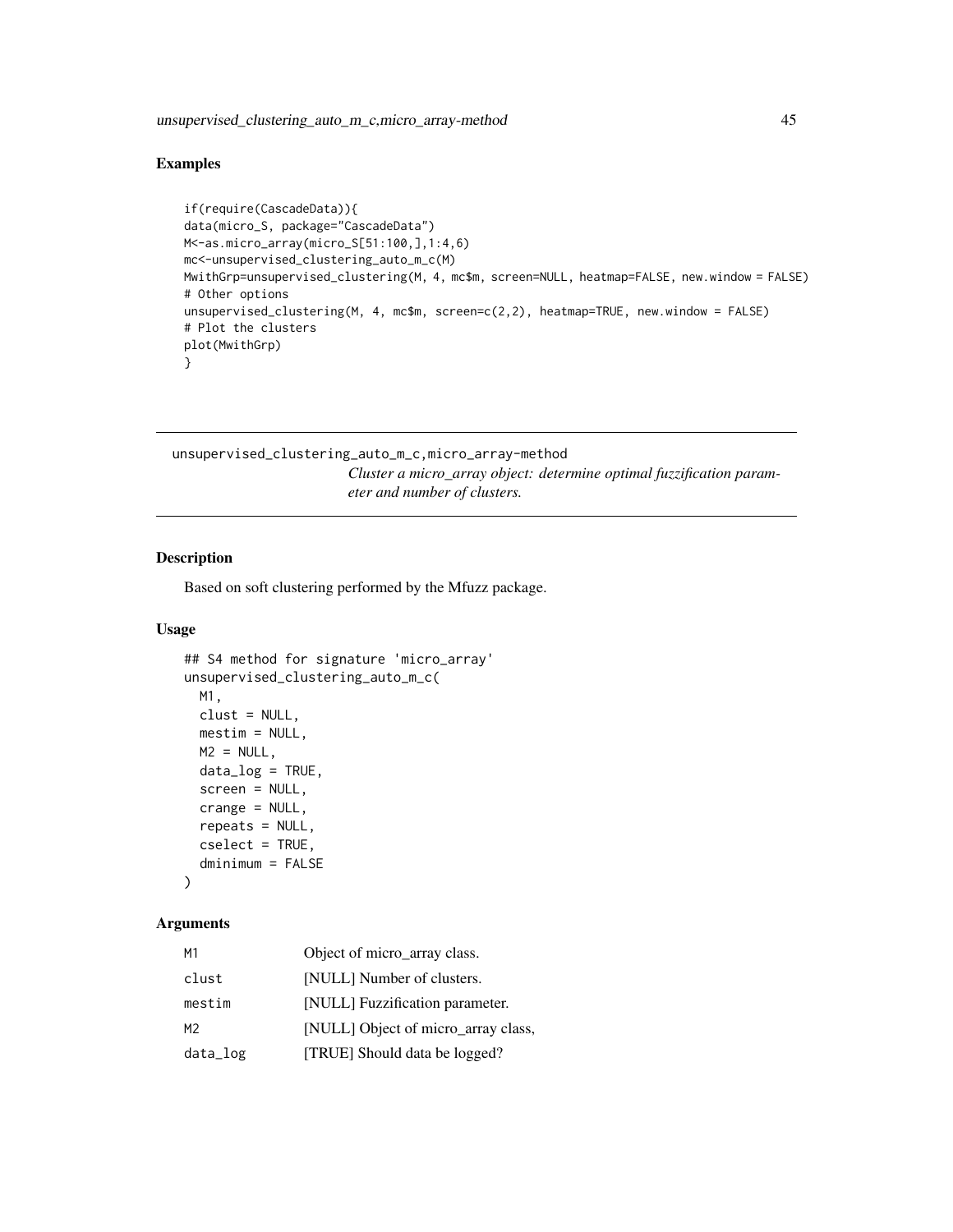| screen   | [NULL] Specify 'screen' parameter.     |
|----------|----------------------------------------|
| crange   | [NULL] Specify 'crange' parameter.     |
| repeats  | [NULL] Specify 'repeats' parameter.    |
| cselect  | [TRUE] Estimate 'cselect' parameter.   |
| dminimum | [FALSE] Estimate 'dminimum' parameter. |

# Value

| m       | Estimate of the optimal fuzzification parameter.              |
|---------|---------------------------------------------------------------|
| C.      | Estimate of the optimal number of clusters.                   |
| csearch | More result from the cselection function of the Mfuzz package |

# Author(s)

Bertrand Frederic, Myriam Maumy-Bertrand.

```
if(require(CascadeData)){
data(micro_S, package="CascadeData")
M<-as.micro_array(micro_S[1:100,],1:4,6)
mc<-unsupervised_clustering_auto_m_c(M)
}
```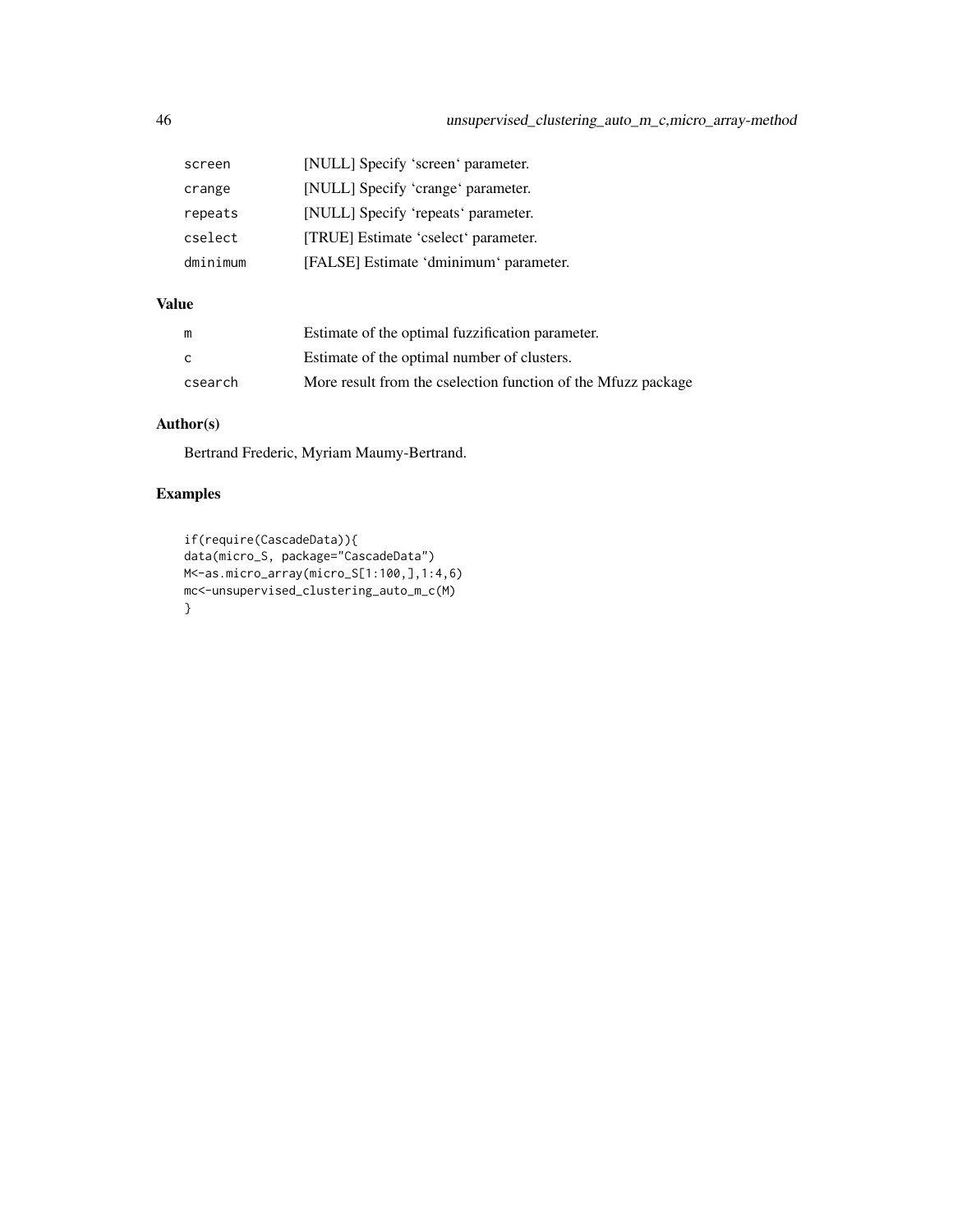# <span id="page-46-0"></span>Index

```
∗ classes
   micro_array-class, 27
   micropredict-class, 27
   network-class, 29
∗ cluster
   clustExploration,micro_array-method,
        8
   clustInference,micro_array,numeric-method,
       9
    unsupervised_clustering,micro_array,numerimpodmeric-method,
       44
    6
       45
∗ datasets
   CLL, 7
   infos, 26
   M, 26
   Net, 28
   Net_inf_PL, 31
   network, 28
   network2gp, 29
   networkCascade, 30
   Selection, 42
∗ dplots
   position-methods, 36
∗ dplot
   plotF, 35
∗ manip
   39
   replaceBand, 39
   replaceDown, 40
   replaceUp, 41
∗ methods
   analyze_network,network-method, 4
   cutoff,network-method, 11
   dim, 12
   12
   geneNeighborhood,network-method,
       14
                                               geneSelection, 16
                                               head,micro_array-method, 20
                                               inference, 23
                                               plot-methods, 32
                                               position-methods, 36
                                               predict,micro_array-method, 37
                                               print-methods, 38
                                               summary-methods, 42
                                               unionMicro-methods, 43
                                               CascadeFinit, 6
                                               IndicFinit, 21
                                               IndicFshape, 22
                                            ∗ package
                                               Patterns-package, 3
                                            analyze_network
                                                   (analyze_network,network-method),
                                                   4
                                            analyze_network,network-method, 4
                                            analyze_network-methods
                                                   (analyze_network,network-method),
                                                   4
                                           as.micro_array, 4
                                           CascadeFinit, 6
                                           CascadeFshape, 6
                                           CLL, 7
                                           clustExploration
                                                   (clustExploration,micro_array-method),
                                                   8
                                           clustExploration,micro_array-method, 8
                                            clustExploration-methods
                                                   (clustExploration,micro_array-method),
                                                   8
                                           clustInference
                                                   (clustInference,micro_array,numeric-method),
                                                   9
```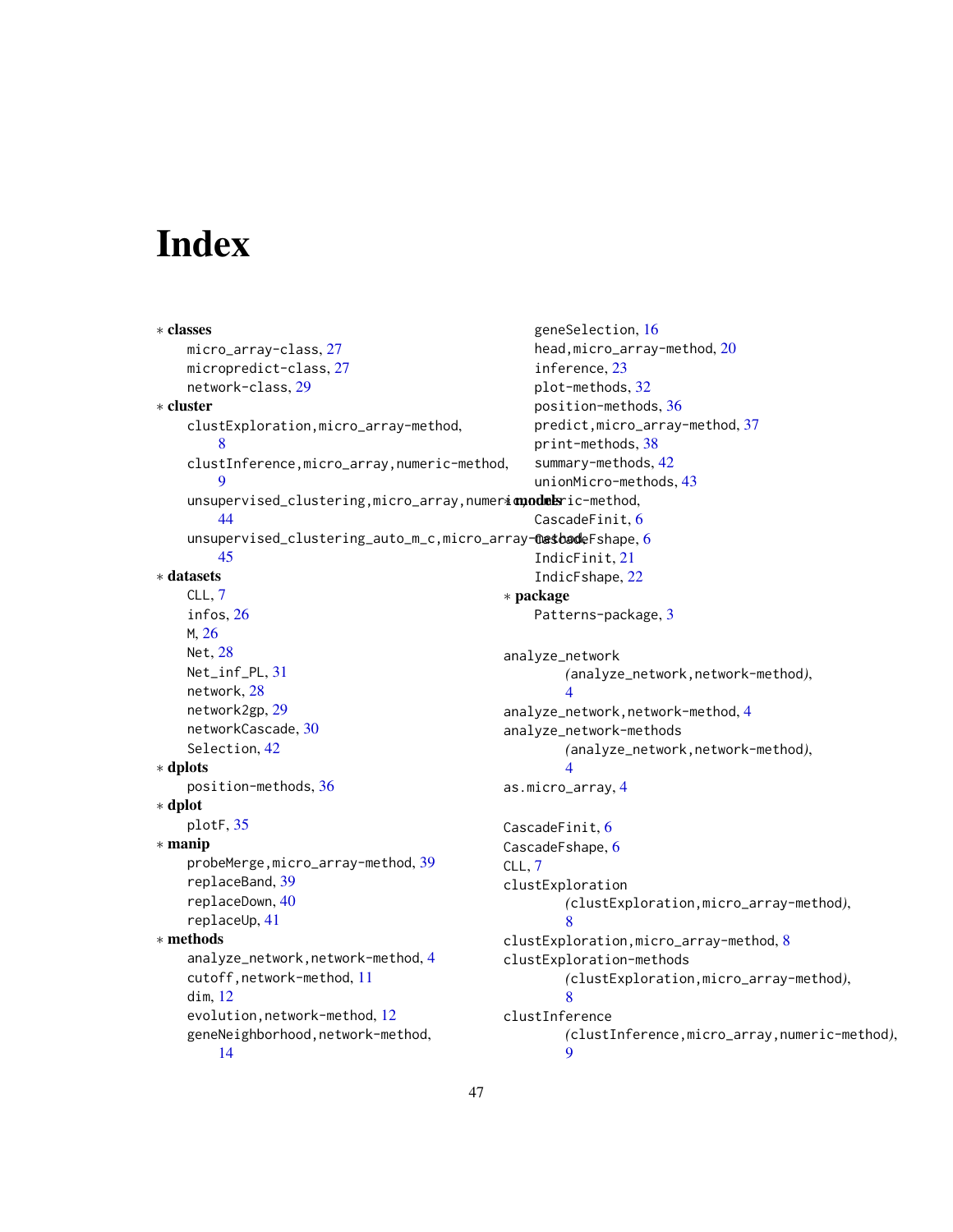clustInference,micro\_array,numeric-method, [9](#page-8-0) clustInference-methods *(*clustInference,micro\_array,numeric-method*)*, [16](#page-15-0)  $\overline{O}$ compare *(*compare-methods*)*, [10](#page-9-0) compare,network,network,numeric-method *(*compare-methods*)*, [10](#page-9-0) compare-methods, [10](#page-9-0) cutoff *(*cutoff,network-method*)*, [11](#page-10-0) cutoff,network-method, [11](#page-10-0) cutoff-methods *(*cutoff,network-method*)*, [11](#page-10-0) dim, [12](#page-11-0) dim,micro\_array-method *(*dim*)*, [12](#page-11-0) dim-methods *(*dim*)*, [12](#page-11-0) evolution *(*evolution,network-method*)*, [12](#page-11-0) evolution,network-method, [12](#page-11-0) evolution-methods *(*evolution,network-method*)*, [12](#page-11-0) gene\_expr\_simulation *(*gene\_expr\_simulation,network-method*)*, network, [28](#page-27-0) [19](#page-18-0) gene\_expr\_simulation,network-method, [19](#page-18-0) gene\_expr\_simulation-methods *(*gene\_expr\_simulation,network-method*)*, [19](#page-18-0) geneNeighborhood *(*geneNeighborhood,network-method*)*, [14](#page-13-0) geneNeighborhood,network-method, [14](#page-13-0) geneNeighborhood-methods *(*geneNeighborhood,network-method*)*, [14](#page-13-0) genePeakSelection *(*geneSelection*)*, [16](#page-15-0) genePeakSelection,micro\_array,numeric-method *(*geneSelection*)*, [16](#page-15-0) genePeakSelection-methods *(*geneSelection*)*, [16](#page-15-0) geneSelection, [16](#page-15-0) geneSelection,list,list,numeric-method *(*geneSelection*)*, [16](#page-15-0) geneSelection,micro\_array,micro\_array,numeric-method *(*predict,micro\_array-method*)*, *(*geneSelection*)*, [16](#page-15-0) geneSelection,micro\_array,numeric-method *(*geneSelection*)*, [16](#page-15-0) geneSelection-methods *(*geneSelection*)*, head,ANY-method *(*head,micro\_array-method*)*, [20](#page-19-0) head,micro\_array-method, [20](#page-19-0) head-methods *(*head,micro\_array-method*)*, [20](#page-19-0) IndicFinit, [21](#page-20-0) IndicFshape, [22](#page-21-0) inference, [23](#page-22-0) inference,micro\_array-method *(*inference*)*, [23](#page-22-0) inference-methods *(*inference*)*, [23](#page-22-0) infos, [26](#page-25-0) M, [26](#page-25-0) methods *(*head,micro\_array-method*)*, [20](#page-19-0) micro\_array-class, [27](#page-26-0) micropredict-class, [27](#page-26-0) Net, [28](#page-27-0) Net\_inf\_PL, [31](#page-30-0) network-class, [29](#page-28-0) network2gp, [29](#page-28-0) network\_random, [30](#page-29-0) networkCascade, [30](#page-29-0) Patterns *(*Patterns-package*)*, [3](#page-2-0) Patterns-package, [3](#page-2-0) plot,micro\_array,ANY-method *(*plot-methods*)*, [32](#page-31-0) plot,micropredict,ANY-method *(*plot-methods*)*, [32](#page-31-0) plot,network,ANY-method *(*plot-methods*)*, [32](#page-31-0) plot-methods, [32](#page-31-0) plotF, [35](#page-34-0) position *(*position-methods*)*, [36](#page-35-0) position,network-method *(*position-methods*)*, [36](#page-35-0) position-methods, [36](#page-35-0) predict *(*predict,micro\_array-method*)*, [37](#page-36-0) predict,ANY-method [37](#page-36-0)